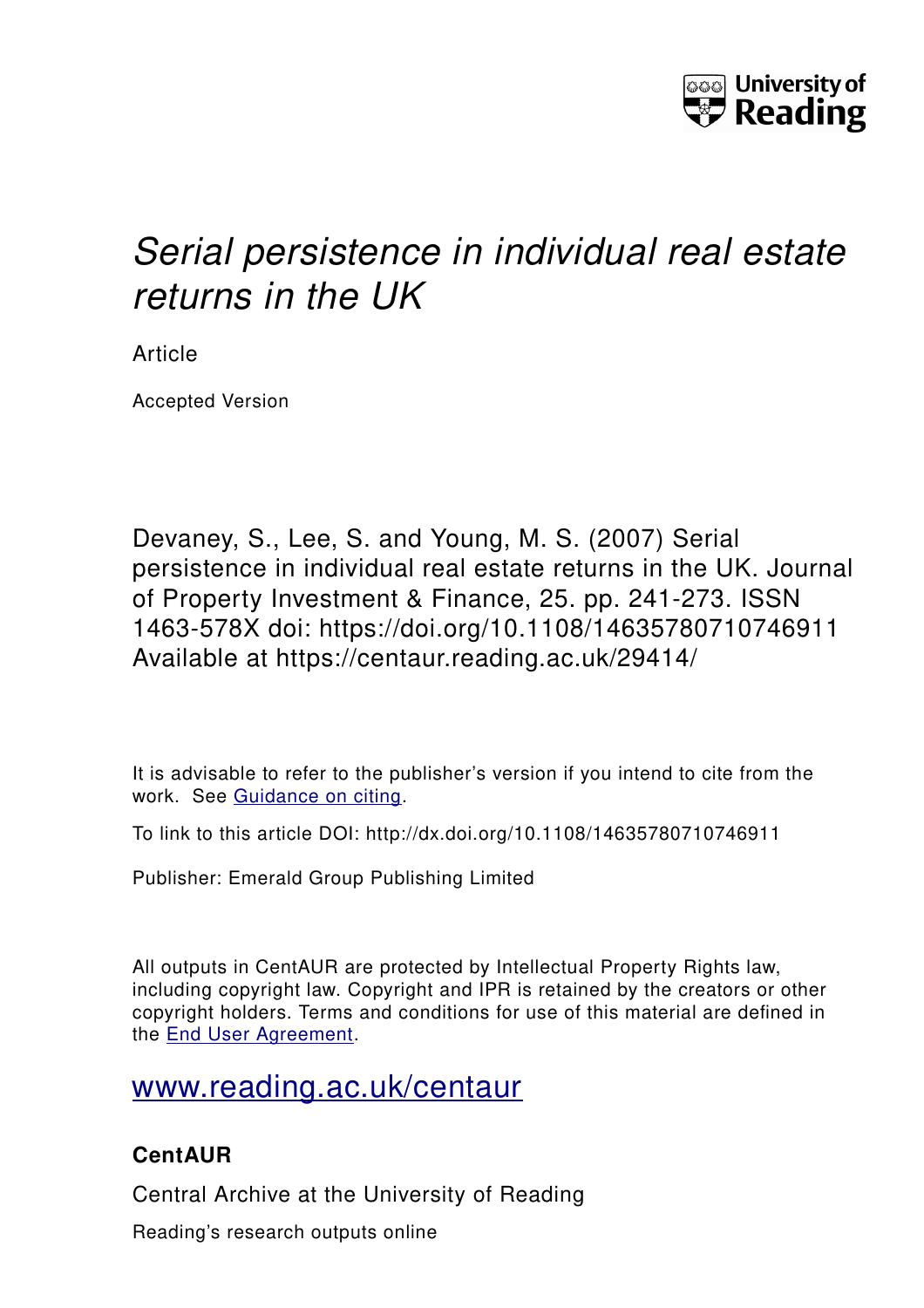## Serial Persistence in Individual Real Estate Returns in the UK

by

Steven P. Devaney # Department of Real Estate & Planning University of Reading Business School Reading, UK e-mail: s.devaney@reading.ac.uk

and

Stephen L. Lee Real Estate Finance and Investment Group Faculty of Finance Cass Business School City University, London, UK

and

Michael S. Young San Rafael, California, USA

# Author for correspondence

Published in 2007 in the *Journal of Property Investment & Finance*, Vol. 25, Issue 3, Pages 241-273

DOI: http://dx.doi.org/10.1108/14635780710746911

Acknowledgements: *The authors would like to thank the anonymous referees for their comments. The analysis was undertaken whilst one of the authors was employed at IPD, and within its confidentiality restrictions*.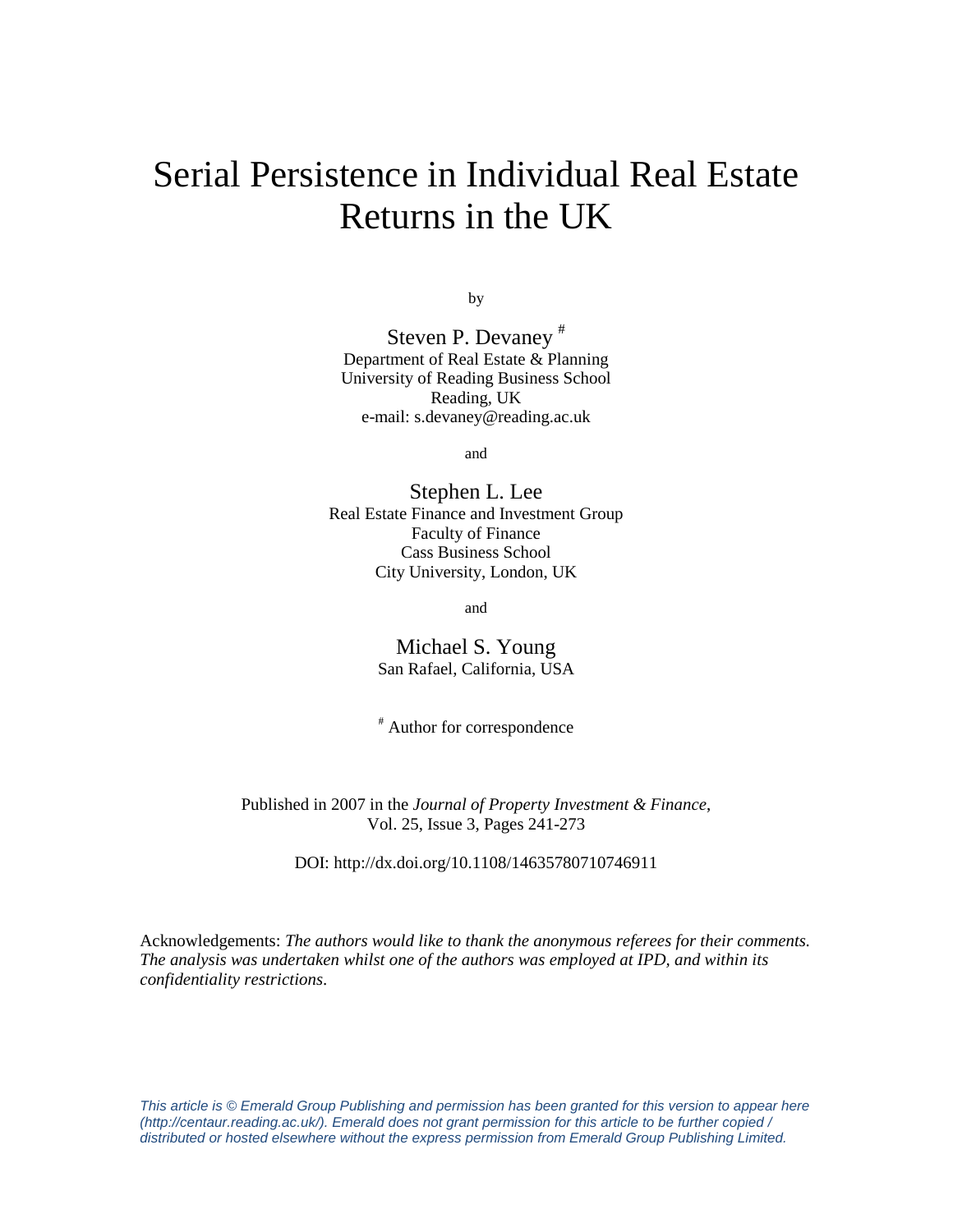## Serial Persistence in Individual Real Estate Returns in the UK

#### *Abstract*

**Purpose** – The paper examines individual level property returns to see whether there is evidence of persistence in performance, i.e. a greater than expected probability of well (badly) performing properties continuing to perform well (badly) in subsequent periods.

**Methodology / Approach** – The same methodology originally used in Young and Graff (1996) is applied, making the results directly comparable with those for the US and Australian markets. However, it uses a much larger database covering all UK commercial property data available in the Investment Property Databank (IPD) for the years 1981 to 2002 – as many as 216,758 individual property returns.

**Findings** – While the results of this study mimic the US and Australian results of greater persistence in the extreme first and fourth quartiles, they also evidence persistence in the moderate second and third quartiles, a notable departure from previous studies. Likewise patterns across property type, location, time, and holding period are remarkably similar.

**Research implications** – The findings suggest that performance persistence is not a feature unique to particular markets, but instead may characterize most advanced real estate investment markets.

**Originality / value** – As well as extending previous research geographically, the paper explores possible reasons for such persistence, consideration of which leads to the conjecture that behaviors in the practice of institutional-grade commercial real estate investment management may themselves be deeply rooted and persistent, and perhaps influenced for good or ill by agency effects.

**Keywords** – Property Returns, Performance Persistence, Valuation, Agency Effects

**Paper type** – Research paper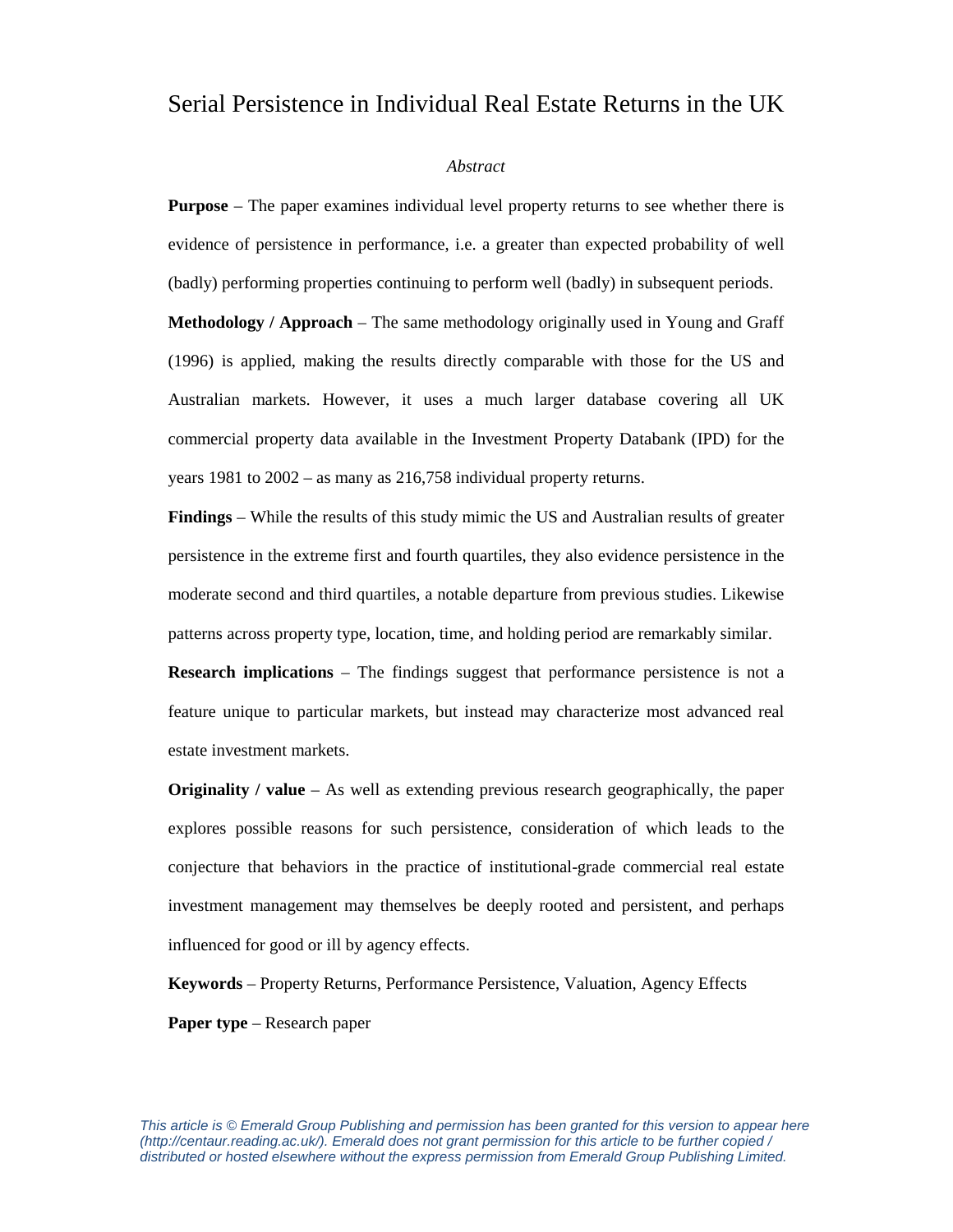## Introduction

The persistence of property returns is a topic of particular interest to real estate fund managers as it suggests that choosing those properties that will perform well in the future is as simple as looking at those that performed well in the past. Consequently, much effort has been expended to determine if such a rule exists in the real estate market. Serial persistence in real estate returns has been examined in the direct property markets in the US (Young and Graff, 1996, 1997), Australia (Graff, Harrington and Young, 1999) and the UK (Lee and Ward, 2001). Studies have also examined the serial persistence of publicly-traded (REIT) real estate (Graff and Young, 1997). The approach adopted for testing for persistence was much the same in each case. For each time period, the total returns of each property or REIT was calculated and the crosssectional returns ranked into quartiles. If the performance of real estate returns through time is independent, the use of quartile ranks implies that there is only a 25% probability of a property remaining in the same quartile return rank from one period to the next. A significant departure from the 25% theoretical probability can therefore be considered an indicator of serial dependence in performance.

This paper extends prior studies in three ways. First, it applies to the UK the same methodology as originally used in Young and Graff (1996), making the results directly comparable with those in the US and Australian property markets. Second, this study uses a much longer and larger database than in previous studies. The data cover commercial property returns for individual properties in the Investment Property Databank (IPD) for the years 1981 to 2002 – as many as 216,758 observations and 30,000 property time-series returns. This should, therefore, provide a strong statement on the issue of persistence in individual real estate returns.

Third, this study debates a number of possible reasons why properties might persist in their relative performance. This is an important issue, not only from the perspective of investment strategy, but also in terms of the operation of the market. If relative persistence is found to occur,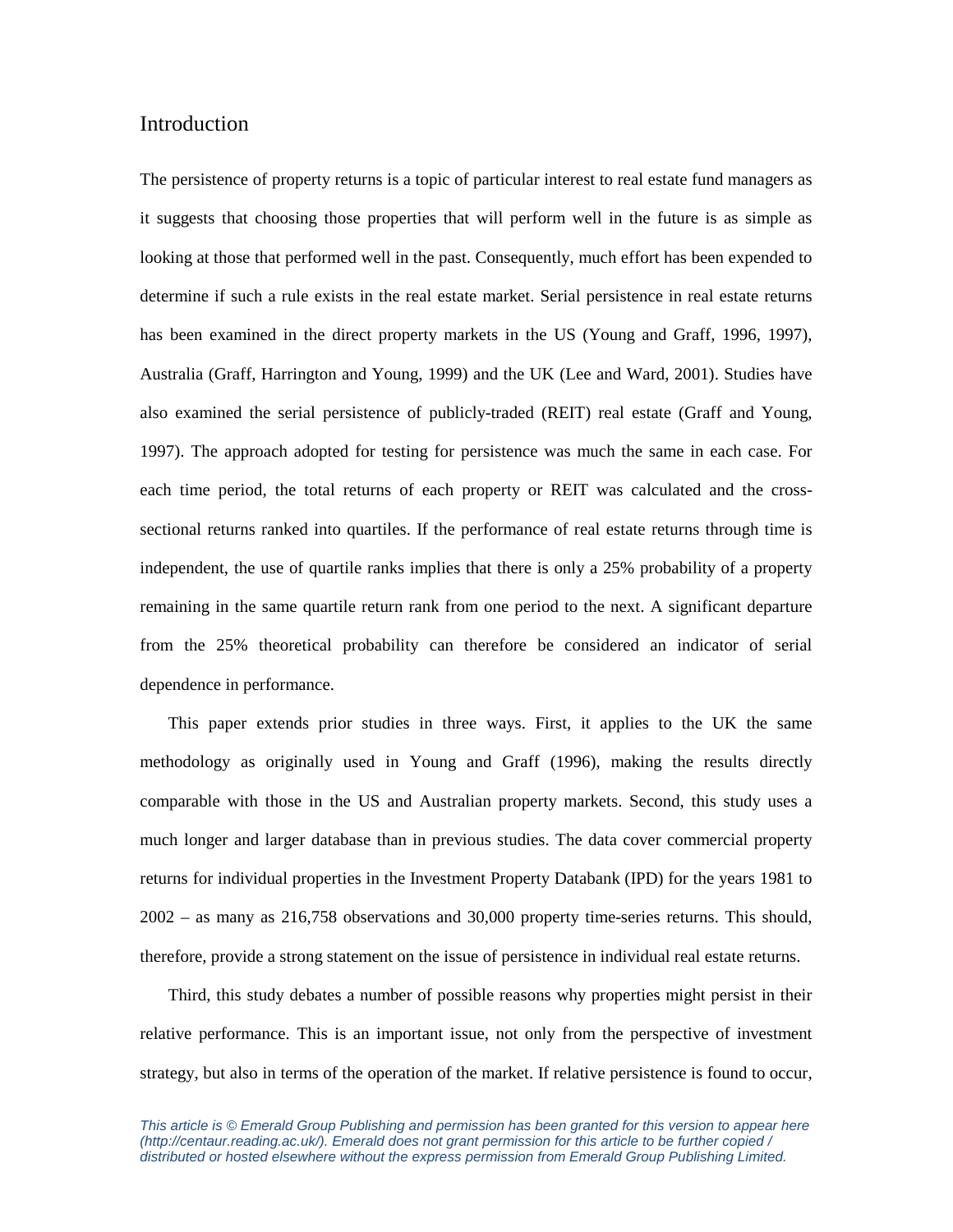then it may indicate institutional factors that prevent the market from operating efficiently. Alternatively, it may demonstrate the impact of behavioral influences or reveal locational forces that reinforce the success of certain regions or urban areas. The paper also considers whether these reasons explain differences between UK, US and Australian findings.

## Previous Studies

The analysis for the US direct institutional-grade real estate market (Young and Graff, 1996, 1997) used annual returns from the NCREIF database, over the period 1978 to 1994. The study was based on the return performance of fifty Metropolitan Statistical Areas (MSA) that had at least one occurrence of two consecutive years of data, the total number of MSAs ranging from eight in 1978 to forty-four in 1991. The data was also decomposed into five property types; Office, Retail, Warehouse, R&D and Apartments. The results for the five property types indicated that for the two extreme quartiles, the highest and lowest ranks, serial persistence was demonstrated with almost complete certainty from one year to the next. However, the persistence tended to fade beyond this, except for Apartments where serial persistence was extended to runs of two and three years. For the combined data, serial persistence was exhibited for one, two, three, four and five years, indicating that real estate returns exhibit persistence for some considerable time. In contrast, little or no significant serial persistence was found for the second and third quartiles, except for Warehouses over one year and the combined data for one- and two- years runs. In other words, persistence is exhibited at the extremes of performance, the best and the worst properties, in any one year but not by properties around the median.

Graff et al (1999) applied the same approach to the Australian direct institutional-grade property market using annual data over the period from 1985 to 1997 from the Property Council of Australia database. The data decomposed into three property types: Office, Retail and Industrial. The results of the analysis showed that serial persistence was exhibited by Office and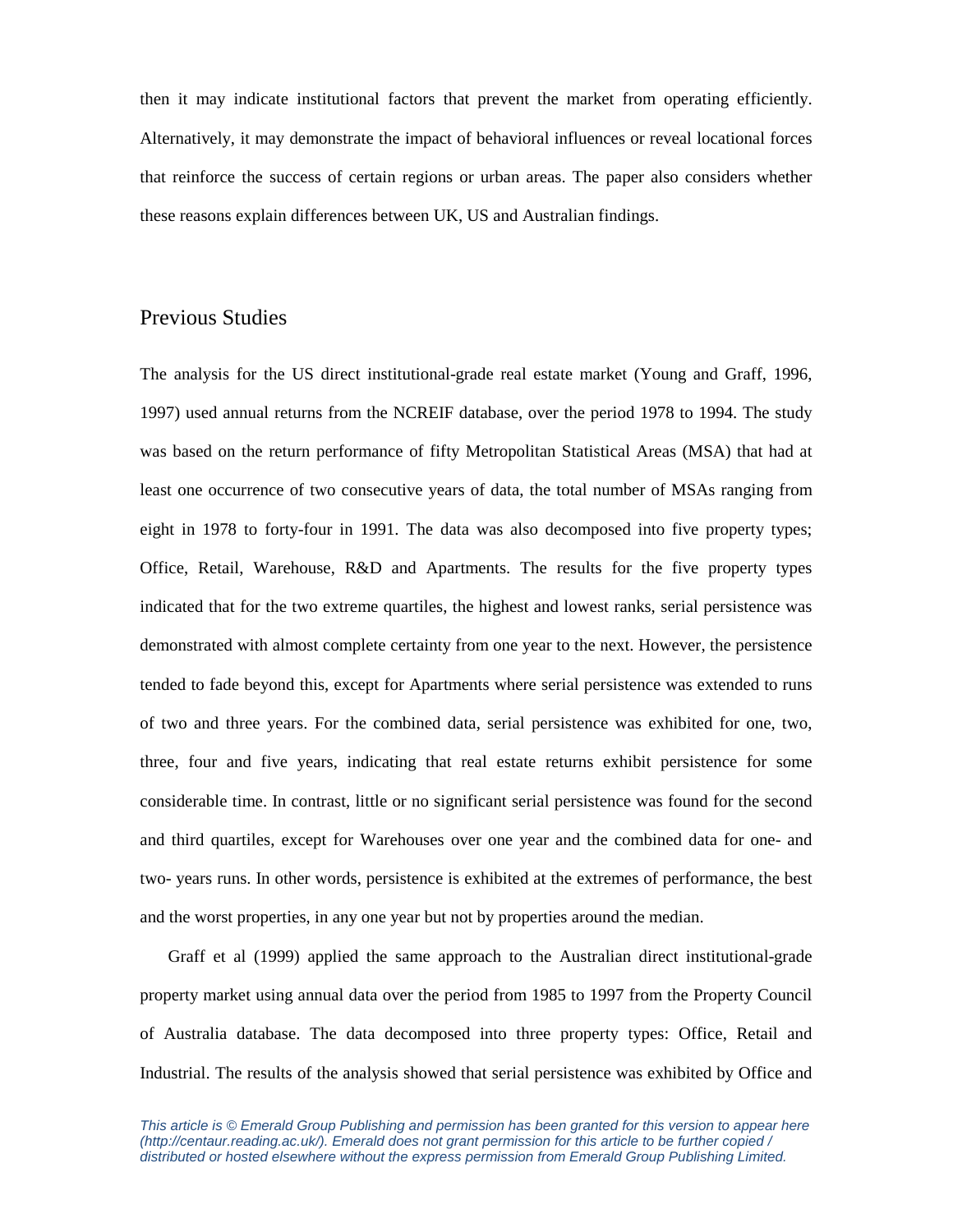Retail property at the extreme quartiles (the first and fourth) and for the median quartiles (second and third combined), but that Industrial properties exhibited serial independence in all categories. In addition, there was a qualitative difference in the Office data between CBD and non-CBD properties. In particular, the Office data in the CBD locations exhibited serial persistence in all quartiles, but no serial persistence was found for the non-CBD data, while the combined data exhibited statistical significance in all quartiles. In other words, superior performance is generally followed by continued superior performance and inferior performance by continued inferior performance.

Lee and Ward (2001) tested the persistence in performance of direct real estate returns in the UK between 1981 and 1996 applying the same quartile ranking method used in previous studies. However, the authors then used a Markov Chain approach that allowed the estimation of several parameters of interest not readily available from the binomial approach of Young and Graff (1996, 1997). The sample data consisted of the total returns on properties in three types, Retail, Office, and Industrial property, in various local authority districts (essentially towns) in the UK, to give a total of 392 asset possibilities. The authors found that the observed persistence in performance of real estate returns in other countries was confirmed and appeared to be fairly stable between 1981 and 1996. Second, the persistence did not appear to be driven by volatility, and was robust across sectors, regions, and unaffected by size variations.

The authors also tested a number of trading strategies and concluded that real estate investors would be better off, in terms of higher returns coupled with a lower turnover rate, by purchasing properties identified as the best in one period and only selling those that fall below the median in the next, rather than concentrating investment in properties from the first quartile. Such a strategy outperformed a random approach and one that assumed absolute persistence in returns, even after transaction costs. The evidence suggested two important rules-of-thumb for property fund managers who wish to maximize performance: (1) avoid properties with below average performance and (2) invest in properties in the upper quartile of performance in one year as they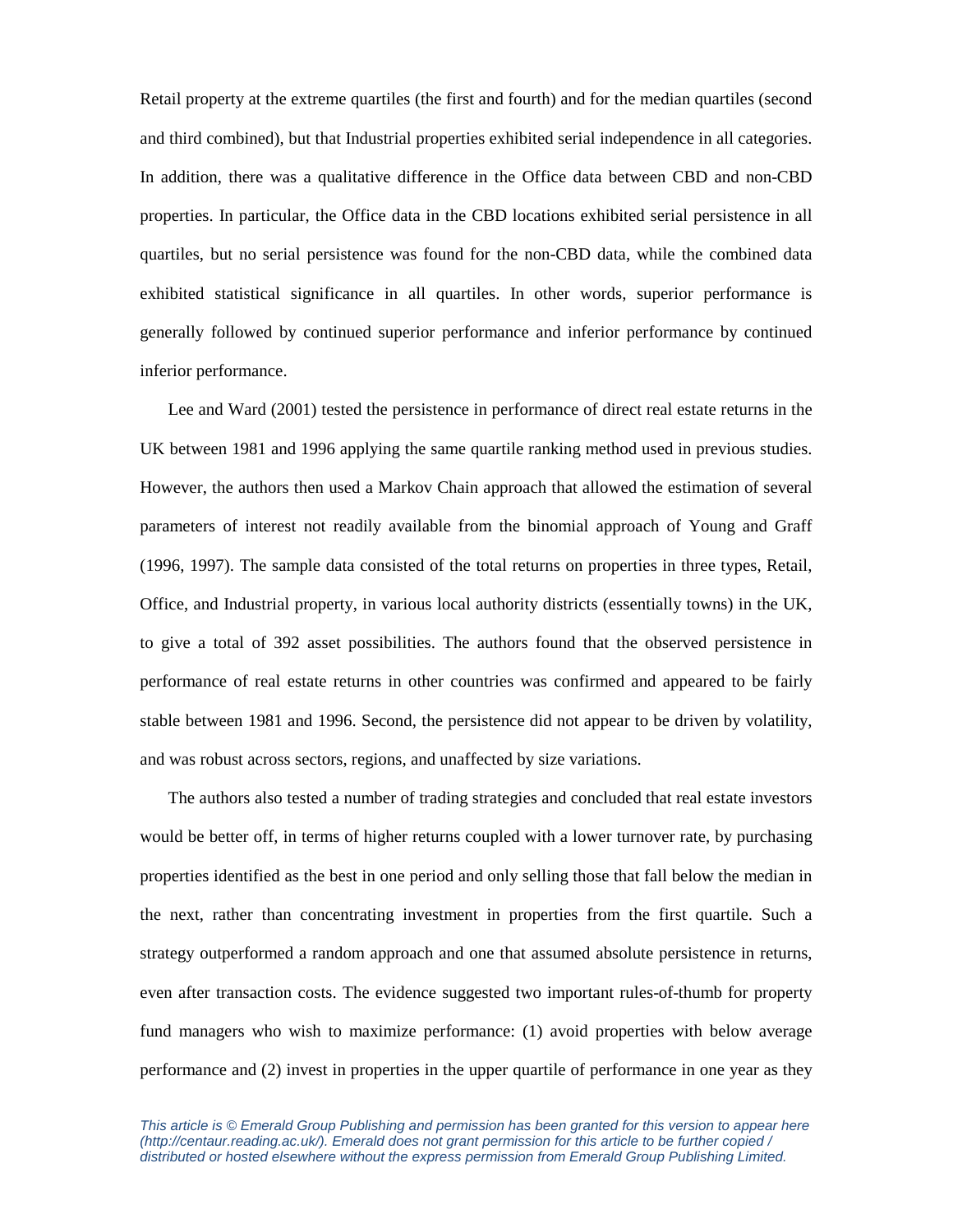have a higher-than-average chance of achieving above average returns next year. In other words, a fund manager would be advised to stay with the best and avoid the worst.

Another study of the UK market has more recently been conducted by Marcato and Key (2005). Using annual and monthly frequency data, this too examined persistence, but through the evaluation of trading strategies based on its existence rather than via a direct test. They found that a momentum strategy (investing in segments that had previously shown high returns) produced significantly higher returns than the IPD benchmark, which represented a buy-and-hold strategy, but some of the benefits were eroded once transaction costs were taken into account. The authors also found some evidence of mean-reversion after 36 months. Their analysis was based on returns of ten market segments, though, and so represents a further step - beyond the town/MSA level - from actual property returns.

Finally, using monthly, quarterly, and annual data over the ten-year period from January 1987 to December 1996, Graff and Young (1997) find that the results for publicly-traded REITs are somewhat different. In particular, the data showed a variety of conclusions depending on the sample frequency. For the annual data, like the results for the direct real estate market, persistence was observed at the two extremes (i.e., combined first and fourth quartiles) while the two moderate quartiles (i.e., combined second and third quartiles) were statistically insignificant from the theoretical 25% probability. In contrast, the quarterly data showed a lack of serial persistence in the extreme and the moderate quartiles. The monthly returns displayed yet different results, with the extreme quartiles showing negative persistence. That is, a REIT in the fourth and especially the first quartile have less than a 25% chance of being in that quartile in the subsequent period. The negative persistence was more pronounced for large-capitalization REITs than for small-capitalization REITs.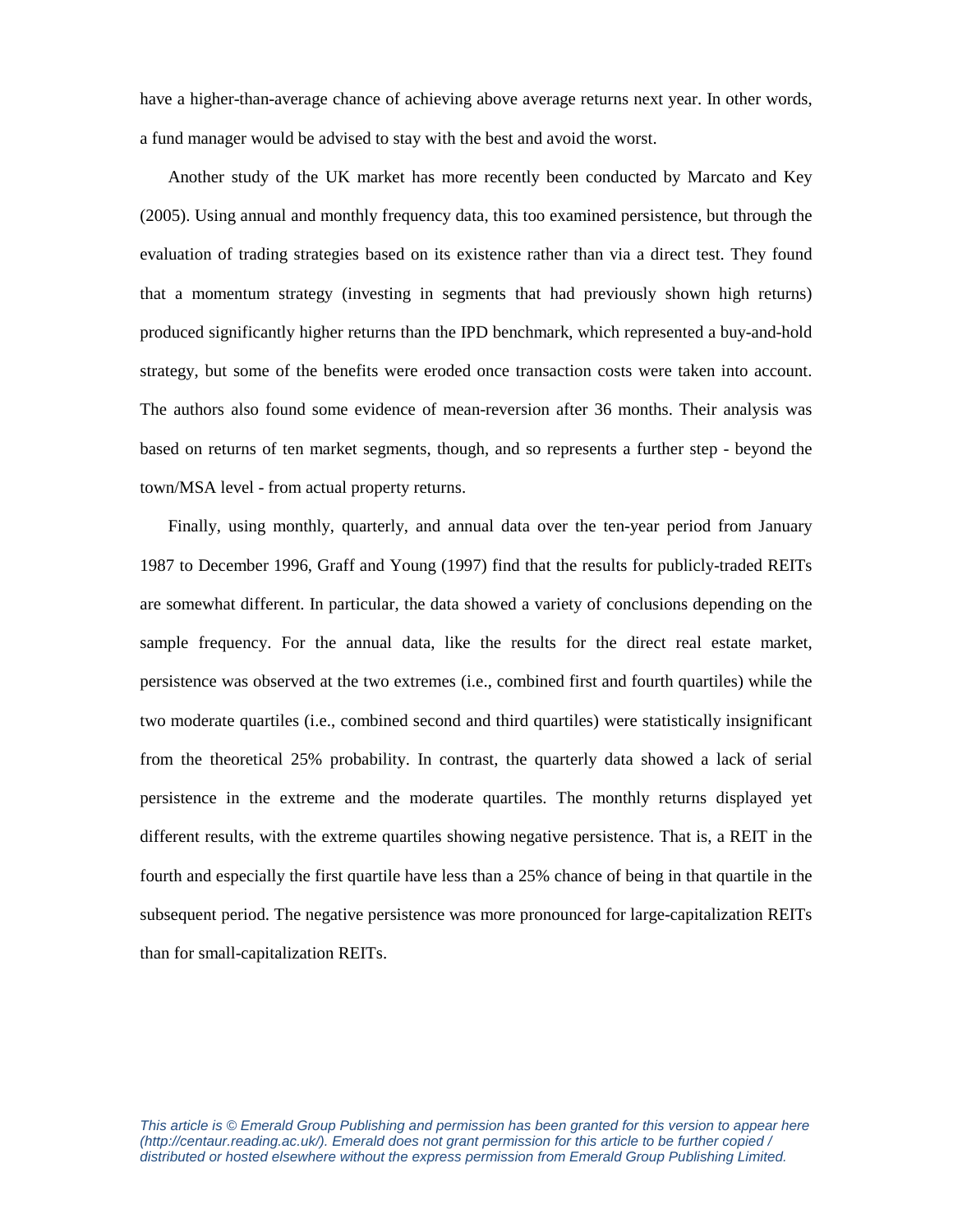### Data

Data on institutional-grade real estate assets in the UK are collected by Investment Property Databank (IPD), a commercial organisation that provides independent performance measurement and benchmarking services to property investors. Their databases are comprised of individual property data provided by contributing investors that include insurance companies, pension funds, and publicly-listed property companies. There were 232 funds contributing to the UK database at the end of 2002, giving information on over 11,400 properties with an aggregate value of £102 billion. It is estimated that this was equivalent to 75% of the total property investments held by UK institutions and listed property companies (IPD, 2003) [1].

The data used in this study are annual total returns for individual properties over the period 1981 to 2002. All of the properties in the dataset are reappraised each December, so the annual returns reflect that calendar year. Data on both historic and currently held properties were used, so as many as 30,000 property records were utilised in the analysis. Returns for a property were only used for those years where it was a standing investment, i.e., held in an investor portfolio and not traded or subject to development or significant improvement expenditure. Furthermore, a property needed at least two consecutive periods as a standing investment for the persistence test to be performed.

Returns for transaction periods are therefore not included and, where a transaction is made between two funds in the database, the returns under the new fund's ownership are recorded as a separate observation. The exclusion of returns in a trading period may seem odd, given that movement from these periods to the next (or from the previous, in the case of a sale) could be of some interest, but as transactions happen at different points over the year, a full annual return can rarely be computed for them. In addition, this factor, together with the typically long holding periods for commercial real estate assets, makes the use of solely price-based returns impossible,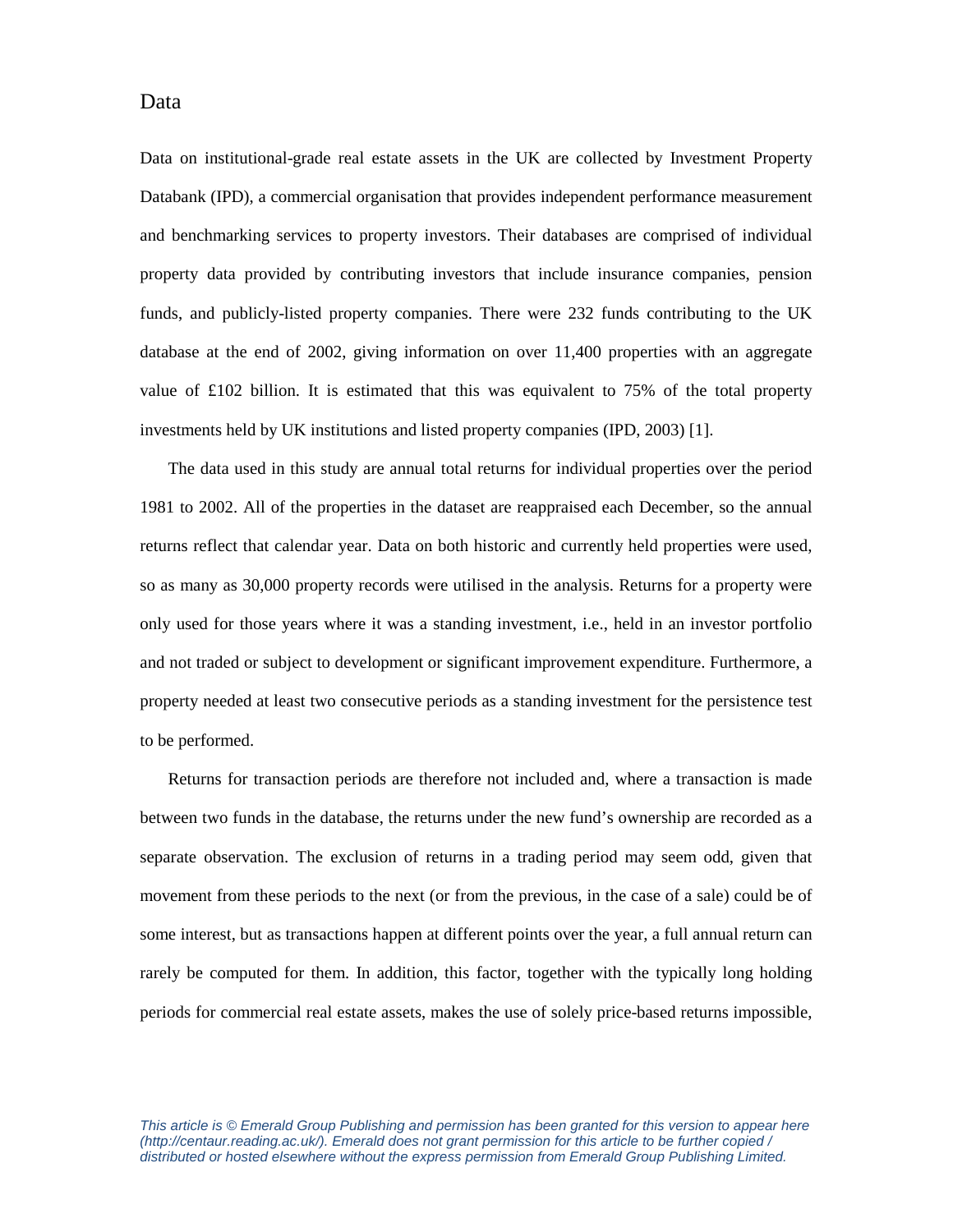since regular observations are required. This situation is common to most empirical real estate analysis.

As in previous studies, disaggregation into property types was performed. Properties not classified by IPD into one of the three main property investment sectors (Office, Retail or Industrial) were excluded from the analysis [2]. It is worth noting that, unlike in the US, Residential / Apartment properties do not form a significant part of most institutional portfolios. The data were also disaggregated into three super-geographical regions (London, Rest of South East, and the Rest of the UK). The total number of return observations over the twenty-two-year period was 216,758. By quartile rank over the entire period, 54,206 sample returns fell into the first quartile, 54,188 into the second quartile, 54,188 into the third quartile, and 54,176 into the fourth quartile.

## Methodology and Confidence Interval Estimation

The methodology in this study is as follows: for each annual sample period, individual property returns are grouped into quartiles and the quartile rank is recorded [3]. Successful persistence is then defined as a property staying in the same quartile rank in the subsequent annual period, and unsuccessful persistence as the property appearing in a different quartile rank in the subsequent annual period. Because the returns are grouped into quartiles, the theoretical probability of repetitive quartile rankings is 25%, if consecutive quartile rankings for each property are serially independent, the typical assumption made by researchers. Accordingly, statistically significant departures from 25% among sample persistence statistics are deemed evidence that asset returns are not serially independent.

Within each quartile group, the incidence of serial runs of uniform quartile rank were examined. The test statistic is the sample incidence of successful persistence (i.e., the observed rate at which a repetitive quartile rank occurs in the period immediately subsequent to a run of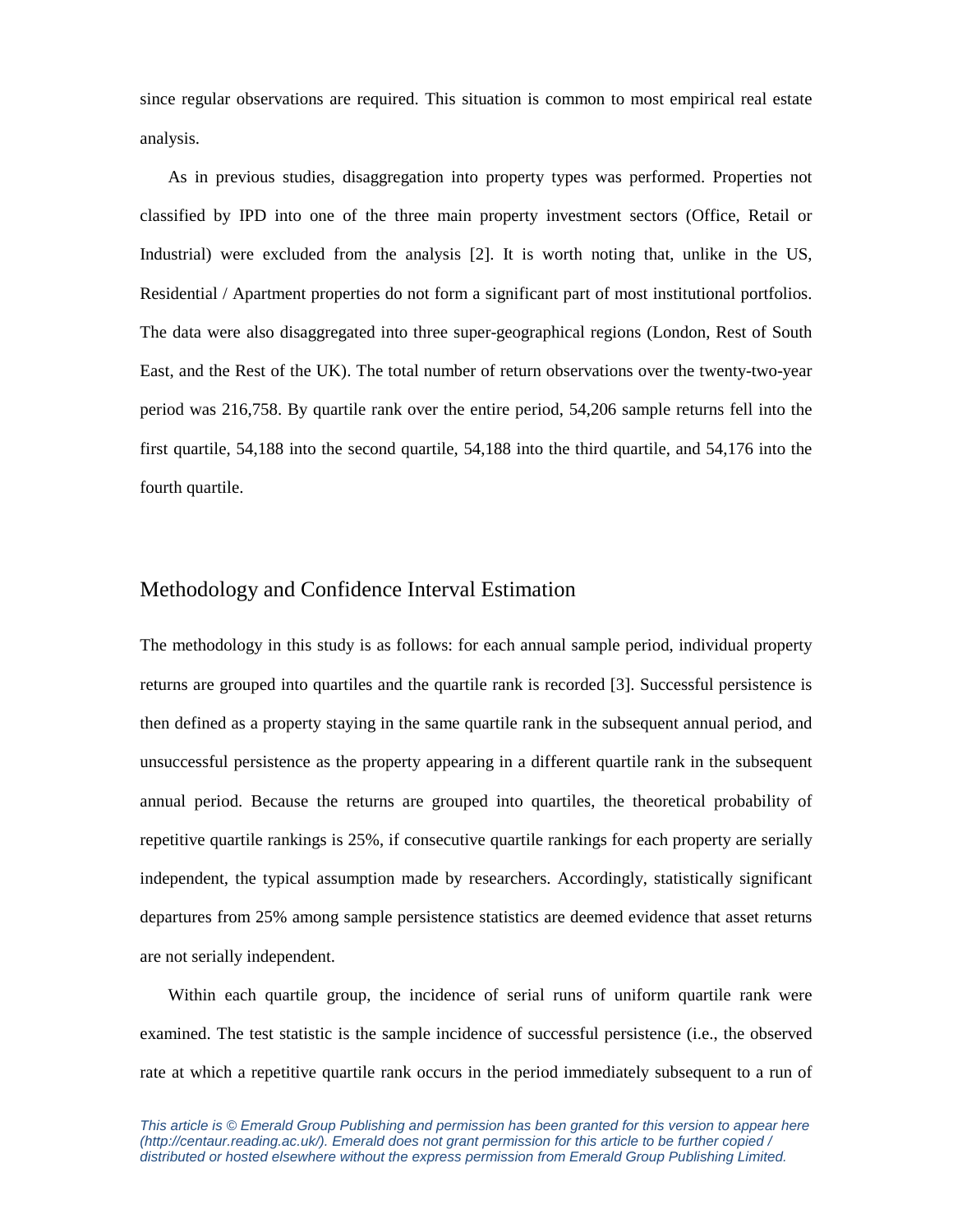identical quartile rankings over one, two, three, or four sample periods). The persistence counting procedure is identical to that used in previous studies in the US and Australia noted above and the actual counting technique is described more fully in the Appendix of Graff, Harrington, and Young (1999).

To determine whether quartile performance is serially dependent, confidence intervals for the binomial distribution were calculated under the assumption that the probability of repeating quartile performance is 25%. As with the counting procedure, a complete explanation of confidence interval estimation is available in prior publications. See Young and Graff (1996), for example.

## Tests and Results

Table 1 shows the number of samples arranged by year, by three property types, and by three distinct regions. The performance persistence results are shown in tabular and graphical form, described more fully as follows.

#### [Take in Table No. 1]

As shown in Table 2, Panel A, performance persistence is statistically significant in the cross-sectional distribution of the full set of IPD property returns for the years 1981 to 2002. Statistically significant performance persistence is found in each quartile following runs of 1 year, 2 years, 3 years, and 4 years. Combining the first and fourth quartiles into an extremequartile group and combining the second and third quartiles into a moderate-quartile group, we find that there is statistically significant persistence in the extreme-quartile group following runs of 1 through 4 years, and that there is somewhat lesser statistically significant persistence in the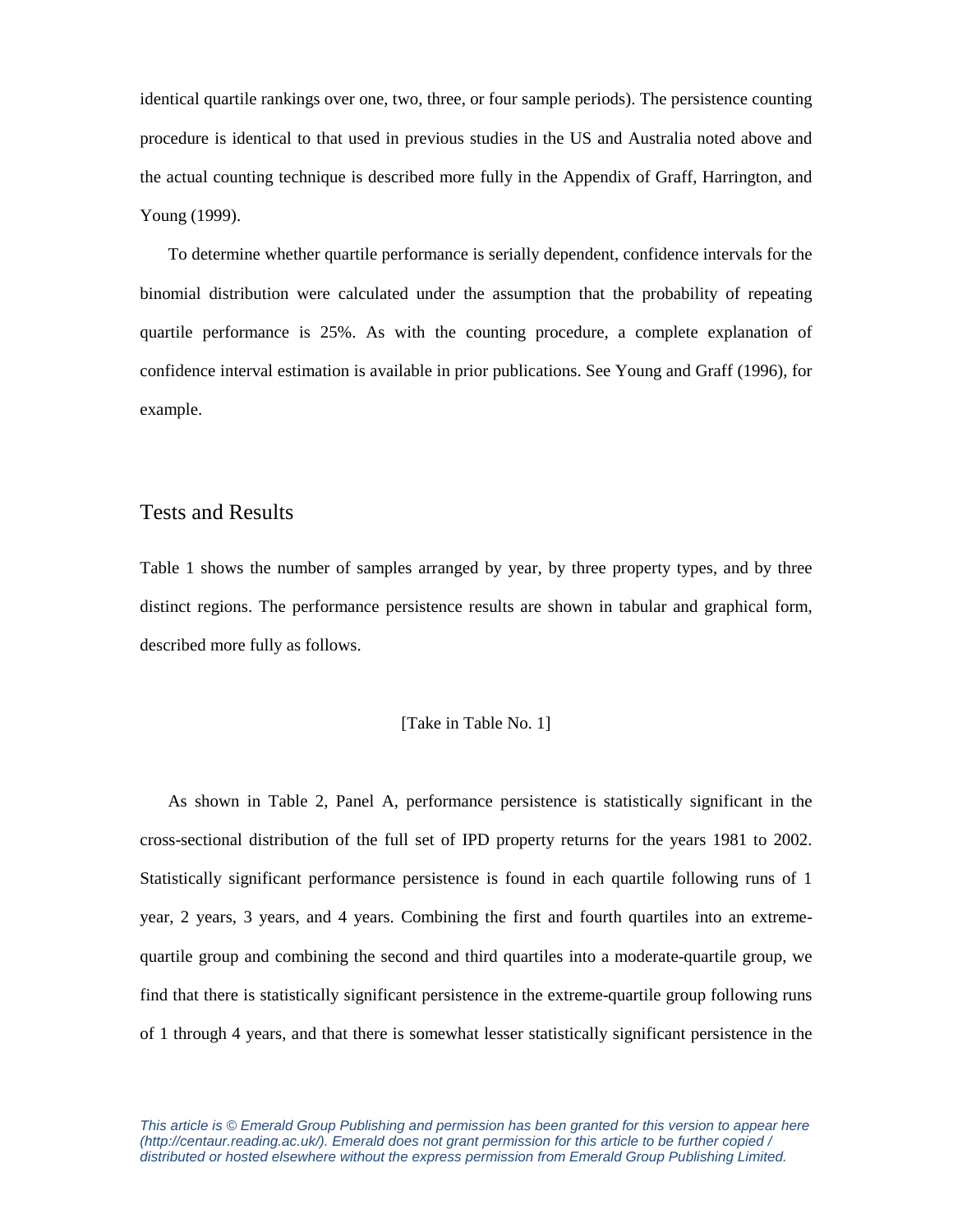moderate-quartile group following runs of 4 years, while statistically significant persistence following runs of 1 through 3 years is the same as in the extreme-quartile group.

In this panel and in all subsequent panels, statistical significance is similar if not identical across all quartiles, across most runs of 1 through 4 years, and across extreme-quartile and moderate-quartile aggregations. What is particularly striking, however, is the quantitative differences between the extreme- and moderate quartiles in all cases without exception.

#### [Take in Table No. 2]

When we disaggregate properties by type, patterns of return persistence are nearly identical to the aggregate. Panels B, C, and D of Table 2 show persistence results of Office, Retail and Industrial property groupings respectively. Comparing these results to the aggregate results in Panel A, we find that the quartile serial persistence across runs of 1 to 4 years is statistically similar to that of Panel A. The relatively minor although notable difference is evident in the extreme- versus moderate-quartile groupings where strong serial persistence is evident across runs of 1 to 4 years for all three property types for the extreme-quartile groupings, but trails off for the moderate quartile grouping as runs increase in length.

Panels E, F, and G of Table 2 show persistence results for London, Rest of South East, and the Rest of the UK regional groupings. Once again, irrespective of region, the patterns mimic those observed in the all property aggregates and the property type groupings. The same quantitative and qualitative differences between the extreme-quartile and moderate-quartile groupings are virtually indistinguishable from the results shown in Panels A through D. Data were not available to determine whether the property type distributions across the regional groupings were identical, but we suspect that they are not, especially with regard to the Rest of the UK grouping. If this conjecture is correct, the similarities of patterns across property type and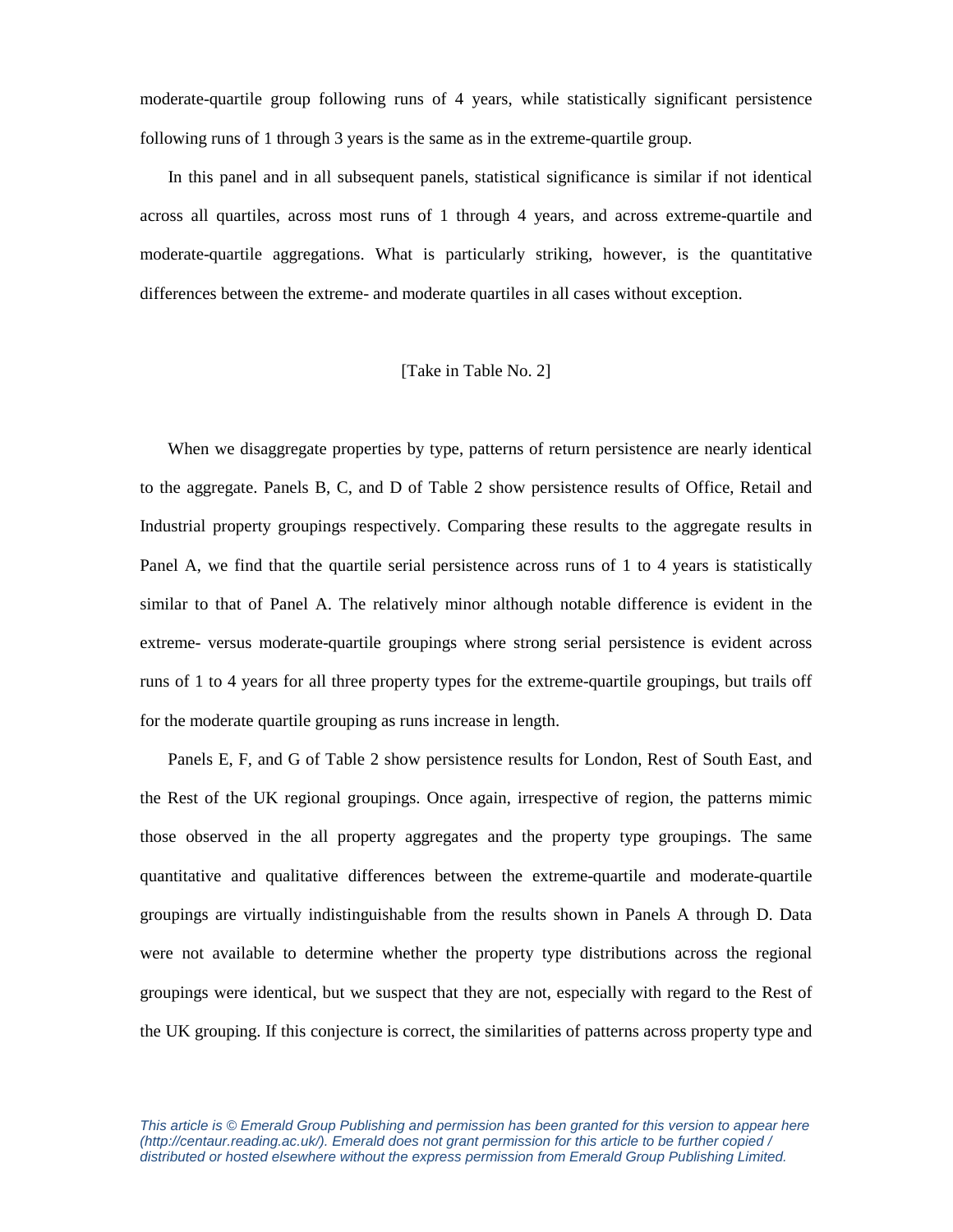region appears to be a fundamental or intrinsic characteristic of the commercial real estate market rather than a function of its property type or regional distinction.

Figure 1 depicts graphically the results of Table 2 for runs of 1 year. Horizontal bars on the graphs indicate the percent of successes and the vertical bars indicate the 95% confidence intervals. Additionally, the data for all properties and property type and regional groupings have been split into three time periods: the full 1981 to 2002 period, the more recent 1992 to 2002 period, and the earlier 1981 to 1991 period. The vertical axes of the graphs within a single type grouping are identical to facilitate comparisons over different time periods.

#### [Take in Figure No. 1]

Figure 1 shows quite clearly the degree to which persistence in the extreme quartiles differs from persistence in the moderate quartiles in nearly all groupings. Across quartiles, there is a tendency for somewhat greater persistence in the fourth quartile, the quartile with poorest relative performance, for all properties, Office, Retail (except in the 1981 to 1991 period), South East, and Rest of UK (except in the 1981 to 1991 period). Industrial properties across the entire 1981 to 2002 and especially across the 1992 to 2002 periods exhibit the greatest departure from the patterns observed for other groupings. Particularly notable is the 1992 to 2002 pattern for Industrial properties, where the performance persistence declines progressively from the first to the fourth quartile.

In the aggregate and in all groupings except Industrial, performance persistence in the moderate quartiles is less pronounced in the 1992 to 2002 period than in the earlier 1981 to 1991 period.

Table 3 shows results for four different groups of holding periods: 2 to 5 years, 6 to 10 years, 11 to 15 years, and 16 to 20 years. As in Table 2, these results are computed for persistence runs from 1 to 4 years duration. The results for all four holding period clusters are similar to those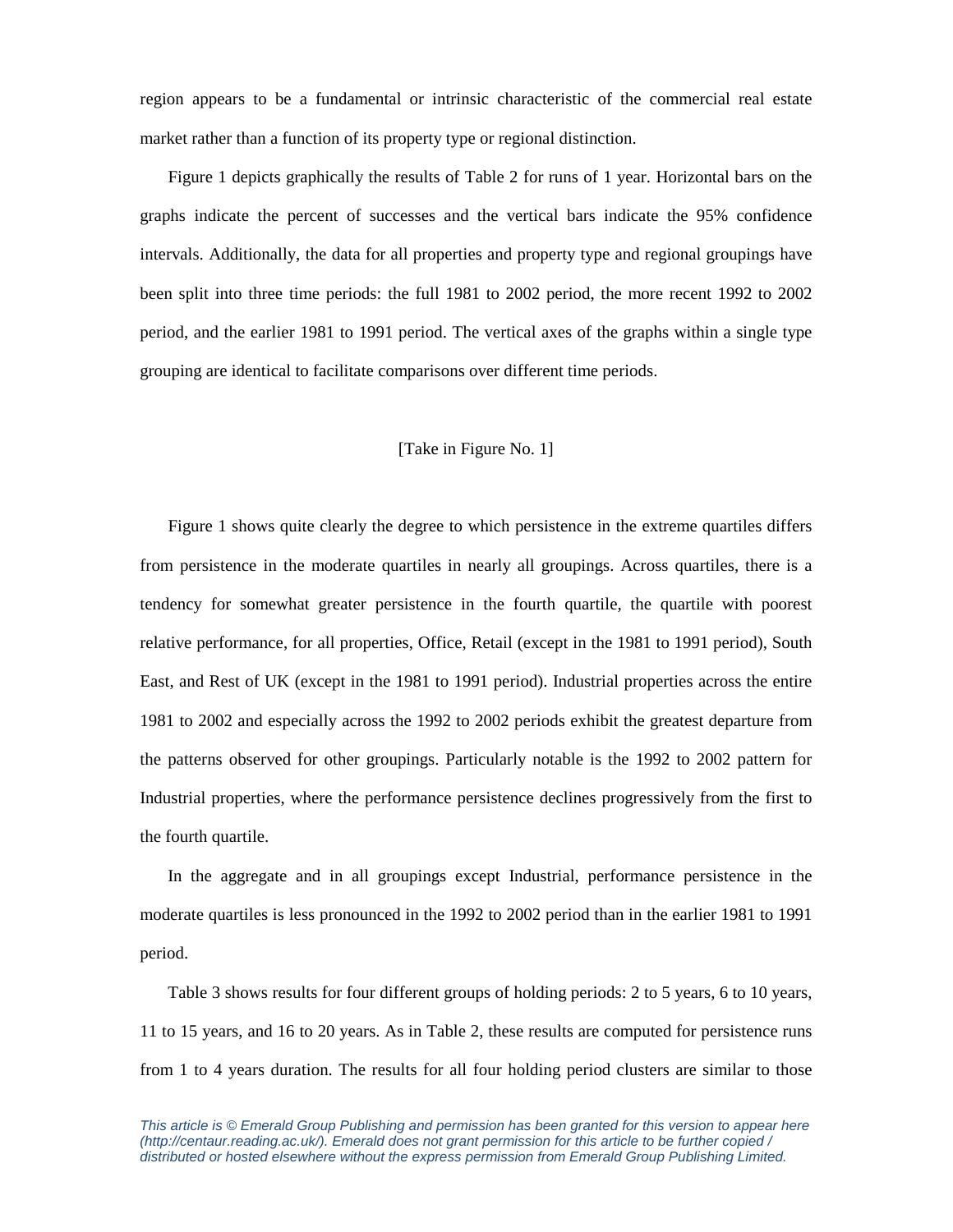reported in Table 2, namely more persistence in the extreme quartiles than in the moderate quartiles extending to runs of 1 to 4 years. While persistence does not appear to vary materially across holding period, the pronounced fourth quartile persistence across all four holding period groupings is a notable departure from performance persistence in the other three quartiles.

#### [Take in Table No. 3]

It seems odd that investors or their managers would hold on to properties that exhibited repeatedly poor relative performance for upwards of twenty years of ownership. Graphical depictions of Table 3 for runs of 1 year are shown in Figure 2, which makes the exceptional fourth quartile performance most evident.

#### [Take in Figure No. 2]

It could be argued that there should be a difference in persistence in "Up" and "Down" markets. Up markets are characterized by all sectors and regions showing good, but divergent performance. In other words, although all sectors are achieving good capital gains, some are showing dramatic performance while others are only doing reasonably well. In contrast, in a downturn, there tends to be a convergence in performance, all of it bad, so all sectors show equally poor returns. This suggests that in an Up market there is likely to be even stronger levels of persistence in the first and fourth quartiles than in the Down market. Therefore, the data was classified into Up and Down markets to test this proposition. An Up market is defined as those years showing a positive deviation from the long-term trend in the IPD Annual Index, while Down markets are those years with a negative deviation. Up markets include the calendar years 1986 to 1989 and 1996 to 2002, while Down markets include the 1981 to 1985 and 1990 to 1995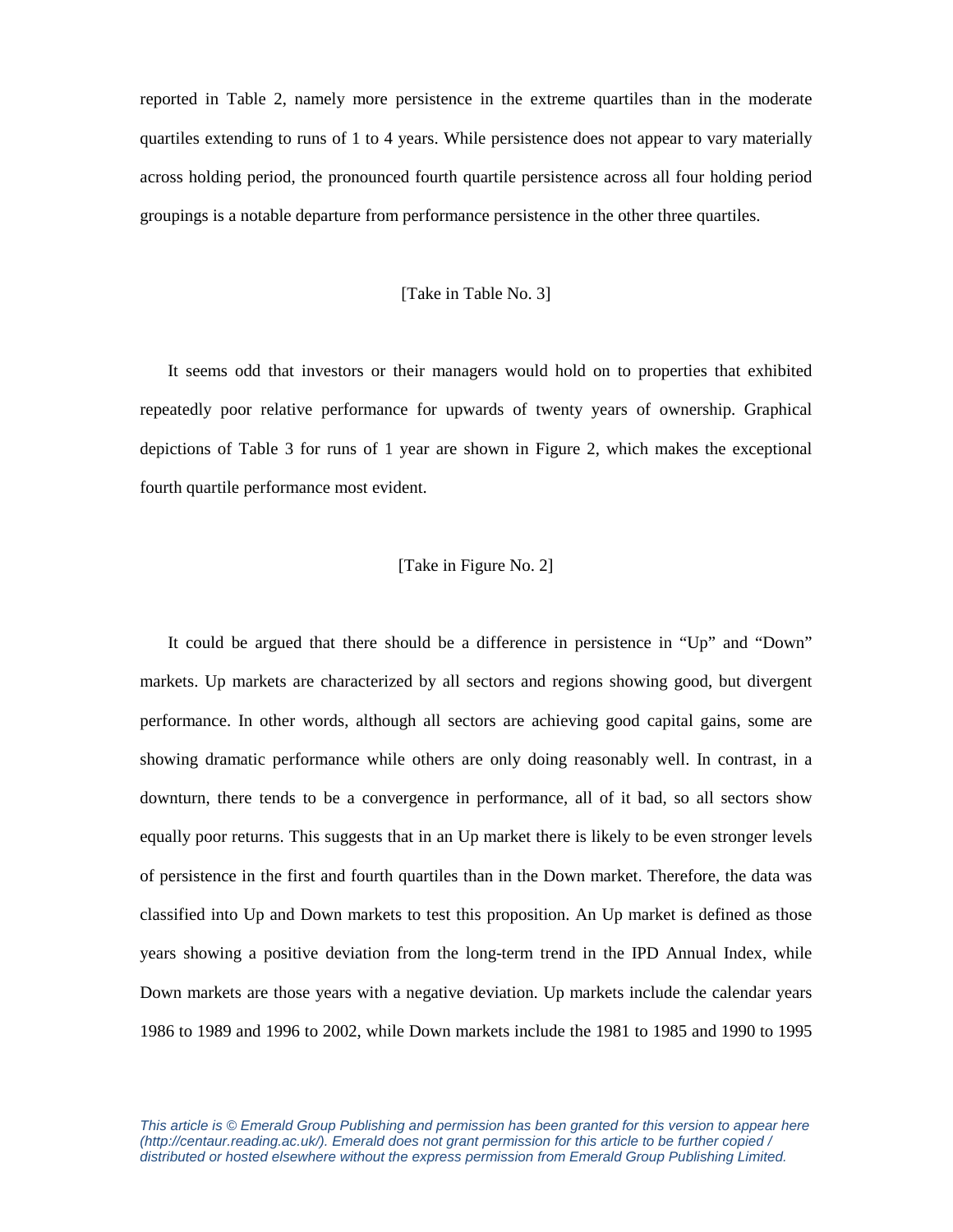periods. Given the relatively short periods for these cycles, the persistence data for runs of more than 1 or 2 years diminish in explanatory power and as such are not discussed.

Table 4 shows the serial persistence results for all properties (Panels A and B) and for Office properties (Panels C and D) in Up and Down markets. The patterns that by now are becoming familiar hold, namely that the extreme-quartiles are more persistent than the moderate quartiles in the aggregate and in the Office group during Up markets. Furthermore, there is little to distinguish Up and Down market persistence patterns for the aggregate of all properties and even the magnitudes of the quartile persistence figures are nearly identical in the first and fourth quartiles. The Up and Down market persistence pattern of Office properties differ a bit, most notably in the first quartile in Down markets that are quite low, relatively speaking, and in the fourth quartile in Down markets that are quite high. Figure 3, which shows graphically the 1-year persistence results from Table 4, makes these contrasting patterns most evident.

#### [Take in Table No. 4]

[Take in Figure No. 3]

Figure 4 combines persistence results from Young and Graff (1996) involving US NCREIF data, from Graff, Harrington, and Young (1999) involving Property Council of Australia (PCA) data, and the present study, all for runs of 1 year in the aggregate and by the three property types. Although time periods differ and the sample sizes produce substantially different confidence intervals, similarities among commercial property persistence results are evident from these graphs. In particular, the greater persistence in the first and fourth quartiles versus the second and third quartiles is similar across all three national data sets. Office properties have a similar crossnational pattern, although somewhat more muted in the first quartile persistence and generally more pronounced in the fourth quartile results.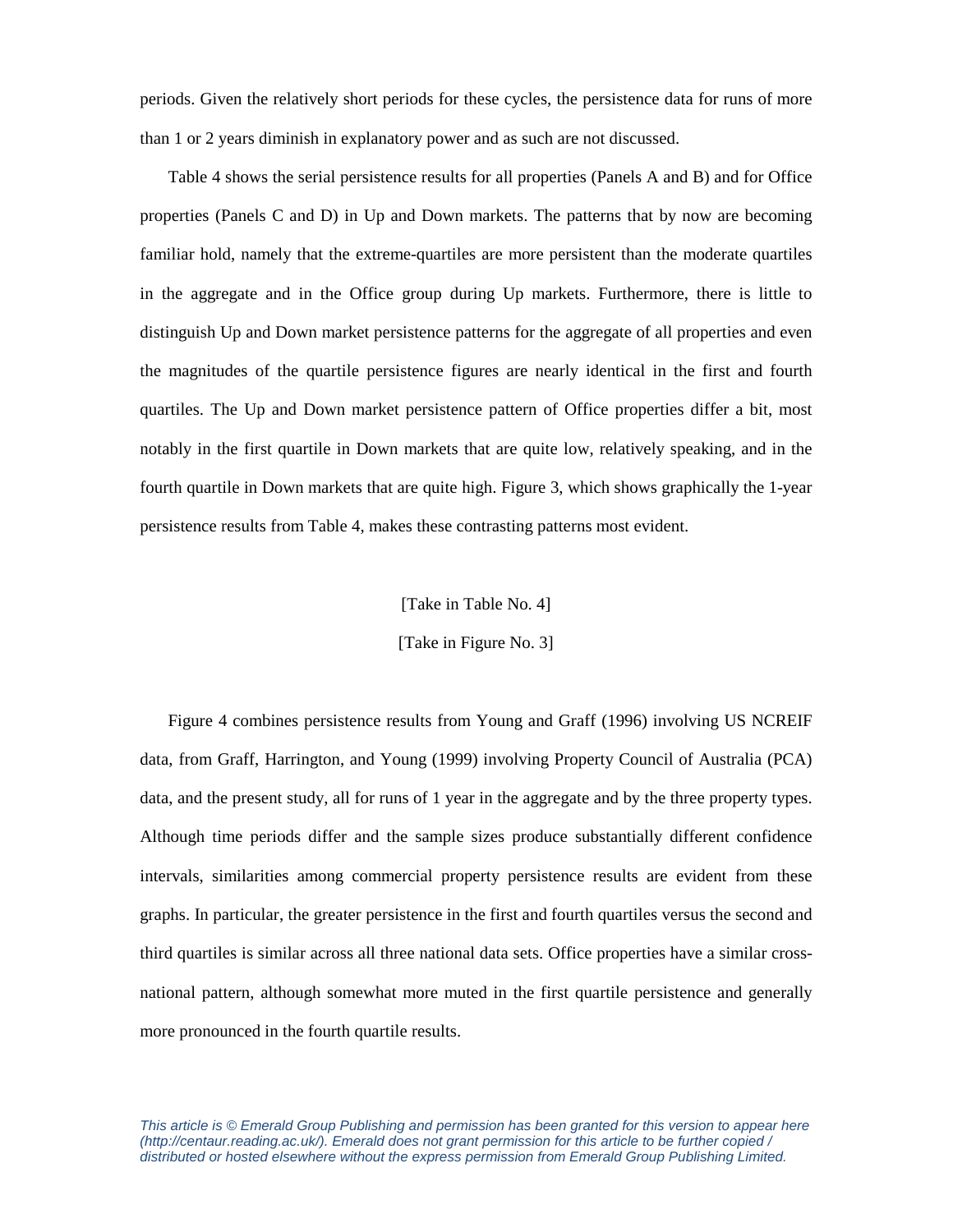US results for Retail properties and Australian results for Industrial properties are more dissimilar than for like-property results for the other countries. In particular, the US Retail property results have especially high first quartile persistence while especially low fourth quartile persistence. Australian Industrial property results are especially low for first quartile persistence and notably low for fourth quartile persistence as well. These exceptions are discussed in the prior research and need not be elaborated upon here except to say that there are or can be trends or circumstances of attention paid to particular property types, in particular, time periods that can lead to possibly atypical patterns or performance behavior. The "fads" discussed in the next section are likely contributors to these seemingly anomalous results.

#### [Take in Figure No. 4]

## Possible Sources of Persistence

A number of reasons might be advanced to explain persistence in performance and the greater persistence in the UK compared with that in the US and Australia.

First, there may be differences in the provision of valuations that, in turn, have implications for their independence. Internally produced valuations, for instance, might attempt to portray the performance of properties in a good light and maintain this for as long as possible, leading to serial persistence in individual property returns. A second, but related, argument might be that even where valuations are conducted by an external valuer, undue pressure is brought to bear to produce figures that benefit the organisation, again leading to serial persistence.

Third, even if valuations are independent, the use of comparable evidence in arriving at a valuation itself may induce serial persistence in property returns. The argument is that the comparables used to arrive at a current estimate of price are themselves based on knowledge of previous valuations from similar properties and that this tendency to recycle valuations has the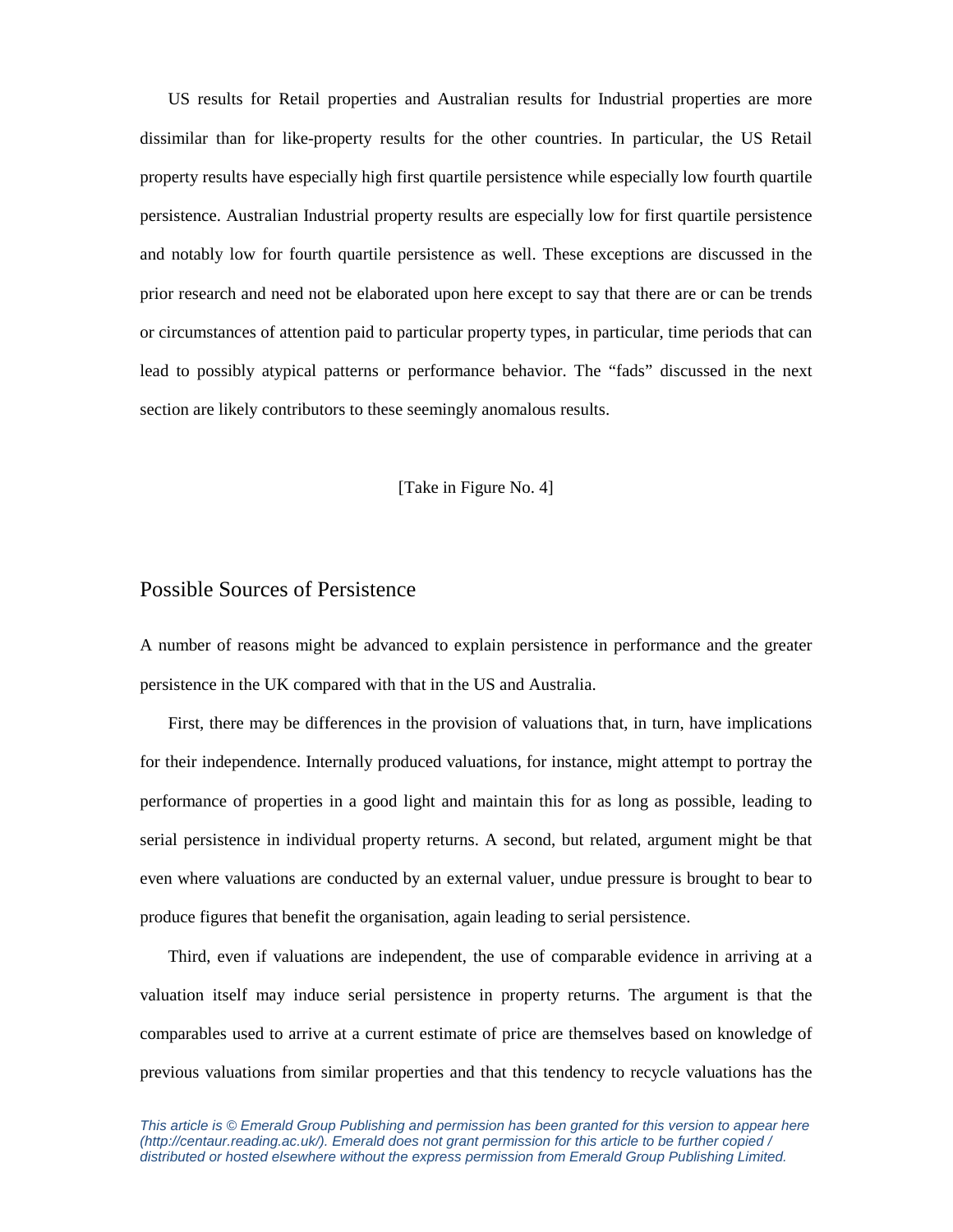effect of incorporating knowledge of previous prices in the current return, leading to serial persistence.

Grossman and Stiglitz (1976) assert that, due to the paucity of data from market prices, a thin market will display uniformity of investor beliefs about asset prices, which in the real estate context leads to fads for a particular property type or region. This uniformity of belief may itself lead to persistence in real estate returns, especially if the number of firms undertaking the external valuations is so few that the market evidence is averaged out and thereby constrains the variability in valuation (Graff and Webb, 1997).

Another possible factor is location. Properties in 'good' locations within an area may persistently perform well, particularly if there are constraints that restrain a supply side response to demand for space in that locality.

Finally, lease term variations across property types may also account for differences in persistence. As terms lengthen, for example, property economics may take on a more bond-like character where annual valuations and the returns derived from them become synchronized with interest rates or capitalization rates, in real estate parlance. Each of these arguments is examined in turn.

#### *Agency Effects, Internal and External*

The majority of valuations supplied to IPD and used in their UK annual index are valuations of individual properties in portfolios by external rather than internal valuers. An External Valuer is defined in UK valuation standards as "…a valuer who…has no significant financial linkages with the client either as a director or employee," (Royal Institution of Chartered Surveyors, 2003: G1). External Valuers, therefore, should produce valuations that are more impartial and which do not put an organisation or a particular property in the most favourable light. This would imply that the first argument cannot account for the greater serial persistence observed in UK property returns.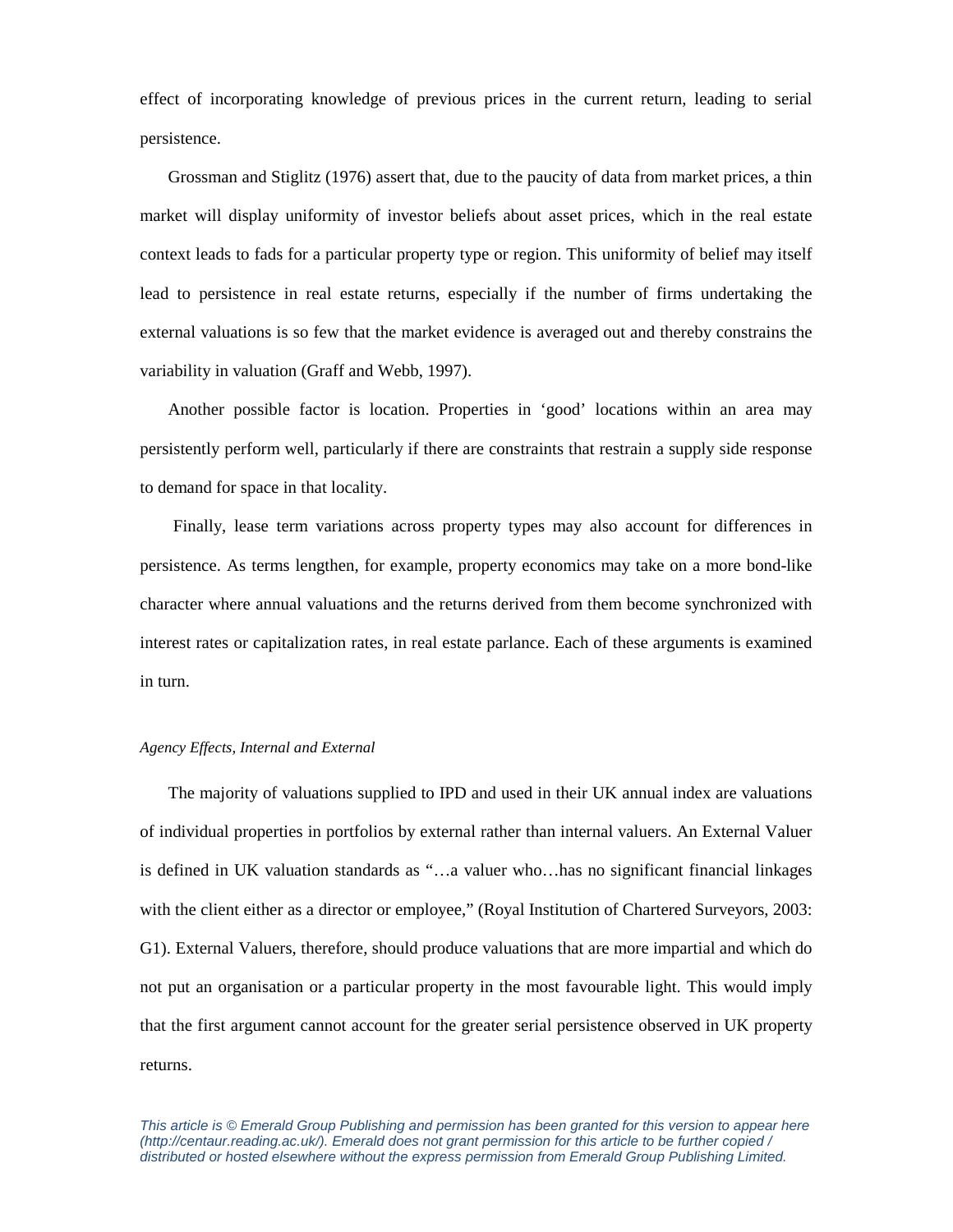The Carsberg Report (Royal Institution of Chartered Surveyors, 2002), though, notes that the fee-earning relationship that exists between the valuer and client may threaten an External Valuer's objectivity. It states that "close personal relationships…could lead to insufficient questioning of factors affecting the valuation" (p.21) and "in any relationship involving payment of a fee, particularly where repeat business is possible, the objectivity and independence of the service provider may be at risk." (p.22).

In particular, a study by Baum et al (2000) on the valuation process in the UK raised concerns about what are known as 'draft valuation meetings' at which the valuer produces preliminary figures for discussion with the client prior to producing the final valuation. Such meetings could provide the client with an opportunity to influence the outcome of the valuations to the benefit of the organisation. Baum et al (2000: 40) reported that client influence "…does occur and valuations can be influenced by clients." However, they noted that such influence is short-lived and could be counter productive. Indeed, they found that any short-term pressure to push valuations upward was not evident over the long term "as valuations would be forced to recover the position over future periods" Baum et al (2000: 6).

It would seem, therefore, that any influence on external valuers is unlikely to account for the greater persistence found in annual returns to real estate in the UK compared with the US and Australia, despite the issues noted above, especially for runs of greater than 1 year or perhaps 2 years.

#### *Anchoring*

The argument that the valuation procedures used to derive price can account for the large amount of persistence in real estate returns is often discussed. Valuers in the UK typically use comparable evidence to estimate price (Crosby, 1990). Quan and Quigley (1989, 1991) argue that if valuers use comparable evidence to derive price, the optimum strategy is to use a weighted average of the previous value and the most recent market evidence, although the authors supply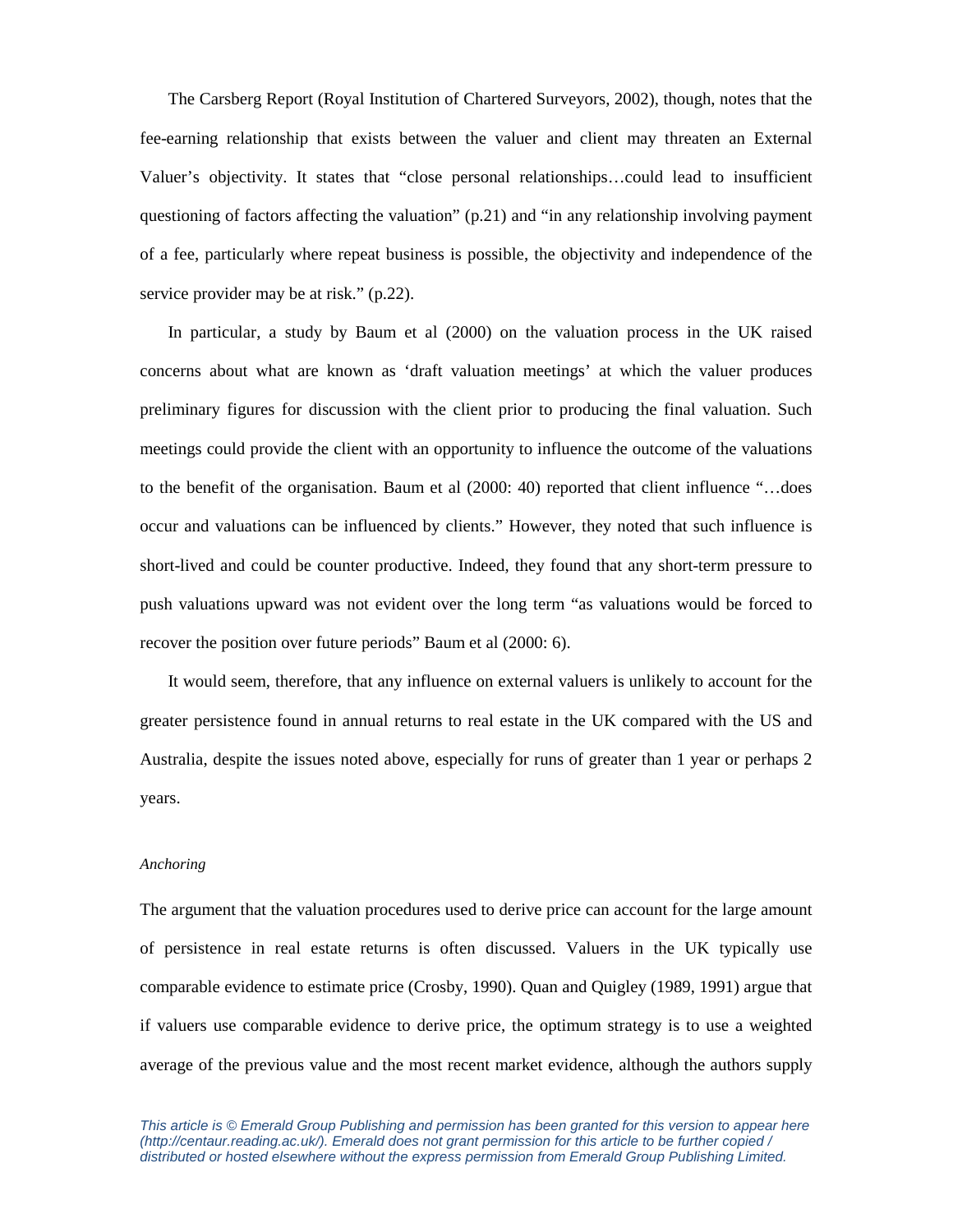no empirical evidence to support the conjecture. The smooth nature of real estate returns, therefore, arises from the relative uncertainly of the variability of movements in the market in general and that of the property being valued (Brown and Matysiak, 2000). In addition, since 1990, there has been a significant increase in the incidence of valuers being sued for negligence (Crosby et al, 1998), the only defence to which is that the valuer followed 'correct' procedures and hierarchies of evidence in arriving at their valuation. The greater the uncertainly in current market sentiment, the less likely it is to be used, all of which leads valuers to see the previous valuation as the only hard evidence. Consequently, it is rational for valuers to put more weight on knowledge of the previous valuation and less weight on more nebulous current market sentiment that cannot be proved, Quan and Quigley (1989, 1991).

Diaz (1990a, 1990b, and 1997) and Diaz and Wolverton (1998) have shown that valuers inadequately adjust from their previous appraisal in performing current valuations, a process known as 'anchoring.' Thus, the estimate of the current price of the property is biased towards the initial starting figure of the previous valuation and so will give rise to serial persistence in returns. However, there is no evidence to suggest that valuers in the UK anchor more to previous valuations than their counterparts in the US or Australia. In other words, anchoring alone is unlikely to account for the greater persistence in real estate returns in the UK relative to that in the US and Australia.

Even if anchoring is found to be an important source of persistence, there are relatively simple and inexpensive solutions that managers could take to alleviate the problem. In particular, Graff and Young (1999) recommend switching or rotating valuers on a more frequent basis.

#### *Number and Dispersion of Independent Valuers*

When using current market evidence within the valuation process, a noticeable difference can be seen between the US and UK. In the US market, Graff and Webb (1997) observe that knowledge is locally-based and under the control of a small handful of local firms. Thus, the market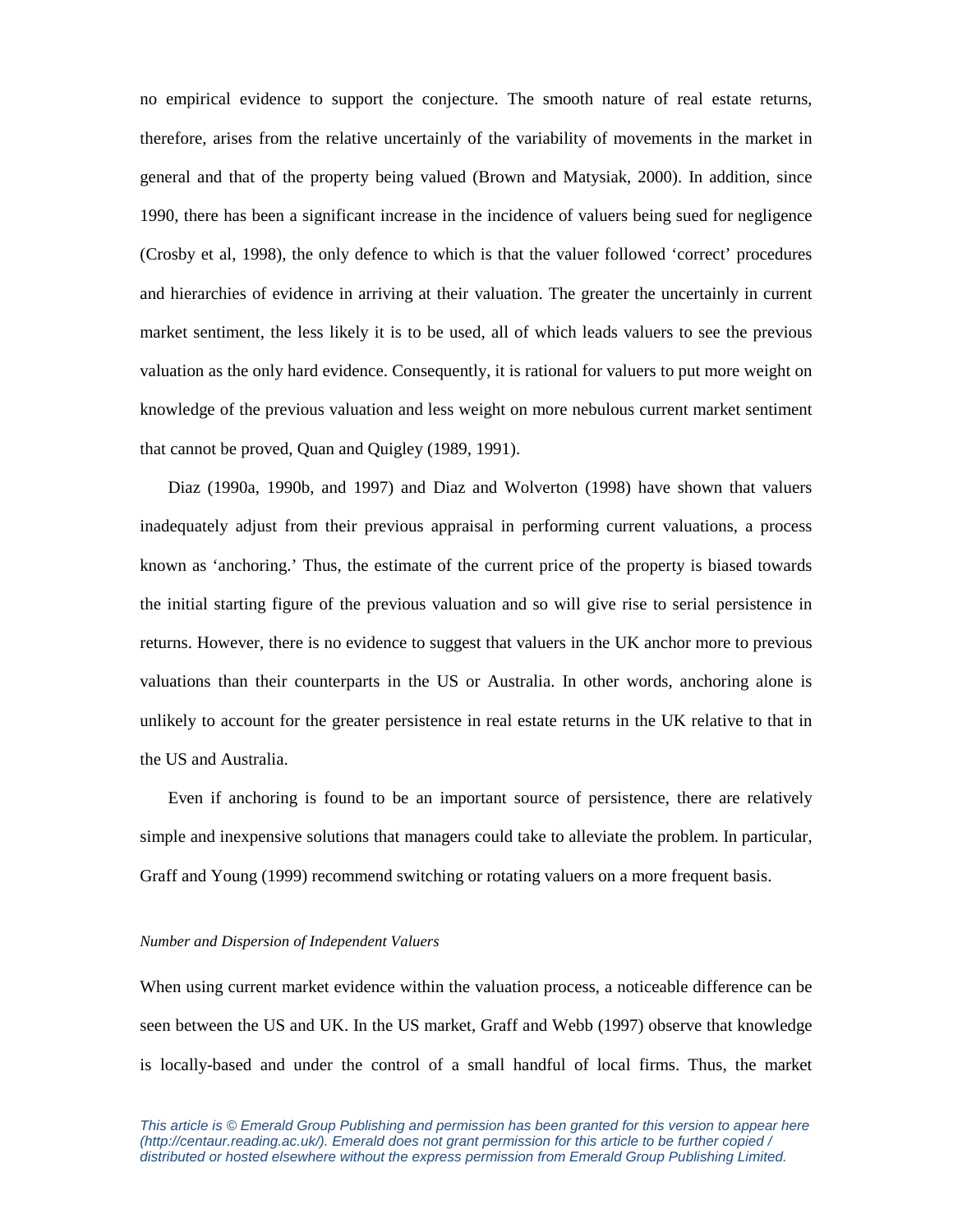sentiment of one locality is likely to be ironed out among this small number of firms leading to a uniformity of belief as to the prospects for properties in that locality. This has the effect of clients with property in that area updating their portfolios based on the same market data that constrains variation in values, leading to persistence in returns. In particular, this may explain why the properties in the fourth quartile show greatest level of persistence, as it may be these properties that require the strongest amount of market evidence to shift the valuer away from the previous valuation.

Institutions may also develop fads for certain property types and locations, a process that will continue for a long time until the evidence is so overwhelming that the particular property type or location loses its charm. In other words, the persistence in real estate returns can be explained by the faddish behavior on the part of investors and the control of market data in the hands of only a few firms. However, these phenomena will be limited across the US and Australia because appraisal firms in these countries are more disperse than in the UK. Thus, although there may be a "house view" of certain property types and regions by firms, this is likely to be limited to that individual firm. Any uniformity of belief about a particular region is therefore unlikely to permeate across all investor portfolios with property in that region, thereby reducing the amount of cross serial correlation in returns and mitigating the level of serial persistence in real estate returns.

In contrast, in the UK, the number of firms undertaking the majority of external valuations is very small and they are national in size. For instance, the Carsberg Report (Royal Institution of Chartered Surveyors, 2002: 14) observed that, as of December 2000, 64.7% by capital value of the properties in the IPD Annual Index were valued by five firms, and 37.7% by three firms. For the smaller IPD Monthly Index, the corresponding figures (as of November 2001) were 79.6% by the top five valuation firms and 62.4% by the top three firms. In addition, if firms were to 'pool' market knowledge, the 'house view' of one firm, which itself is a distillation of market sentiment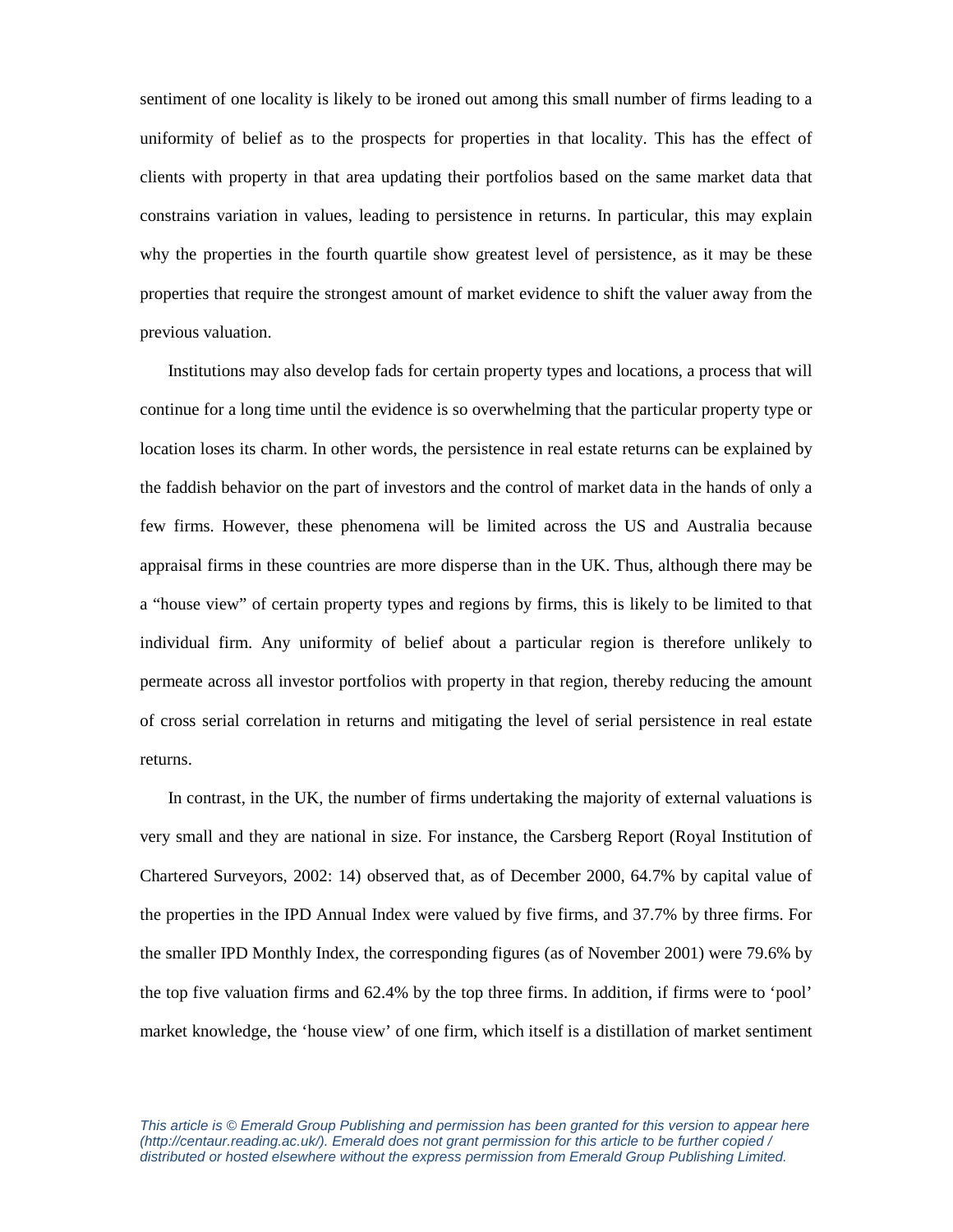from its own valuers for each property type and region, could be further refined across all valuation firms, leading to a uniform market view displaying little variation.

Thus, when undertaking an external valuation for one client, the valuation firm not only incorporates knowledge of the previous valuation of the individual property, but it will also use the market view for all properties of a similar type from across the UK. Such a process is likely to lead to serial persistence in the returns of individual properties for one client and induce cross serial correlation in similar properties for all clients, inadvertently leading to even greater persistence across individual properties in the UK compared with the US and Australia. However, the extent to which this explains the greater serial persistence found in UK properties is not known and deserving of future research.

#### *Location*

Although there are similarities in persistence at a regional level, differences in location at a micro-level may account for persistence. This could particularly be the case if supply side responses to demand for space are constrained. A property in a good location within an area may not only benefit from an upturn in demand, but also see its advantage maintained over subsequent periods if new development cannot respond quickly owing to planning restrictions or land constraints.

 This factor could also explain the greater persistence in UK returns relative to the US and Australia. However, it does not immediately explain the property type patterns, where Retail might be expected to be most influenced by these effects. Retail activity within UK towns and cities is usually concentrated around a tightly defined prime pitch and planning policies often seek to protect town centres and restrict 'out-of-town' development, which would help maintain the advantage of the prime pitch and any existing successful out-of-town sites. Yet Retail does not exhibit notably greater return persistence than the other property types.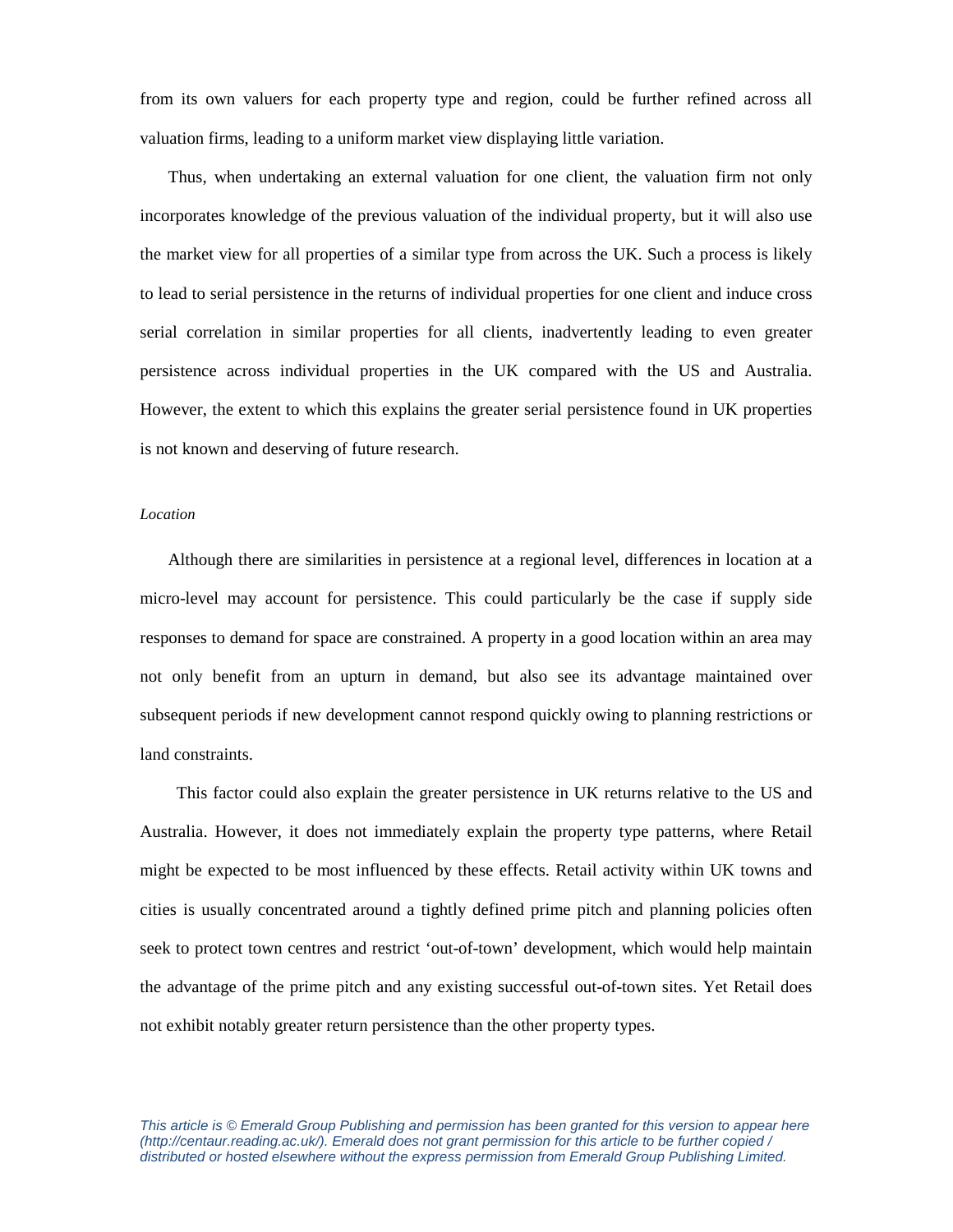While IPD is a rich source of return information, it does not contain detailed data on the quality or micro-locational aspects of properties, preventing further examination of this hypothesis at the present time.

#### *Lease Terms*

Lease term variations across property types may also account for differences in persistence. As terms lengthen, for example, property economics may take on a more bond-like character where annual valuations and the returns derived from them become synchronized with capitalization rates.

Although the data shown in Table 5 should be viewed as preliminary and perhaps incomplete, they are nonetheless indicative of the differences in lease terms by property type between the UK and the US. For example, taking the simple averages of the lease terms by property type in Panel A, the IPD data, and contrasting them with the 2000 to 2004 averages in Panel B, the RREEF data, it can be seen that the UK (IPD) average Office lease terms are about 7.7 years versus the US (RREEF) average Office lease terms of about 4.6 years. Similarly, UK average Retail lease terms are about 9.7 years versus a US average of about 5.7 years, and the UK average Industrial lease terms are about 7.3 years versus a US average of about 3.4 years.

#### [Take in Table No. 5]

These relative differences in average lease terms would indicate that considerably more of the total value estimate of UK properties is comprised of current rather than future leases compared to the composition of the total value estimate of US properties. Because there is less uniformity of opinion about future market rents, this difference may account for the greater observed persistence of UK properties relative to US properties across the board. The historic tendency for very long (25+ year) leases in UK institutional grade property means that this is also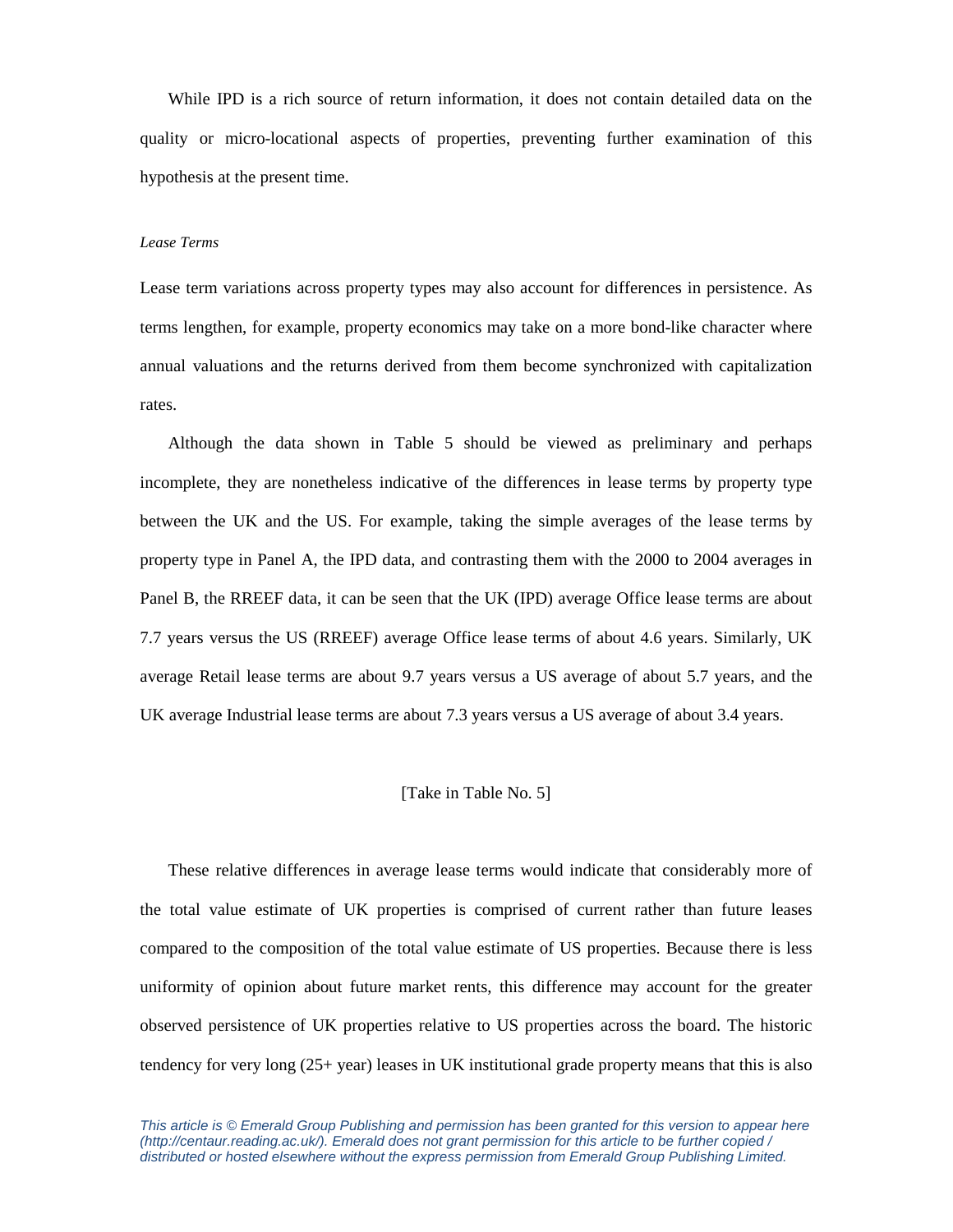likely to hold for the early years of the data. Meanwhile, another feature of UK leases, upwardonly rent review clauses, which continue to be almost universal in leases with rent reviews (Crosby et al, 2005), further contribute to a more bond-like cash flow profile, particularly in periods where over-renting occurs. This may also explain why Down markets did not show less persistence than Up markets, despite the prior expectation that they should.

Though it would be helpful to expand this comparison to Australia, at present, no similar data has been published on the average lease terms granted within Australian real estate portfolios. While it is possible to obtain an indication of typical CBD (office) lease terms (CBRE, 2005), this is not sufficient for further comment here.

## **Conclusions**

This study has examined persistence in relative investment return performance for UK institutional-grade commercial property during the twenty-two-year interval 1981 through 2002. Annual returns data was also divided into three property type subgroups: Office, Retail, and Industrial, and by three regions; London, the South East, and the Rest of the UK. Additional tests analyzed the data by holding period and market state.

The empirical results demonstrate that total returns from properties within the IPD UK database between 1981 and 2002 exhibit serial dependence across all four quartiles of relative returns for all properties aggregated, as well as across each of the three property types and regions. Therefore, the results suggest that investors could have bought and sold properties on the basis of performance in the previous period in order to improve their returns. However, if this were possible, then it may be asked why such strategies were not implemented, causing this dependence to disappear through the process of arbitrage.

To this, there may be a number of answers. The simplest is that, in the absence of a central and public marketplace, such rankings are unobservable. Hence, while investors can act upon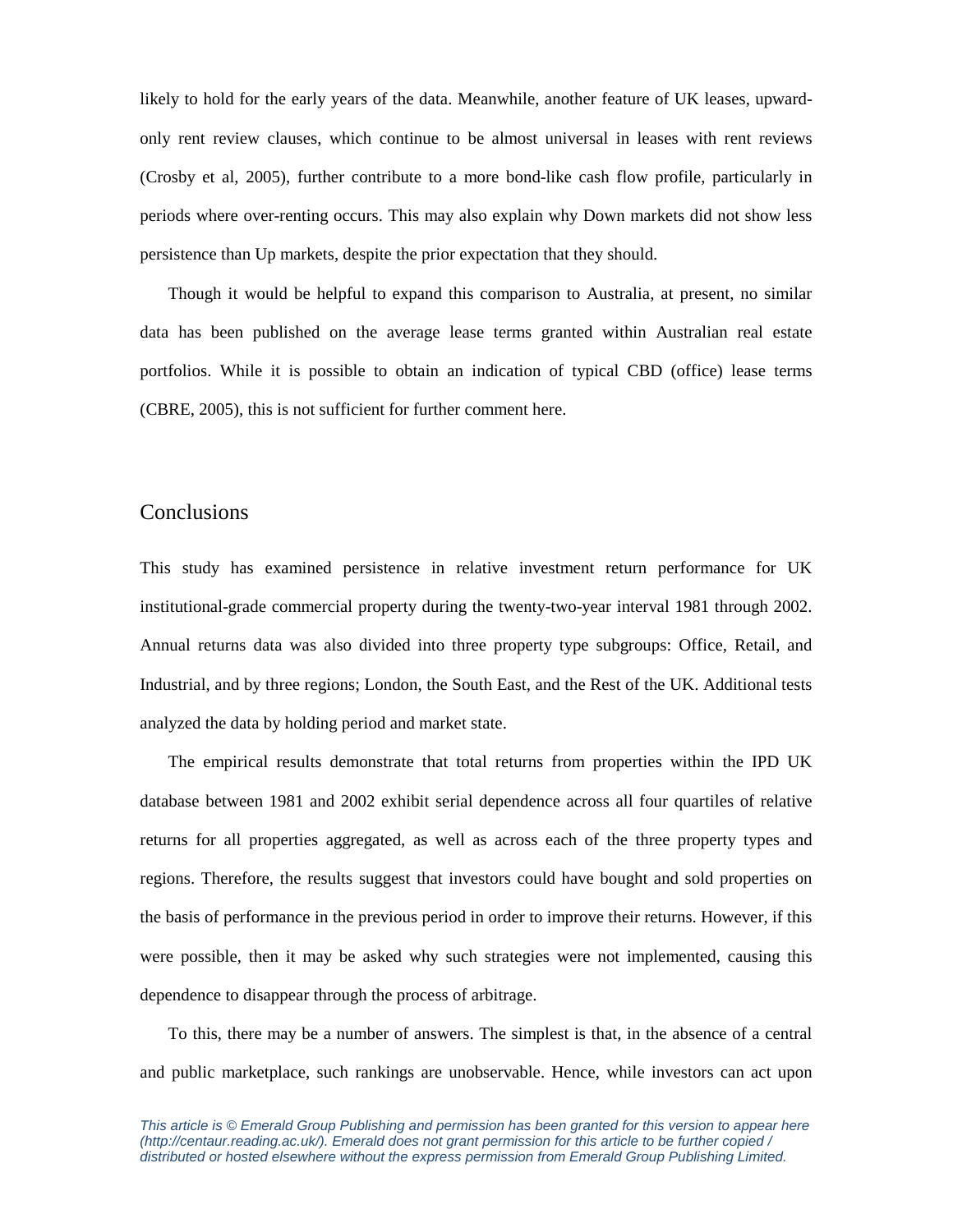relative performance within their own portfolios, they will have limited information about other properties and, indeed, about whether such a trading rule exists. Second, whilst this study has debated explanations relating to appraisal process, the absence of transaction information in the dataset does prevent testing of an alternative price basis to returns. Future research could seek to construct a database across different ownerships to see whether or not persistence continues past a trading event.

Third, even if persistence were observable, barriers may exist to taking advantage of it. In particular, some of the benefits from pursuing a persistence trading/selection rule may be eliminated by transaction costs and delays, as suggested by Marcato and Key (2005) in their study of trading strategies. There could also be further restrictions in terms of asset availability. Finally, good relative performance is not a guarantee that a property will perform well in absolute terms and this would further count against such a strategy in certain market conditions [4].

The UK results contrast markedly from results of similar studies of institutional-grade commercial property returns in the US and Australia, where persistence tended to be statistically significant in the extreme first and fourth quartiles, but statistically independent in the moderate second and third quartiles. However, while the statistical differences among UK, US, and Australian property return quartiles exist, the UK pattern of generally more persistence in the extreme quartiles than in the middle quartiles is qualitatively similar to both the US and Australia. This leads to suspicion that the general commercial real estate risk profile among the three countries is of the same general character and that the differences, notably evident in the middle quartiles, result from agency or behavioral aspects of the management of the real estate investment management business [5].

Such conclusions are at odds with the prevailing finance theory-based assumption about real estate risk, and once again call into question current beliefs about statistically-derived risk proxies and Modern Portfolio Theory-based portfolio construction applications for real estate. In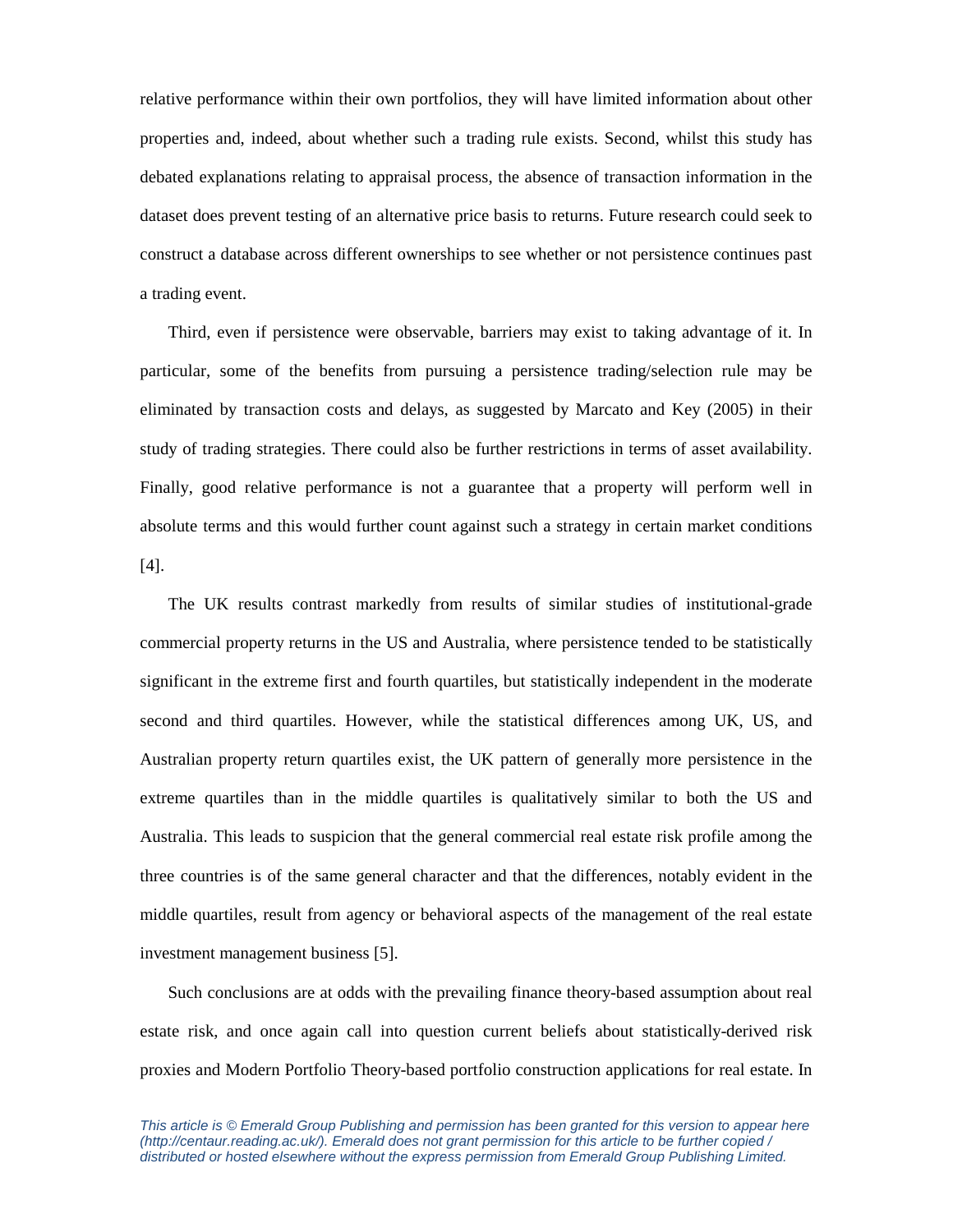particular, if MPT or the Efficient Markets Hypothesis are appropriate models for equity real estate, these findings of performance persistence should not be observed. Moreover, that persistence in extreme or moderate quartiles is qualitatively different depending upon property type, location, or time period argues strongly against the existence of linear multifactor market models of UK commercial real estate and questions their applicability, as has already been done in the case of the US and Australia.

To identify the economic forces and mechanisms that produce the results observed in this study, agency-related concepts and behavioral finance models should provide fertile fields for future research. Additionally, extensions of this research and a better understanding of the forces that give rise to the patterns observed may likely lead to rewarding operational prescriptions such as programs of systematically identifying and culling underperforming assets from portfolios in order to improve overall portfolio performance.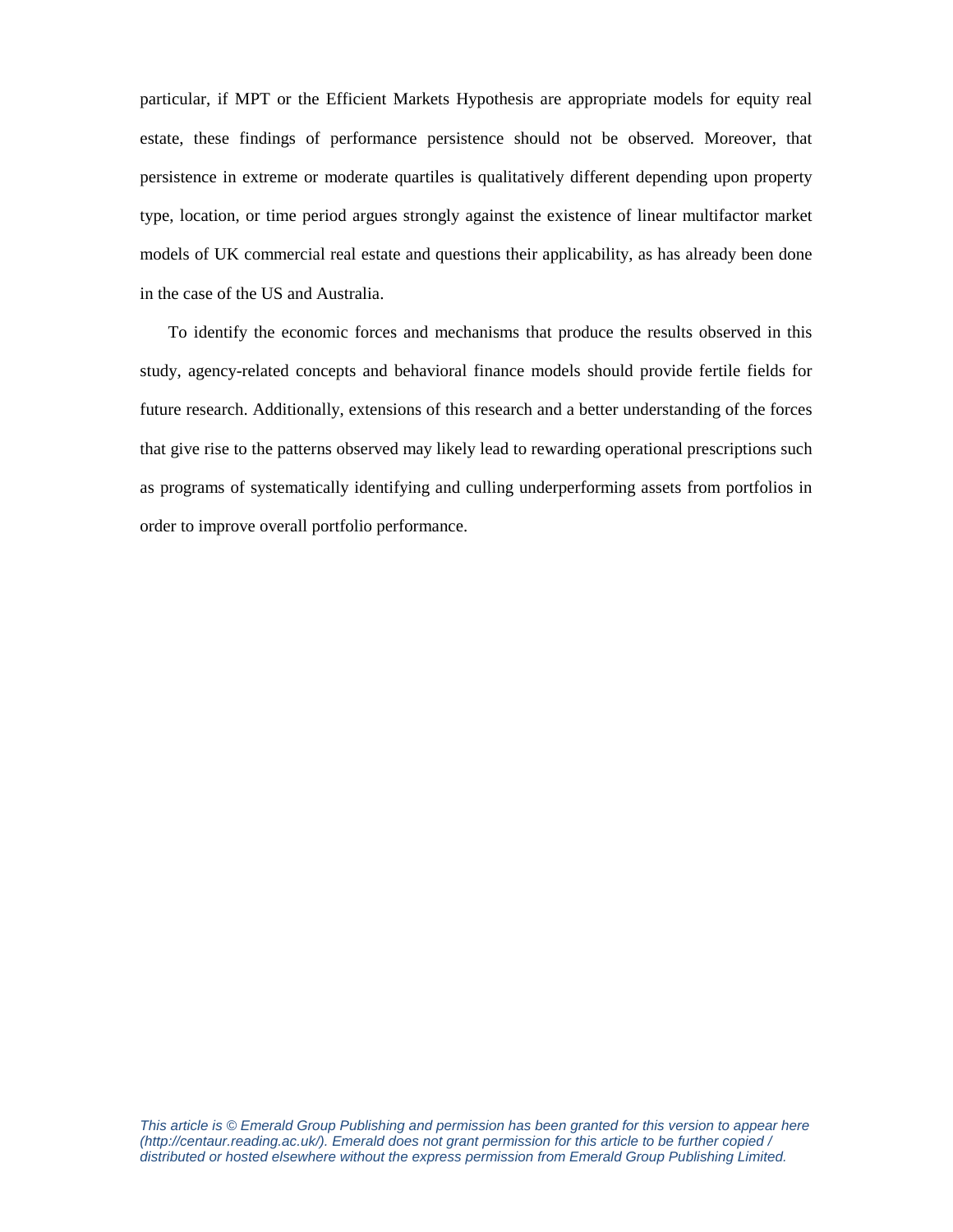#### **Notes**

- 1. IPD have since adopted a different definition of coverage, stating that the UK annual index represents 45% of the total commercial property investment market.
- 2. 'Retail' includes shop, retail warehouse and shopping centre investments. Industrial property includes distribution warehouses in addition to industrial estates and individual units. Such classification does raise the question of the treatment of mixed use properties. These are either allocated to a particular category according to the dominant use or, for certain schemes, split into separate records reflecting the different valuation units / elements. The exact treatment depends on the contributing investor.
- 3. While more fine-grained divisions such as deciles might have been used, quartile divisions are the minimum necessary to distinguish differences in a distribution of returns that may be skewed. Furthermore, the quartile divisions allow comparability with earlier work in the US and Australia.
- 4. This may help explain the apparent contradiction between results found here and by other studies in the literature review, and research that condemns trend-chasing behaviour by investors (e.g. Mei and Saunders, 1997).
- 5. Institutional-grade commercial real estate return distributions are also remarkably similar across the UK, US, and Australian markets. In all these countries, crosssectional annual returns were found to be distinctly non-normal. Real estate investment risk is heteroskedastic, but the Characteristic Exponent "alpha" of the investment risk function is nearly constant across time although differences among property types are evident. In particular, the Characteristic Exponent, which for Gaussian normal distributions has a value of 2.000, has been estimated to be 1.448 (0.004 standard error) in the UK, 1.434 (0.011 standard error) in the US, and 1.477 (0.038 standard error) in Australia. See Young and Graff (1995); Young (2005);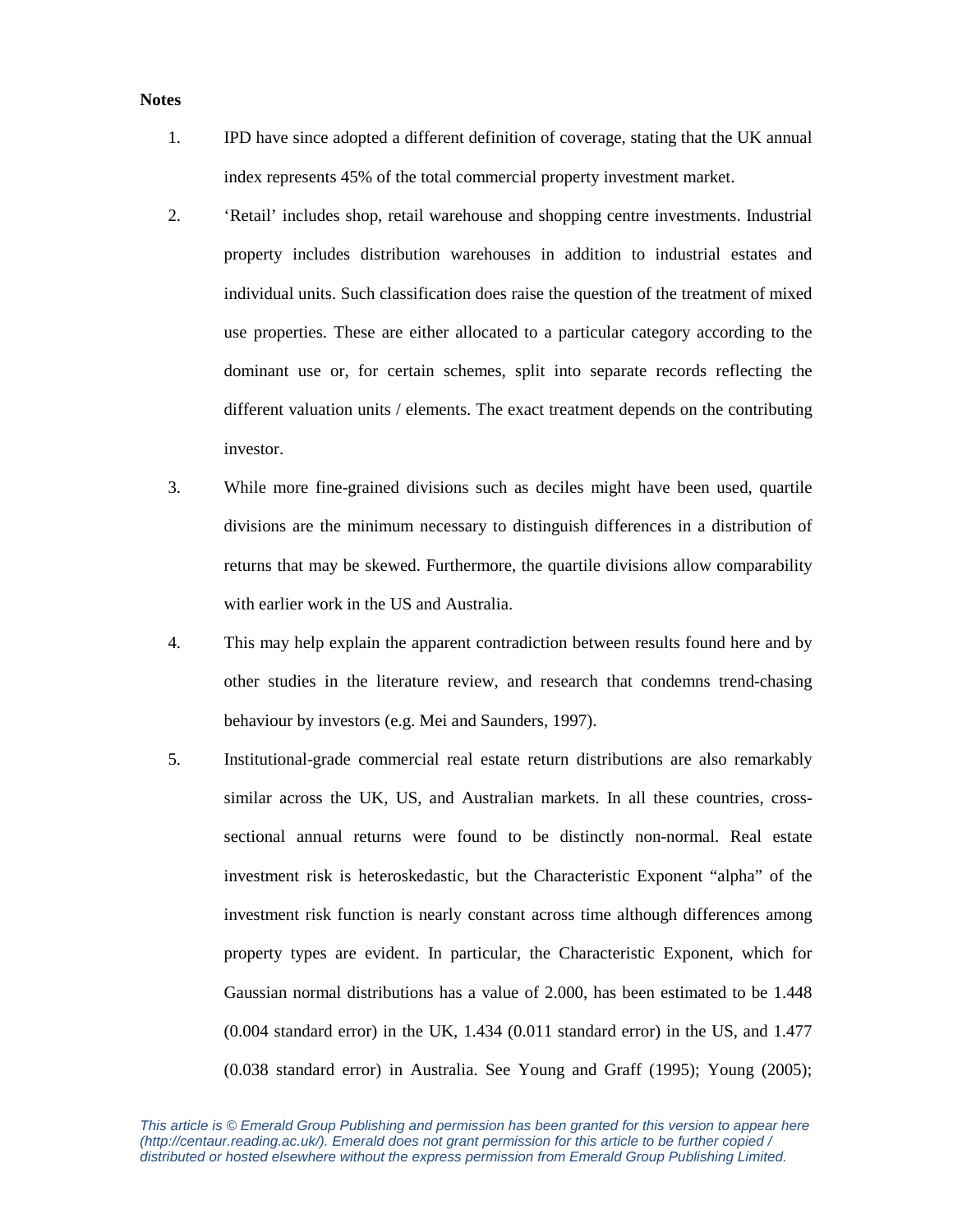Graff, Harrington, and Young (1997); and Young, Lee, and Devaney (2006) for empirical support and analysis far too lengthy to consider here.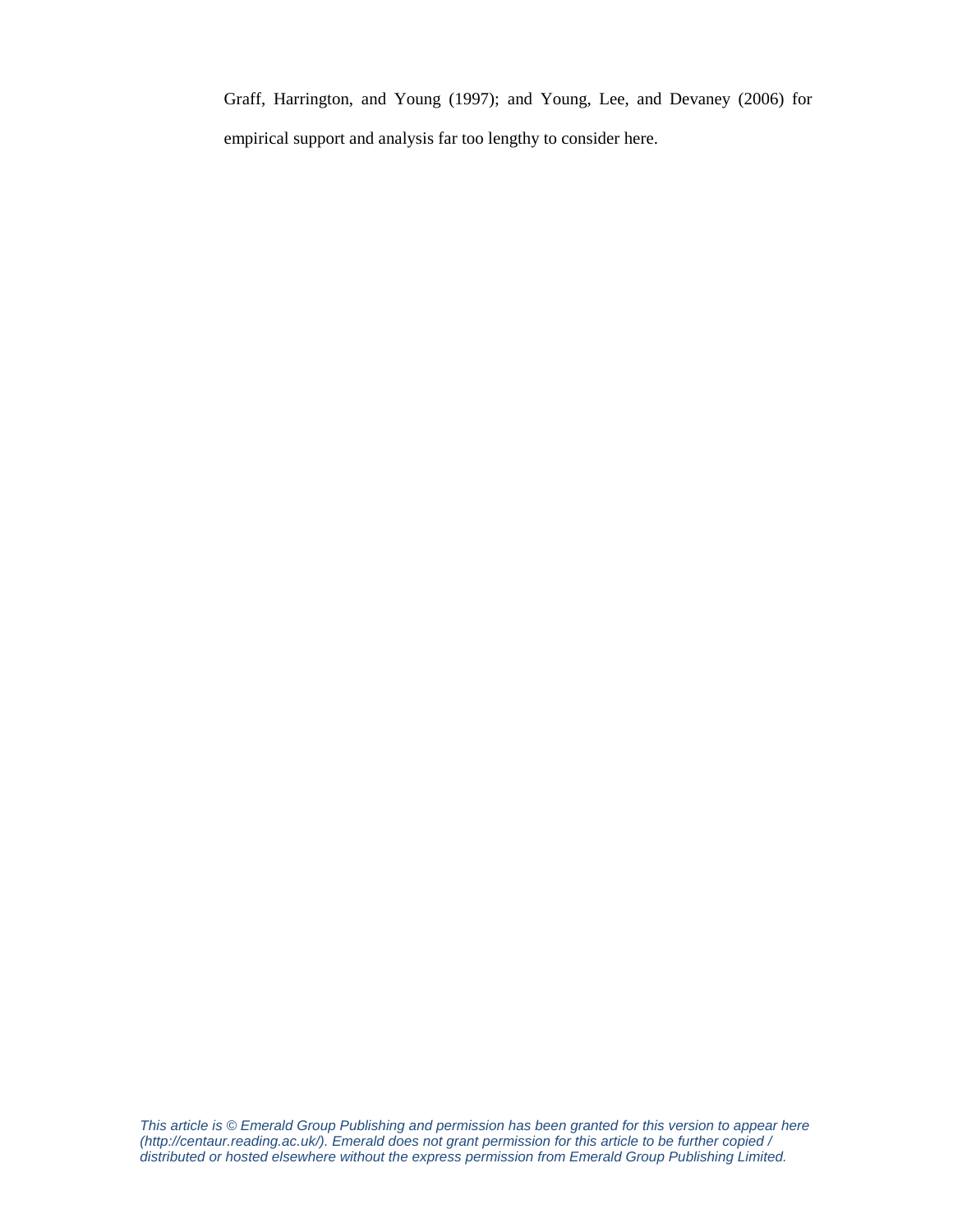#### **References**

Baum, A., Crosby, N., Gallimore, P., Gray, A. and McAllister, P. (2000) *The Influence of Valuers and Valuations on the Workings of the Commercial Property Investment Market*. Investment Property Forum / RICS Research Foundation / Jones Lang LaSalle, London.

BPF / IPD. (2004) *BPF IPD Annual Lease Review 2004*, British Property Federation, London.

Brown, G.R. and Matysiak, G.A. (2000) *Real Estate Investment: A Capital Market Approach*, Financial Times Prentice Hall, Harlow.

CBRE. (2005) *Global Market Rents August 2005*, CB Richard Ellis, Accessed at www.cbre.com.

- Crosby, N. (1990) *The Valuation of Freehold Reversionary Property Investments in UK Practice*, Research Report for the RICS Education Trust, Department of Estate Management, Oxford Polytechnic (Oxford Brookes University).
- Crosby, N., Hughes, C. and Murdoch, S. (2005) *Monitoring the 2002 Code of Practice for Commercial Leases*, Office of the Deputy Prime Minister, London.
- Crosby, N., Lavers, A. and Murdoch, J. (1998) Property valuation variation and the margin of Error in the UK, *Journal of Property Research*, Vol. 15 No. 4, pp. 305-330.
- Diaz III, J. (1990a) How Appraisers do their Work: A Test of the Appraisal Process and the Development of a Descriptive Model, *Journal of Real Estate Research*, Vol. 5 No. 1, pp. 1- 15.
- Diaz III, J. (1990b) The Process of Selecting Comparable Sales, *The Appraisal Journal*, Vol. 58 No. 4, pp. 533-540.
- Diaz III, J. (1997) An Investigation into the Impact of Previous Expert Value Estimates on Appraisal Judgment, *Journal of Real Estate Research*, Vol. 3 No. 1, pp. 157-66.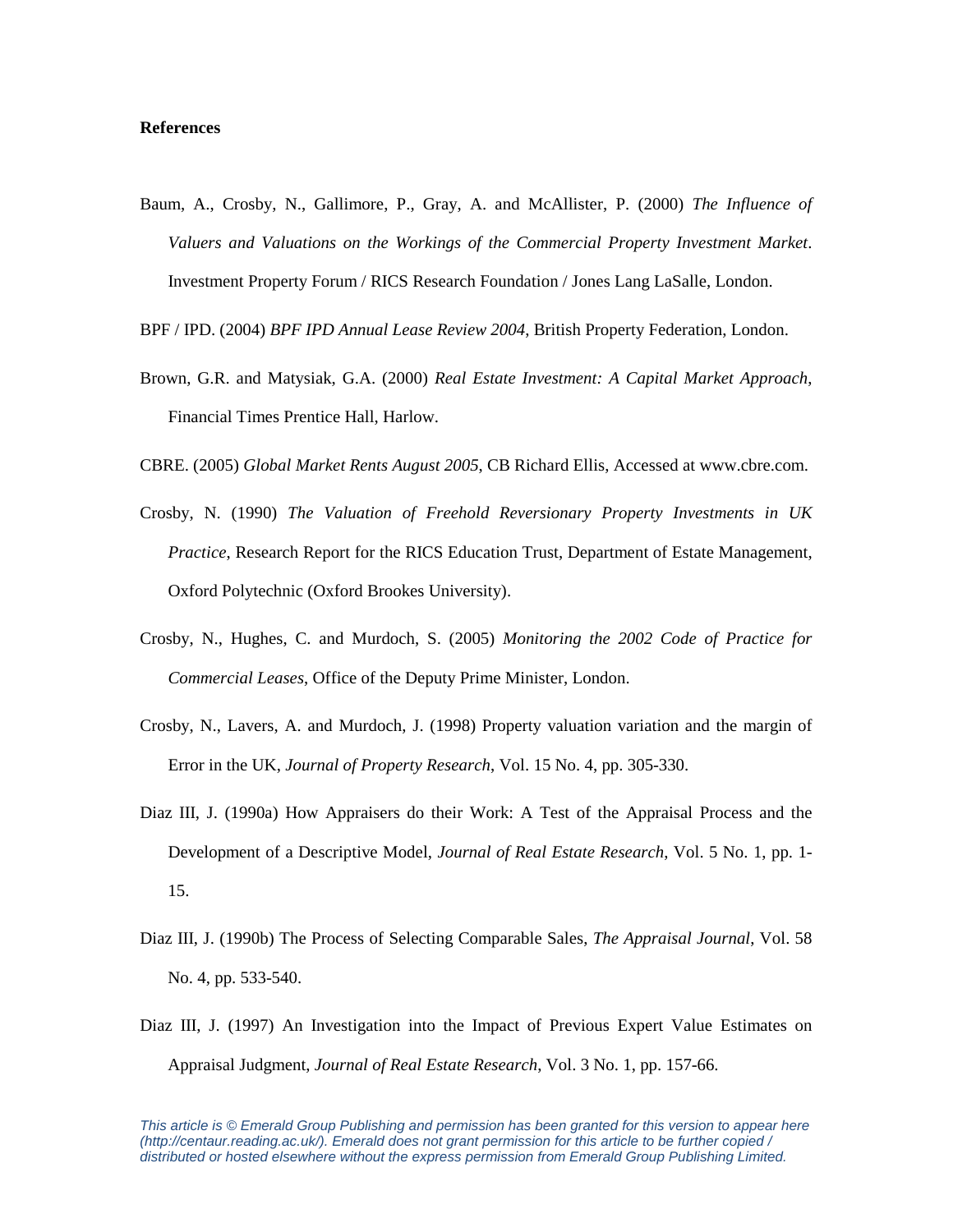- Diaz III, J. and Wolverton, M.L. (1998) A Longitudinal Examination of the Appraisal Smoothing Process, *Real Estate Economics*, Vol. 26 No. 2, pp. 349-356.
- Graff, R.A., Harrington, A., and Young, M.S. (1997) The Shape of Australian Real Estate Return Distributions and Comparisons to the United States, *Journal of Real Estate Research*, Vol. 14 No. 3, pp. 291-308.
- Graff, R.A., Harrington, A. and Young, M.S. (1999) Serial Persistence in Disaggregated Australian Real Estate Returns, *Journal of Real Estate Portfolio Management*, Vol. 5 No. 2, pp. 113-127.
- Graff, R.A. and Webb, J.R. (1997) Agency Costs and Inefficiency in Commercial Real estate, *Journal of Real Estate Portfolio Management*, Vol. 3 No. 1, pp. 19-36.
- Graff, R.A. and Young, M.S. (1997) Serial Persistence in Equity REIT Returns, *Journal of Real Estate Research*, Vol. 14 No. 3, pp. 183-214.
- Graff, R.A. and Young, M.S. (1999) The Magnitude of Random Appraisal Error in Commercial Real Estate Valuation, *Journal of Real Estate Research*, Vol. 17 No. 1/2, pp. 33-54.
- Grossman, S.J. and Stiglitz, J.E. (1976) Information and Competitive Price Systems, *American Economic Review*, Vol. 66, No. 2, pp. 246-253.
- IPD (2003) *IPD UK Annual Index*, Investment Property Databank Ltd., London.
- Lee, S.L. and Ward, C.W.R. (2001) Persistence of UK Real Estate Returns: A Markov Chain Analysis, *Journal of Asset Management*, Vol. 1 No. 3, pp. 279-291.
- Marcato, G. and Key, T. (2005), Direct Investment in Real Estate: Momentum Profits and their Robustness to Trading Costs, *Journal of Portfolio Management*, Vol 32, Sept 2005, pp. 55- 69.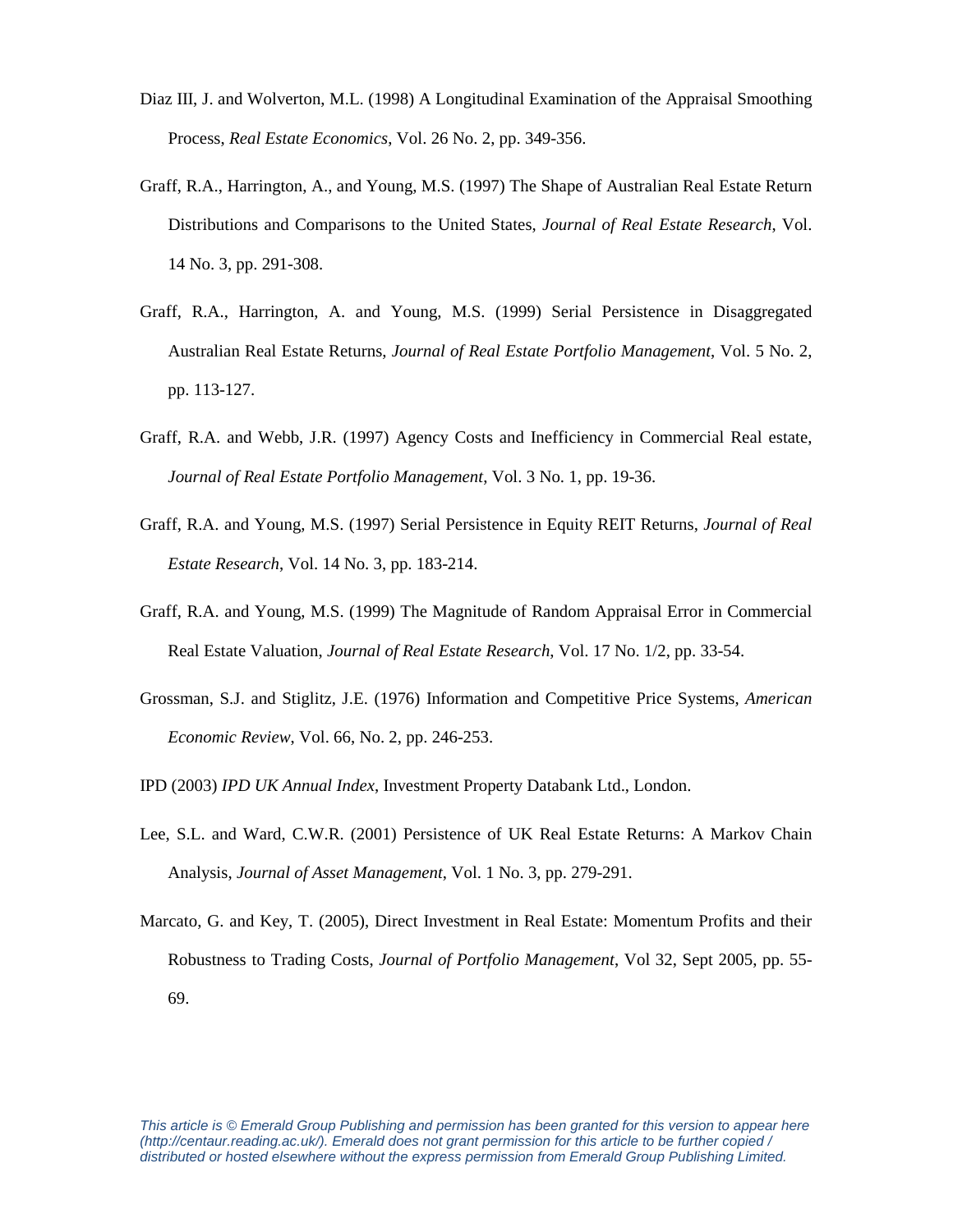- Mei, J. and Saunders A. (1997). Have US Financial Institutions' Real Estate Investments Exhibited "Trend-Chasing" Behavior? *The Review of Economics and Statistics*, Vol. 79 No. 2, pp. 248-258.
- Quan, D. and Quigley, J. (1989) Inferring an Investment Return Series for Real Estate from Observations on Sales, *AREUEA Journal*, Vol. 17 No. 2, pp. 218-230.
- Quan, D. and Quigley, J. (1991) Price Formation and the Appraisal Function in Real Estate market, *Journal of Real Estate Finance and Economics*, Vol. 4 No. 2, pp. 127-146.
- Royal Institution of Chartered Surveyors (2002) *Property Valuation - The Carsberg Report*, RICS, London.
- Royal Institution of Chartered Surveyors (2003) *RICS Appraisal and Valuation Standards (The Red Book*), 5<sup>th</sup> edition, RICS, London.
- Young, M.S. (2005) Non-Normal Real Estate Return Distributions by Property Type in the U.S., paper presented at the 2005 Annual Meeting of the American Real Estate Society, Santa Fe, New Mexico, USA.
- Young, M.S. and Graff, R.A. (1995) Real Estate Is Not Normal: A Fresh Look at Real Estate Return Distributions, *Journal of Real Estate Finance and Economics*, Vol. 10 No. 3, pp. 225- 259.
- Young, M.S. and Graff, R.A. (1996) Systematic Behavior in Real Estate Investment Risk: Performance Persistence in NCREIF Returns, *Journal of Real Estate Research*, Vol. 12 No. 3, pp. 369-381.
- Young, M.S. and Graff, R.A. (1997) Performance Persistence in Equity Real Estate Returns, *Real Estate Finance*, Vol. 14 No. 1, pp. 37-42.
- Young, M.S., Lee, S.L., and Devaney, S.P. (2006) Non-Normal Real Estate Return Distributions by Property Type in the UK, *Journal of Property Research*. Vol. 23 No. 2, pp. 109-133.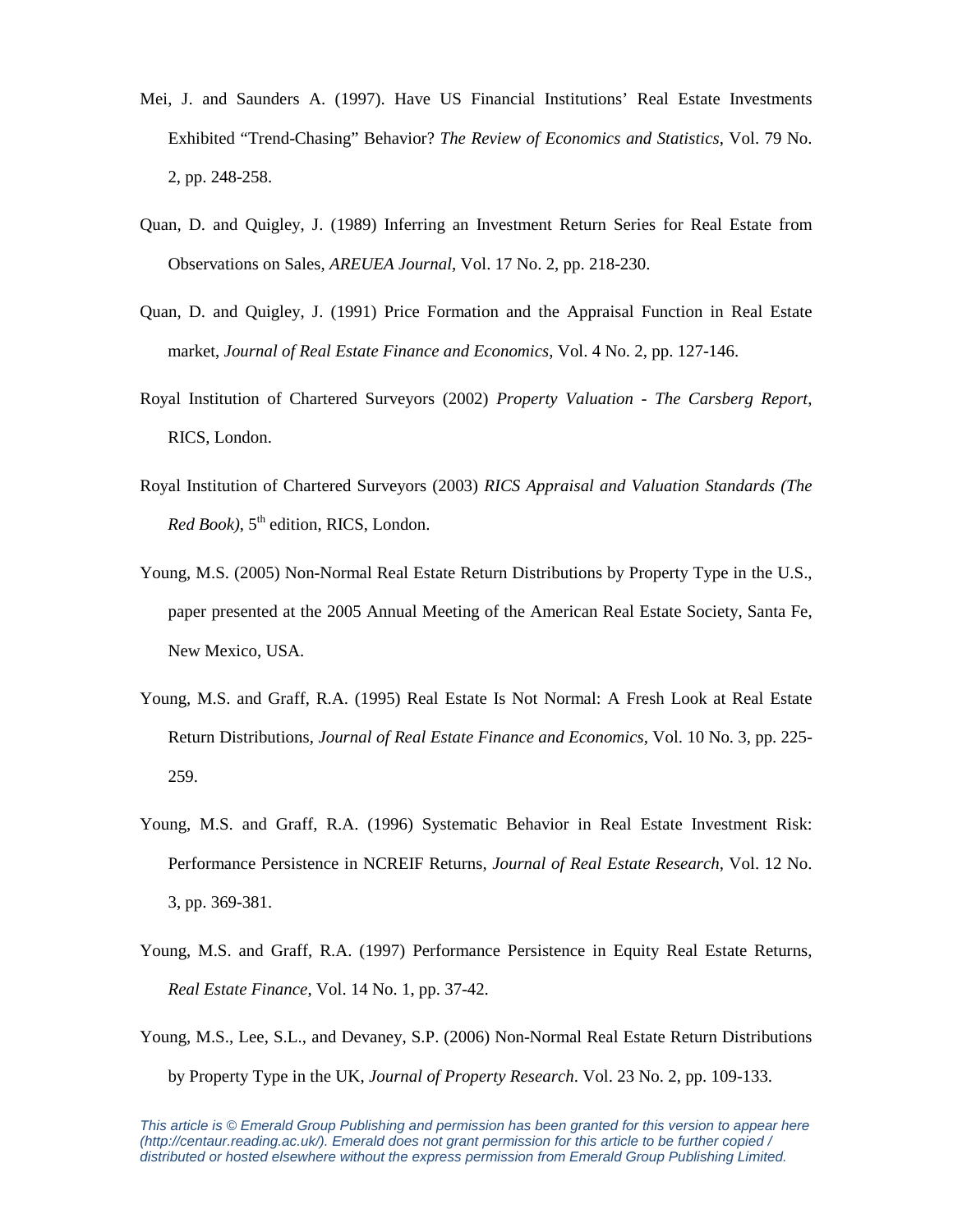#### **Table 1 Number of Return Observations by Year, Property Type, and Region in the IPD Database for Properties with at Least Two Observations, 1981 to 2002**

| Year   | All     | Retail  | Office | Industrial | London | SoouthEast | <b>RestofUK</b> |
|--------|---------|---------|--------|------------|--------|------------|-----------------|
| 1981   | 8.990   | 4,572   | 2,746  | 1,672      | 2,930  | 2,247      | 3,813           |
| 1982   | 9,953   | 4,993   | 3,047  | 1,913      | 3,199  | 2,531      | 4,223           |
| 1983   | 9.958   | 4,909   | 3,102  | 1,947      | 3,119  | 2,581      | 4,258           |
| 1984   | 10,173  | 5,036   | 3,167  | 1,970      | 3,087  | 2,697      | 4,389           |
| 1985   | 10,307  | 5,168   | 3,221  | 1,918      | 3,029  | 2,811      | 4,467           |
|        |         |         |        |            |        |            |                 |
| 1986   | 10,529  | 5,337   | 3,303  | 1,889      | 2,990  | 2,980      | 4,559           |
| 1987   | 10,130  | 5,319   | 3,117  | 1,694      | 2,794  | 2,901      | 4,435           |
| 1988   | 9.837   | 5,339   | 2,949  | 1,549      | 2,661  | 2,952      | 4,224           |
| 1989   | 9,967   | 5,465   | 2,971  | 1,531      | 2,643  | 3,106      | 4,218           |
| 1990   | 10,328  | 5,591   | 3,108  | 1,629      | 2,641  | 3,286      | 4,401           |
|        |         |         |        |            |        |            |                 |
| 1991   | 10.652  | 5,680   | 3,268  | 1.704      | 2.627  | 3.482      | 4,543           |
| 1992   | 10,955  | 5,777   | 3,318  | 1,860      | 2,641  | 3,640      | 4,674           |
| 1993   | 10,623  | 5,578   | 3,218  | 1,827      | 2,539  | 3,513      | 4,571           |
| 1994   | 10,383  | 5,503   | 3,099  | 1,781      | 2,469  | 3,353      | 4,561           |
| 1995   | 11,393  | 6,093   | 3,337  | 1,963      | 2,515  | 3,697      | 5,181           |
|        |         |         |        |            |        |            |                 |
| 1996   | 10,960  | 5,938   | 3,148  | 1,874      | 2,363  | 3,537      | 5,060           |
| 1997   | 10,100  | 5,539   | 2,796  | 1,765      | 2,175  | 3,190      | 4,735           |
| 1998   | 9,905   | 5,459   | 2,618  | 1,828      | 2,135  | 3,067      | 4,703           |
| 1999   | 9,163   | 4,996   | 2,407  | 1,760      | 2,077  | 2,771      | 4,315           |
| 2000   | 8,421   | 4,523   | 2,197  | 1,701      | 1.937  | 2,540      | 3,944           |
|        |         |         |        |            |        |            |                 |
| 2001   | 7,546   | 3,665   | 2,107  | 1,774      | 1,771  | 2,329      | 3,446           |
| 2002   | 6,485   | 3.047   | 1,839  | 1,599      | 1,589  | 1,998      | 2,898           |
|        |         |         |        |            |        |            |                 |
| Totals | 216,758 | 113,527 | 64,083 | 39,148     | 55,931 | 65,209     | 95,618          |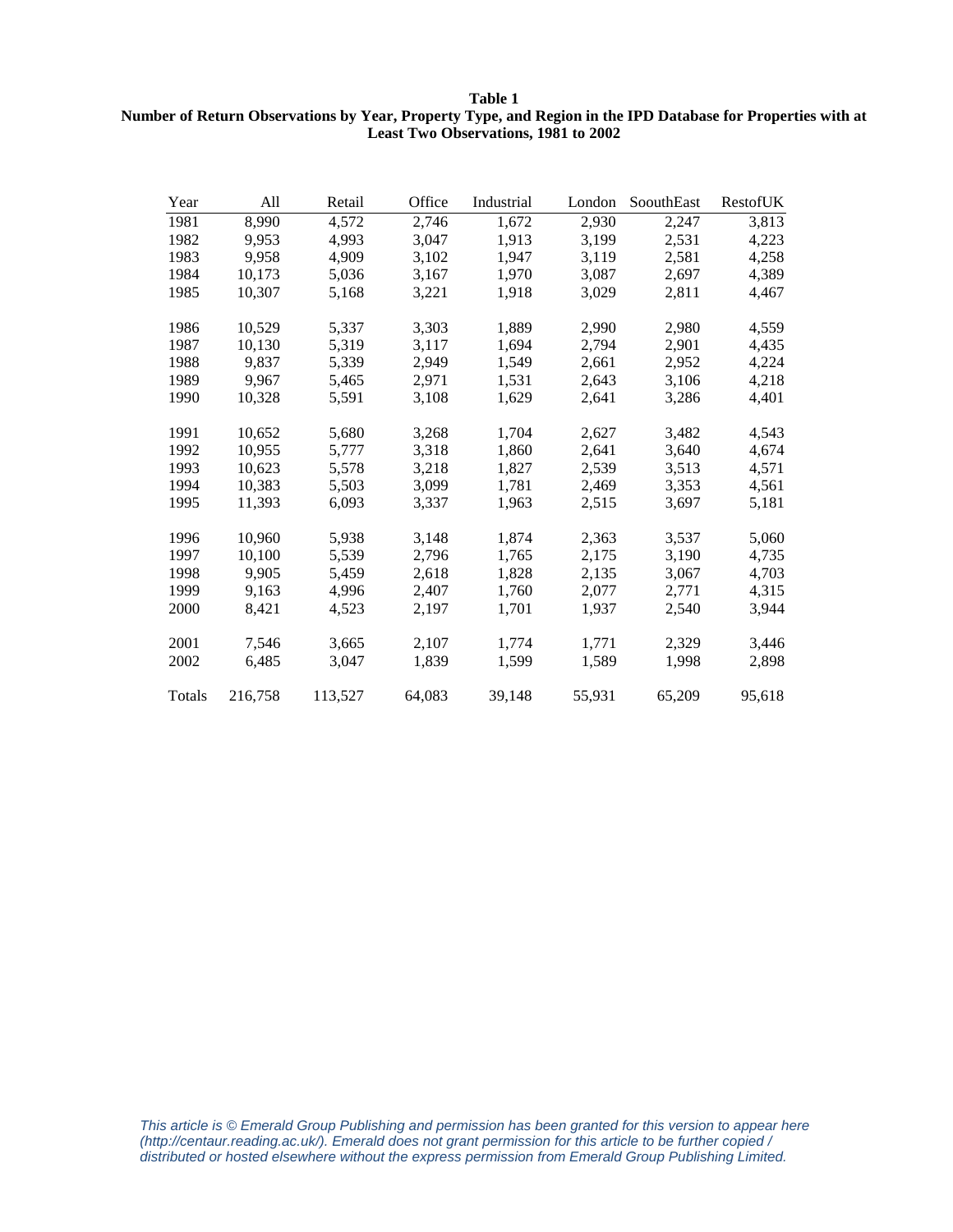#### **Table 2 Annual Return Persistence, 1981 to 2002**

#### Panel A: **All Properties**

| Length         | No. of  | No. of                        | $%$ of              | 95% Conf.    | Length        | No. of  | No. of                        | $%$ of     | 95% Conf.    |
|----------------|---------|-------------------------------|---------------------|--------------|---------------|---------|-------------------------------|------------|--------------|
| of Run         | Samples |                               | Successes Successes | Interval     | of Run        | Samples | Successes Successes           |            | Interval     |
| 1st Quartile:  |         |                               |                     |              | 2nd Quartile: |         |                               |            |              |
| $\mathbf{1}$   | 46,871  | 16,118                        | $34.4$ ***          | (24.6, 25.4) | 1             | 47,388  | 13,619                        | $28.7$ *** | (24.6, 25.4) |
| 2              | 13,795  | 5,430                         | $39.4$ ***          | (24.3, 25.7) | 2             | 11,764  | 3,617                         | $30.7$ *** | (24.2, 25.8) |
| 3              | 4,698   | 1,974                         | $42.0***$           | (23.8, 26.2) | 3             | 3,139   | 980                           | $31.2$ *** | (23.5, 26.5) |
| 4              | 1,717   | 713                           | $41.5***$           | (23.0, 27.1) | 4             | 864     | 261                           | $30.2*$    | (22.2, 27.9) |
| 4th Quartile:  |         |                               |                     |              | 3rd Quartile: |         |                               |            |              |
| 1              | 45,261  | 16,819                        | $37.2$ ***          | (24.6, 25.4) |               | 47,238  | 13,222                        | $28.0***$  | (24.6, 25.4) |
| 2              | 13,371  | 5,359                         | $40.1$ ***          | (24.3, 25.7) | 2             | 11,302  | 3,296                         | 29.2 ***   | (24.2, 25.8) |
| 3              | 4,199   | 1,682                         | $40.1$ ***          | (23.7, 26.3) | 3             | 2,835   | 854                           | $30.1$ *** | (23.4, 26.6) |
| 4              | 1,258   | 500                           | $39.7$ ***          | (22.6, 27.4) | 4             | 717     | 224                           | $31.2*$    | (21.9, 28.2) |
|                |         | 1st & 4th Combined Quartiles: |                     |              |               |         | 2nd & 3rd Combined Quartiles: |            |              |
| 1              | 92,132  | 32.937                        | $35.7***$           | (24.7, 25.3) | 1             | 94,626  | 26,841                        | 28.4 ***   | (24.7, 25.3) |
| 2              | 27,166  | 10,789                        | $39.7$ ***          | (24.5, 25.5) | 2             | 23,066  | 6,913                         | $30.0$ *** | (24.4, 25.6) |
| 3              | 8,897   | 3,656                         | $41.1$ ***          | (24.1, 25.8) | 3             | 5,974   | 1,834                         | $30.7$ *** | (23.9, 26.1) |
| $\overline{4}$ | 2,975   | 1,213                         | $40.8$ ***          | (23.5, 26.6) | 4             | 1,581   | 485                           | $30.7**$   | (22.9, 27.2) |

#### Panel B: **Office Properties**

| Length        | No. of  | No. of                        | $%$ of     | 95% Conf.    | Length        | No. of         | No. of                        | $%$ of              | 95% Conf.    |  |  |
|---------------|---------|-------------------------------|------------|--------------|---------------|----------------|-------------------------------|---------------------|--------------|--|--|
| of Run        | Samples | Successes Successes           |            | Interval     | of Run        | <b>Samples</b> |                               | Successes Successes | Interval     |  |  |
| 1st Quartile: |         |                               |            |              |               | 2nd Quartile:  |                               |                     |              |  |  |
| 1             | 12,907  | 4,307                         | $33.4$ *** | (24.3, 25.8) |               | 13,198         | 3,643                         | $27.6$ ***          | (24.3, 25.7) |  |  |
| 2             | 3,648   | 1,364                         | $37.4$ *** | (23.6, 26.4) | 2             | 3,162          | 915                           | $28.9**$            | (23.5, 26.5) |  |  |
| 3             | 1,156   | 473                           | $40.9$ *** | (22.5, 27.5) | 3             | 792            | 244                           | $30.8*$             | (22.0, 28.1) |  |  |
| 4             | 408     | 172                           | $42.2$ *** | (20.9, 29.3) | 4             | 214            | 56                            | 26.2                | (19.4, 31.0) |  |  |
| 4th Quartile: |         |                               |            |              | 3rd Ouartile: |                |                               |                     |              |  |  |
|               | 15,146  | 6,342                         | $41.9***$  | (24.3, 25.7) | 1             | 13,909         | 3,886                         | $27.9***$           | (24.3, 25.7) |  |  |
| 2             | 5,089   | 2,232                         | 43.9 ***   | (23.8, 26.2) | 2             | 3,350          | 1,003                         | 29.9 ***            | (23.5, 26.5) |  |  |
| 3             | 1,788   | 759                           | 42.9 ***   | (23.0, 27.0) | 3             | 869            | 253                           | $29.1*$             | (22.2, 27.9) |  |  |
| 4             | 579     | 244                           | $42.1$ *** | (21.6, 28.6) | 4             | 214            | 63                            | 29.4                | (19.4, 31.0) |  |  |
|               |         | 1st & 4th Combined Quartiles: |            |              |               |                | 2nd & 3rd Combined Quartiles: |                     |              |  |  |
| 1             | 28,053  | 10,649                        | $38.0***$  | (24.5, 25.5) |               | 27,107         | 7,529                         | $27.8$ ***          | (24.5, 25.5) |  |  |
| 2             | 8,737   | 3,596                         | $41.2$ *** | (24.1, 25.9) | 2             | 6,512          | 1,918                         | $29.5$ ***          | (24.0, 26.1) |  |  |
| 3             | 2,944   | 1,232                         | $41.8***$  | (23.5, 26.6) | 3             | 1,661          | 497                           | 29.9 **             | (22.9, 27.1) |  |  |
| 4             | 987     | 416                           | $42.1$ *** | (22.3.27.8)  | 4             | 428            | 117                           | 27.8                | (21.0, 29.2) |  |  |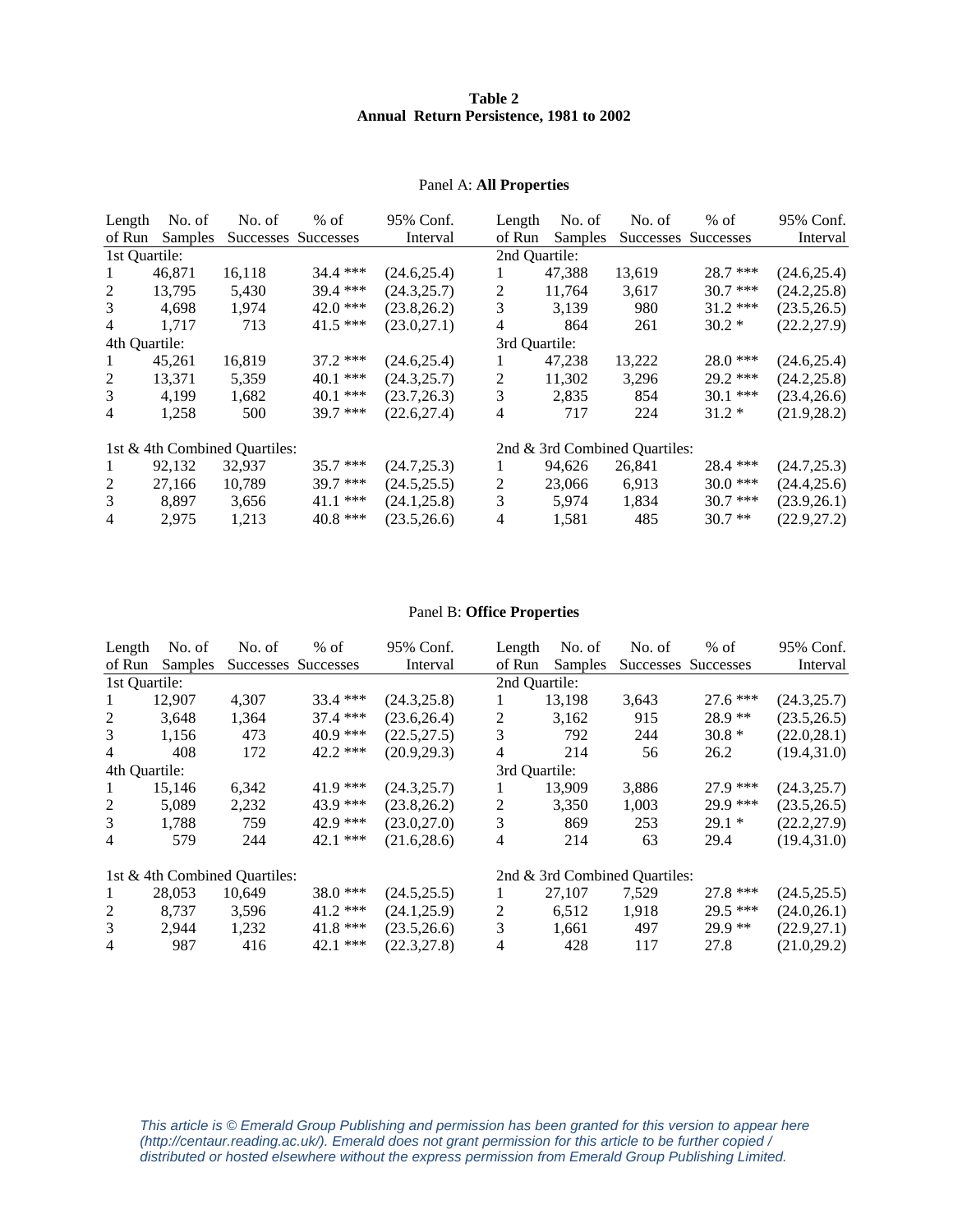#### **Table 2 (continued) Annual Return Persistence, 1981 to 2002**

|  |  |  | <b>Panel C: Retail Properties</b> |
|--|--|--|-----------------------------------|
|--|--|--|-----------------------------------|

| Length         | No. of  | No. of                        | $%$ of     | 95% Conf.    | Length        | No. of         | No. of                        | $%$ of     | 95% Conf.    |
|----------------|---------|-------------------------------|------------|--------------|---------------|----------------|-------------------------------|------------|--------------|
| of Run         | Samples | Successes Successes           |            | Interval     | of Run        | <b>Samples</b> | Successes Successes           |            | Interval     |
| 1st Quartile:  |         |                               |            |              | 2nd Quartile: |                |                               |            |              |
|                | 24.828  | 8,359                         | $33.7***$  | (24.5, 25.5) |               | 24.754         | 6,972                         | $28.2$ *** | (24.5, 25.5) |
| 2              | 7,216   | 2,826                         | $39.2$ *** | (24.0, 26.0) | 2             | 6,122          | 1,879                         | $30.7$ *** | (23.9, 26.1) |
| 3              | 2,493   | 1,058                         | 42.4 ***   | (23.3, 26.7) | 3             | 1,676          | 512                           | $30.5**$   | (23.0, 27.1) |
| 4              | 929     | 386                           | $41.6***$  | (22.3, 27.8) | 4             | 461            | 192                           | 28.9       | (21.2, 29.1) |
| 4th Quartile:  |         |                               |            |              | 3rd Quartile: |                |                               |            |              |
|                | 23,172  | 8,016                         | $34.6$ *** | (24.4, 25.6) |               | 25,496         | 7,224                         | $28.3***$  | (24.5, 25.5) |
| 2              | 6,237   | 2,301                         | $36.9***$  | (23.9, 26.0) | 2             | 6,206          | 1,815                         | $29.2$ *** | (23.9, 26.1) |
| 3              | 1,733   | 660                           | 38.1 **    | (23.0, 27.1) | 3             | 1,559          | 487                           | $31.2$ *** | (22.9, 27.2) |
| 4              | 472     | 192                           | $40.7$ *** | (21.2, 29.0) | 4             | 411            | 135                           | $32.8*$    | (20.9, 29.3) |
|                |         | 1st & 4th Combined Quartiles: |            |              |               |                | 2nd & 3rd Combined Quartiles: |            |              |
|                | 48,000  | 16,375                        | $34.1$ *** | (24.6, 25.4) |               | 50,250         | 14,196                        | 28.3 ***   | (24.6, 25.4) |
| 2              | 13,453  | 5.127                         | 38.1 ***   | (24.3, 25.7) | 2             | 12,328         | 3,694                         | $30.0$ *** | (24.2, 25.8) |
| 3              | 4,226   | 1,718                         | $40.7$ *** | (23.8, 26.3) | 3             | 3,235          | 999                           | 30.90 ***  | (23.5, 26.5) |
| $\overline{4}$ | 1,401   | 578                           | $41.3***$  | (22.8, 27.3) | 4             | 872            | 268                           | $30.7*$    | (22.2, 27.9) |

#### Panel D: **Industrial Properties**

| Length        | No. of         | No. of                        | $%$ of     | 95% Conf.    | Length         | No. of         | No. of                        | $%$ of              | 95% Conf.    |
|---------------|----------------|-------------------------------|------------|--------------|----------------|----------------|-------------------------------|---------------------|--------------|
| of Run        | <b>Samples</b> | Successes Successes           |            | Interval     | of Run         | <b>Samples</b> |                               | Successes Successes | Interval     |
| 1st Quartile: |                |                               |            |              | 2nd Quartile:  |                |                               |                     |              |
| 1             | 9.136          | 3,452                         | $37.8***$  | (24.1, 25.9) |                | 9.436          | 3,004                         | $31.8***$           | (24.1, 25.9) |
| 2             | 2,931          | 1,240                         | $42.3$ *** | (23.4, 26.6) | 2              | 2,480          | 823                           | $33.2$ ***          | (23.3, 26.7) |
| 3             | 1,049          | 443                           | $42.2$ *** | (22.4, 27.7) | 3              | 671            | 224                           | $33.4**$            | (21.8, 28.4) |
| 4             | 380            | 155                           | $40.8***$  | (20.8, 29.5) | 4              | 189            | 72                            | $38.1**$            | (19.1, 31.4) |
| 4th Quartile: |                |                               |            |              | 3rd Quartile:  |                |                               |                     |              |
| 1             | 6,943          | 2,461                         | $35.4$ *** | (24.0, 26.0) |                | 7,833          | 2,112                         | $27.0**$            | (24.0, 26.0) |
|               | 2.045          | 826                           | $40.4$ *** | (23.1, 26.9) | 2              | 1,746          | 478                           | $27.4*$             | (23.0, 27.1) |
| 3             | 678            | 263                           | 38.8 ***   | (21.8, 28.3) | 3              | 407            | 114                           | 28.0                | (20.9, 29.3) |
| 4             | 207            | 64                            | 30.9       | (19.3, 31.1) | $\overline{4}$ | 92             | 26                            | 28.3                | (16.7, 34.4) |
|               |                | 1st & 4th Combined Quartiles: |            |              |                |                | 2nd & 3rd Combined Quartiles: |                     |              |
| 1             | 16,079         | 5,913                         | $36.8$ *** | (24.3, 25.7) |                | 17,269         | 5,116                         | $29.6$ ***          | (24.4, 25.6) |
| 2             | 4,976          | 2,066                         | $41.5***$  | (23.8, 26.2) | 2              | 4,226          | 1,301                         | $30.8$ ***          | (23.7, 26.3) |
| 3             | 1,727          | 706                           | $40.9$ *** | (23.0, 27.1) | 3              | 1,078          | 338                           | $31.4$ **           | (22.5, 27.6) |
| 4             | 587            | 219                           | $37.3***$  | (21.6, 28.6) | $\overline{4}$ | 281            | 98                            | $34.9*$             | (20.1, 30.2) |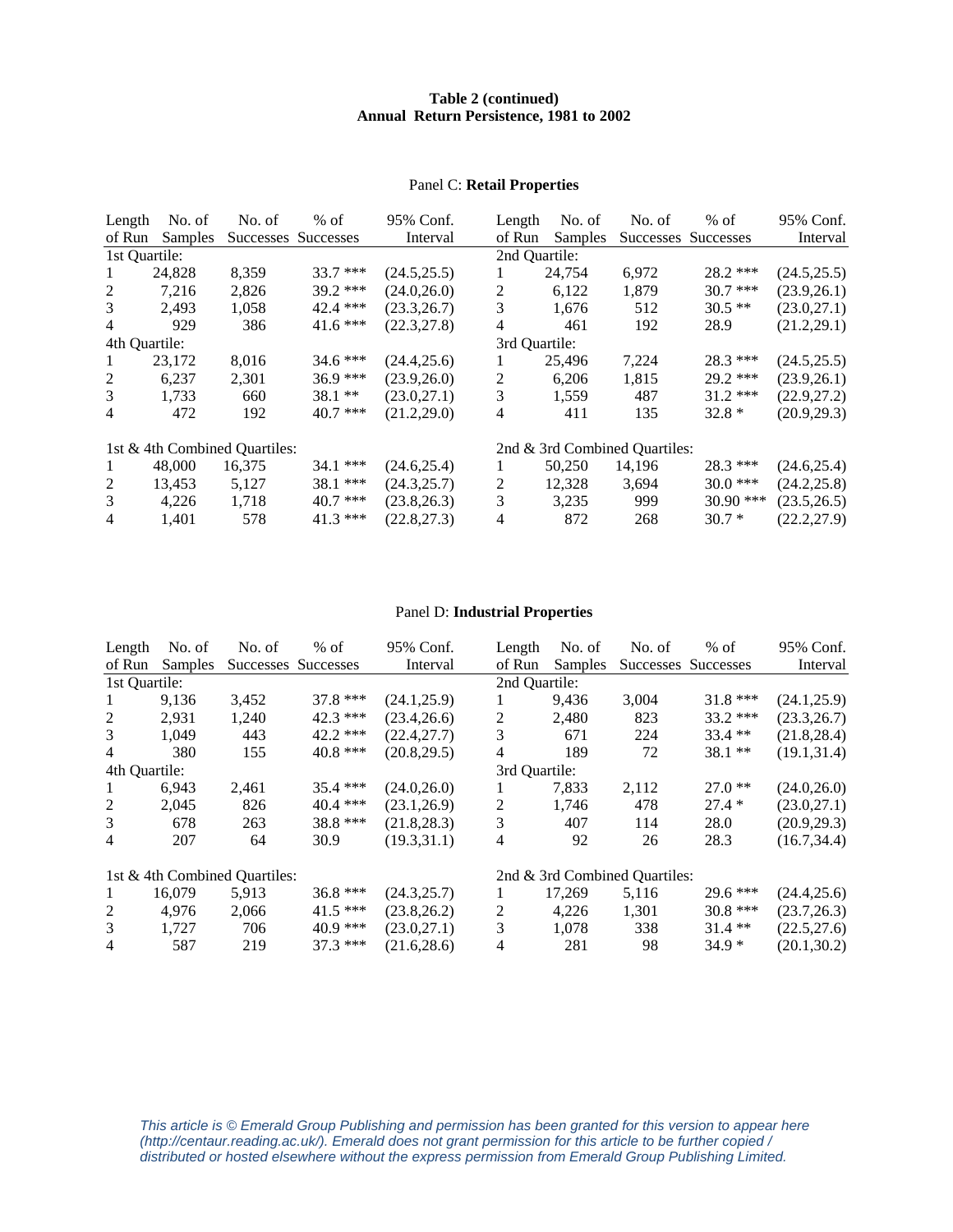#### **Table 2 (continued) Annual Return Persistence, 1981 to 2002**

#### Panel E: **London**

| Length         | No. of  | No. of                        | $%$ of              | 95% Conf.    | Length         | No. of         | No. of                        | $%$ of              | 95% Conf.    |
|----------------|---------|-------------------------------|---------------------|--------------|----------------|----------------|-------------------------------|---------------------|--------------|
| of Run         | Samples |                               | Successes Successes | Interval     | of Run         | <b>Samples</b> |                               | Successes Successes | Interval     |
| 1st Quartile:  |         |                               |                     |              | 2nd Quartile:  |                |                               |                     |              |
| $\mathbf{1}$   | 13,426  | 5,097                         | $38.0***$           | (24.3, 25.7) | 1              | 11,825         | 3,341                         | $28.3***$           | (24.5, 25.5) |
| 2              | 4,342   | 1,811                         | 41.7 ***            | (23.7, 26.3) | 2              | 2,913          | 869                           | 29.8 ***            | (23.4, 26.6) |
| 3              | 1,541   | 681                           | 44.2 ***            | (22.9, 27.2) | 3              | 760            | 233                           | $30.7*$             | (22.0, 28.1) |
| 4              | 588     | 259                           | $44.0***$           | (21.6, 28.6) | 4              | 209            | 61                            | 29.2                | (19.4, 31.1) |
| 4th Quartile:  |         |                               |                     |              | 3rd Quartile:  |                |                               |                     |              |
| 1              | 11,788  | 4,620                         | $39.2$ ***          | (24.2, 25.8) | 1              | 11,273         | 2,995                         | $26.6*$             | (24.2, 25.8) |
| 2              | 3,778   | 1,589                         | $42.1$ ***          | (23.6, 26.4) | 2              | 2,607          | 744                           | $28.5**$            | (23.4, 26.7) |
| 3              | 1,281   | 528                           | $41.2$ ***          | (22.7, 27.4) | 3              | 655            | 215                           | $32.8**$            | (21.8, 28.4) |
| 4              | 401     | 154                           | 38.4 ***            | (20.9, 29.4) | $\overline{4}$ | 183            | 56                            | 30.6                | (19.0, 31.5) |
|                |         | 1st & 4th Combined Quartiles: |                     |              |                |                | 2nd & 3rd Combined Quartiles: |                     |              |
| 1              | 25,214  | 9.717                         | $38.5***$           | (24.5, 25.5) | 1              | 23,098         | 6,336                         | $27.4$ ***          | (24.4, 25.6) |
| 2              | 8,120   | 3,400                         | $41.9***$           | (24.1, 25.9) | 2              | 5,520          | 1,613                         | 29.2 ***            | (23.9, 26.2) |
| 3              | 2,822   | 1,209                         | $42.8$ ***          | (23.4, 26.6) | 3              | 1,415          | 448                           | $31.7***$           | (22.8, 27.3) |
| $\overline{4}$ | 989     | 413                           | 41.8 ***            | (22.4, 27.7) | 4              | 392            | 117                           | $29.8*$             | (20.8, 29.4) |

#### Panel F: **South East**

| Length        | No. of         | No. of                        | $%$ of              | 95% Conf.    | Length        | No. of         | No. of                        | $%$ of              | 95% Conf.    |
|---------------|----------------|-------------------------------|---------------------|--------------|---------------|----------------|-------------------------------|---------------------|--------------|
| of Run        | <b>Samples</b> |                               | Successes Successes | Interval     | of Run        | <b>Samples</b> |                               | Successes Successes | Interval     |
| 1st Quartile: |                |                               |                     |              | 2nd Quartile: |                |                               |                     |              |
| 1             | 12.847         | 3,998                         | $31.1***$           | (24.3, 25.8) |               | 14.517         | 4,138                         | $28.5***$           | (24.3, 25.7) |
| 2             | 3,395          | 1,268                         | $37.3***$           | (23.6, 26.5) | 2             | 3,590          | 1,097                         | $30.6$ ***          | (23.6, 26.4) |
| 3             | 1.088          | 433                           | $39.8***$           | (22.5, 27.6) | 3             | 951            | 292                           | $30.7**$            | (22.3, 27.8) |
| 4             | 376            | 144                           | $38.3***$           | (20.8, 29.5) | 4             | 254            | 82                            | $32.3*$             | (19.9, 30.5) |
| 4th Quartile: |                |                               |                     |              | 3rd Quartile: |                |                               |                     |              |
| 1             | 13,945         | 5,130                         | $36.8$ ***          | (24.3, 25.7) |               | 14,887         | 4,285                         | 28.8 ***            | (24.3, 25.7) |
| 2             | 4,041          | 1,550                         | 38.4 ***            | (23.7, 26.3) | 2             | 3,633          | 1,082                         | 29.8 ***            | (23.6, 26.4) |
| 3             | 1,220          | 454                           | $37.2$ ***          | (22.6, 27.5) | 3             | 925            | 267                           | 28.9 **             | (22.3, 27.8) |
| 4             | 338            | 129                           | 38.2 ***            | (20.5, 29.8) | 4             | 219            | 66                            | 30.1                | (19.5, 31.0) |
|               |                | 1st & 4th Combined Quartiles: |                     |              |               |                | 2nd & 3rd Combined Quartiles: |                     |              |
| $\mathbf{1}$  | 26,792         | 9.128                         | $34.1$ ***          | (24.5, 25.5) |               | 29,404         | 8.423                         | $28.6***$           | (24.5, 25.5) |
| 2             | 7,436          | 2,818                         | $37.9***$           | (24.0, 26.0) | 2             | 7,223          | 2,179                         | $30.2$ ***          | (24.0, 26.0) |
| 3             | 2,308          | 887                           | 38.4 ***            | (23.3, 26.8) | 3             | 1,876          | 559                           | 29.8 **             | (23.1, 27.0) |
| 4             | 714            | 273                           | 38.2 ***            | (21.9, 28.2) | 4             | 473            | 148                           | $31.3*$             | (21.2, 29.0) |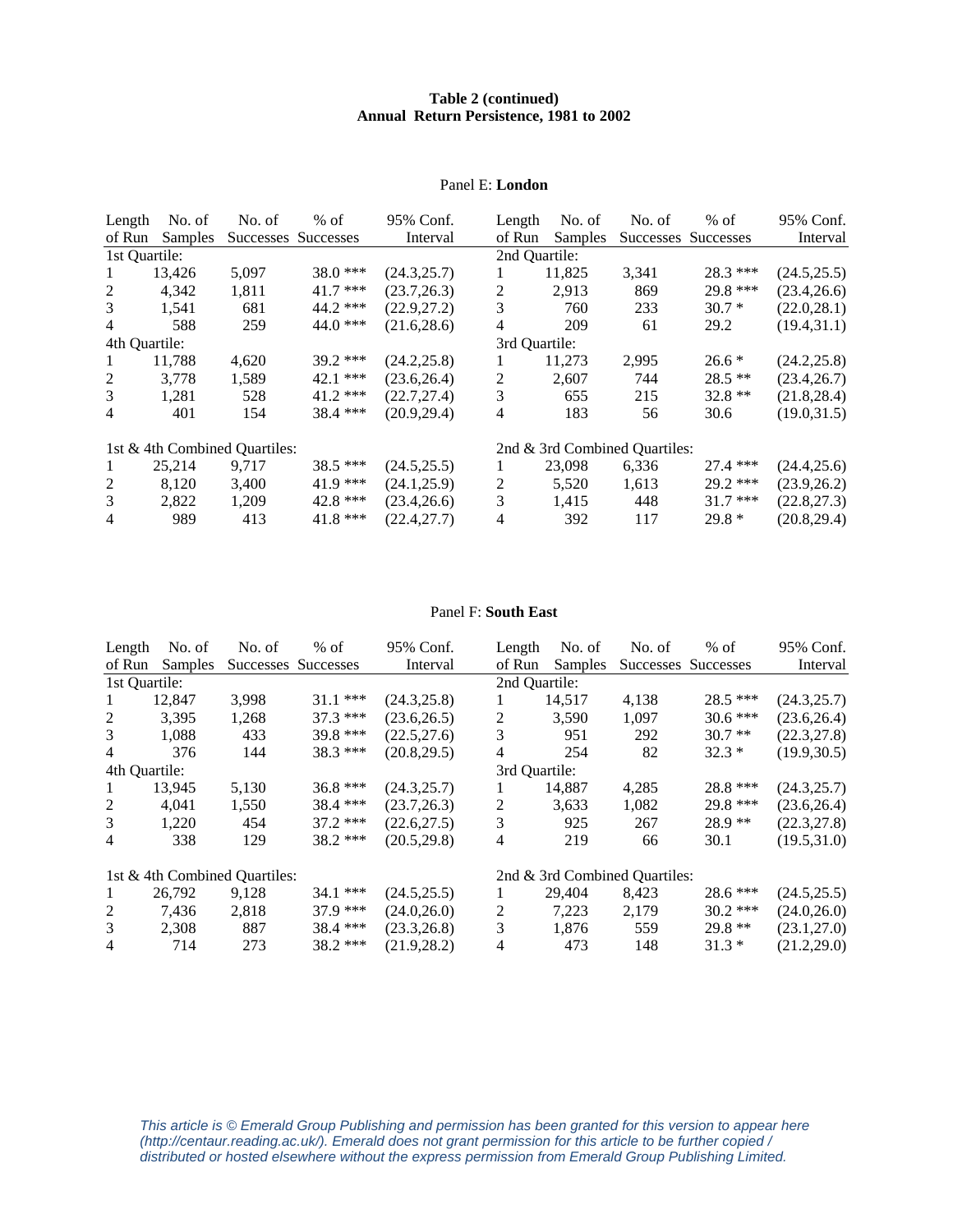#### **Table 2 (continued) Annual Return Persistence, 1981 to 2002**

|  |  |  | Panel G: Rest of United Kingdom |
|--|--|--|---------------------------------|
|--|--|--|---------------------------------|

| Length         | No. of  | No. of                        | $%$ of              | 95% Conf.    | Length         | No. of         | No. of                        | $%$ of              | 95% Conf.    |
|----------------|---------|-------------------------------|---------------------|--------------|----------------|----------------|-------------------------------|---------------------|--------------|
| of Run         | Samples |                               | Successes Successes | Interval     | of Run         | <b>Samples</b> |                               | Successes Successes | Interval     |
| 1st Quartile:  |         |                               |                     |              | 2nd Quartile:  |                |                               |                     |              |
|                | 20,598  | 7,023                         | $34.1***$           | (24.4, 25.6) |                | 21,046         | 6,140                         | $29.2$ ***          | (24.4, 25.6) |
| 2              | 6,058   | 2,351                         | 38.8 ***            | (23.9, 26.1) | 2              | 5,261          | 1,651                         | $31.4***$           | (23.8, 26.2) |
| 3              | 2,069   | 860                           | $41.6***$           | (23.2, 26.9) | 3              | 1,428          | 455                           | $31.9***$           | (22.8, 27.3) |
| 4              | 753     | 310                           | $41.2$ ***          | (22.0, 28.2) | 4              | 401            | 118                           | $29.4*$             | (20.9, 29.4) |
| 4th Quartile:  |         |                               |                     |              | 3rd Quartile:  |                |                               |                     |              |
| 1              | 19,528  | 7,069                         | $36.2$ ***          | (24.4, 25.6) |                | 21,078         | 5,942                         | $28.2$ ***          | (24.4, 25.6) |
| 2              | 5,552   | 2,220                         | $40.0$ ***          | (23.9, 26.1) | 2              | 5,062          | 1,470                         | $29.0$ ***          | (23.8, 26.2) |
| 3              | 1,698   | 700                           | $41.2***$           | (23.0, 27.1) | 3              | 1,255          | 372                           | $29.6*$             | (22.6, 27.4) |
| 4              | 519     | 217                           | $41.8***$           | (21.4, 28.8) | 4              | 315            | 102                           | $32.4*$             | (20.4, 29.9) |
|                |         | 1st & 4th Combined Quartiles: |                     |              |                |                | 2nd & 3rd Combined Quartiles: |                     |              |
| 1              | 40.126  | 14.092                        | $35.1$ ***          | (24.6, 25.4) |                | 42.124         | 12.082                        | $28.7$ ***          | (24.6, 25.4) |
| 2              | 11,610  | 4,571                         | $39.4$ ***          | (24.2, 25.8) | $\overline{2}$ | 10,323         | 3,121                         | $30.2$ ***          | (24.2, 25.8) |
| 3              | 3,767   | 1,560                         | $41.4$ ***          | (23.6, 26.4) | 3              | 2,683          | 827                           | $30.8$ ***          | (23.4, 26.7) |
| $\overline{4}$ | 1,272   | 527                           | $41.4$ ***          | (22.7, 27.4) | 4              | 716            | 220                           | $30.7*$             | (21.9, 28.2) |

\* Null hypothesis rejected at the 5% level of significance<br>\*\* Null hypothesis rejected at the 0.01% level of significan

\* \* Null hypothesis rejected at the 0.01% level of significance<br>\* \* \* Null hypothesis rejected at the 0.00001% level of significan

Null hypothesis rejected at the 0.00001% level of significance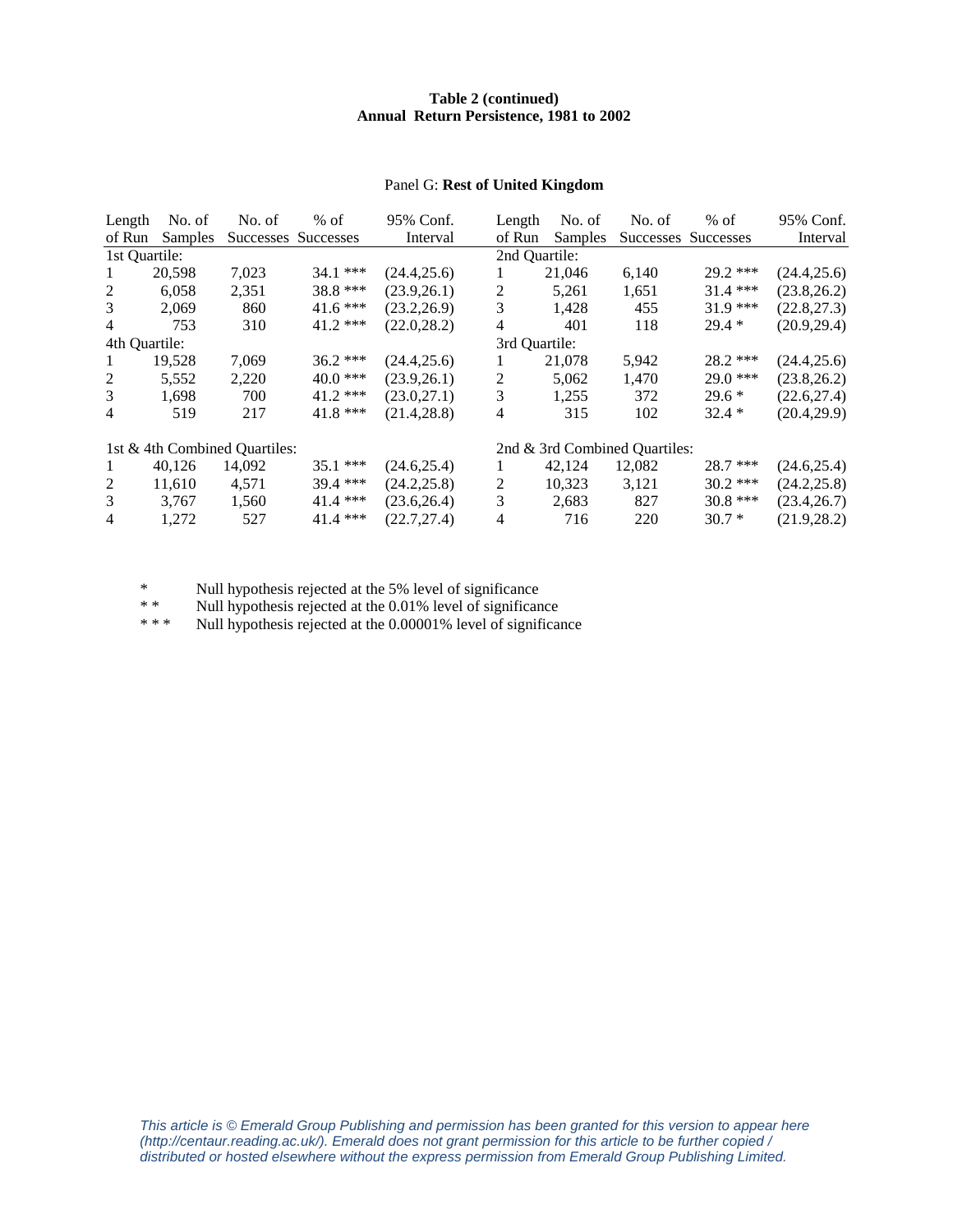#### **Table 3 Annual Return Persistence for Various Holding Periods**

| Length        | No. of  | No. of                        | $%$ of              | 95% Conf.    | Length         | No. of         | No. of                        | $%$ of     | 95% Conf.    |
|---------------|---------|-------------------------------|---------------------|--------------|----------------|----------------|-------------------------------|------------|--------------|
| of Run        | Samples |                               | Successes Successes | Interval     | of Run         | <b>Samples</b> | Successes Successes           |            | Interval     |
| 1st Quartile: |         |                               |                     |              | 2nd Quartile:  |                |                               |            |              |
|               | 3,865   | 1,158                         | $30.0$ ***          | (23.6, 26.4) |                | 4,450          | 1,190                         | $26.7*$    | (23.7, 26.3) |
| 2             | 642     | 217                           | $33.8**$            | (21.7, 28.4) | 2              | 707            | 192                           | 27.2       | (21.9, 28.3) |
| 3             | 88      | 31                            | $35.2*$             | (16.5, 34.6) | 3              | 88             | 24                            | 27.3       | (16.5, 34.6) |
| 4             | 11      | $\overline{4}$                | 36.4                | (4.0, 55.1)  | $\overline{4}$ | 11             | 2                             | 18.2       | (4.0, 55.1)  |
| 4th Quartile: |         |                               |                     |              | 3rd Quartile:  |                |                               |            |              |
|               | 4,804   | 2,041                         | $42.5$ ***          | (23.8, 26.2) |                | 4,755          | 1,437                         | $30.2$ *** | (23.8, 26.2) |
| 2             | 1,068   | 483                           | $45.2$ ***          | (22.4, 27.6) | 2              | 833            | 251                           | $30.1*$    | (22.1, 28.0) |
| 3             | 211     | 81                            | 38.4 **             | (19.4, 31.1) | 3              | 127            | 50                            | $39.4*$    | (17.9, 32.9) |
| 4             | 28      | 10                            | 35.7                | (10.7, 42.8) | $\overline{4}$ | 24             | 9                             | 37.5       | (9.8, 44.4)  |
|               |         | 1st & 4th Combined Quartiles: |                     |              |                |                | 2nd & 3rd Combined Quartiles: |            |              |
|               | 8,669   | 3,399                         | $36.9***$           | (24.1, 25.9) |                | 9,205          | 2,627                         | $28.5***$  | (24.1, 25.9) |
| 2             | 1,710   | 700                           | $40.9***$           | (23.0, 27.1) | 2              | 1,540          | 443                           | $28.8*$    | (22.9, 27.2) |
| 3             | 299     | 112                           | $37.5**$            | (20.3, 30.1) | 3              | 215            | 74                            | $34.4*$    | (19.4, 31.0) |
| 4             | 39      | 14                            | 35.9                | (12.7, 39.9) | 4              | 35             | 11                            | 31.4       | (12.1, 40.8) |

#### Panel A: **2- to 5-year Holding Period**

#### Panel B: **6- to 10-year Holding Period**

| Length        | No. of  | No. of                        | $%$ of              | 95% Conf.    | Length        | No. of         | No. of                        | $%$ of              | 95% Conf.    |
|---------------|---------|-------------------------------|---------------------|--------------|---------------|----------------|-------------------------------|---------------------|--------------|
| of Run        | Samples |                               | Successes Successes | Interval     | of Run        | <b>Samples</b> |                               | Successes Successes | Interval     |
| 1st Quartile: |         |                               |                     |              | 2nd Quartile: |                |                               |                     |              |
| 1             | 7,109   | 2,137                         | $30.1$ ***          | (24.0, 26.0) |               | 8,164          | 2,325                         | $28.5***$           | (24.1, 25.9) |
| 2             | 1,819   | 650                           | $35.7$ ***          | (23.0, 27.0) | 2             | 2,048          | 637                           | $31.1***$           | (23.1, 26.9) |
| 3             | 530     | 206                           | 38.9 ***            | (21.4, 28.8) | 3             | 560            | 166                           | $29.6*$             | (21.5, 28.7) |
| 4             | 163     | 67                            | $41.1$ **           | (18.7, 32.0) | 4             | 142            | 37                            | 26.1                | (18.2, 32.5) |
| 4th Quartile: |         |                               |                     |              | 3rd Quartile: |                |                               |                     |              |
| 1             | 8,154   | 3,145                         | $38.6***$           | (24.1, 25.9) |               | 8,694          | 2,515                         | 28.9 ***            | (24.1, 25.9) |
| 2             | 2,527   | 1,057                         | $41.8***$           | (23.3, 26.7) | 2             | 2,199          | 666                           | $30.3***$           | (23.2, 26.8) |
| 3             | 811     | 356                           | 43.9 ***            | (22.1, 28.0) | 3             | 573            | 172                           | $30.0*$             | (21.5, 28.6) |
| 4             | 244     | 109                           | $44.7$ ***          | (19.8, 30.6) | 4             | 138            | 45                            | $32.6*$             | (18.1, 32.6) |
|               |         | 1st & 4th Combined Quartiles: |                     |              |               |                | 2nd & 3rd Combined Quartiles: |                     |              |
| 1             | 15,263  | 5,282                         | $34.6***$           | (24.3, 25.7) |               | 16,858         | 4.840                         | $28.7$ ***          | (24.3, 25.7) |
| 2             | 4.346   | 1.707                         | $39.3***$           | (23.7, 26.3) | 2             | 4.247          | 1,303                         | $30.7$ ***          | (23.7, 26.3) |
| 3             | 1.341   | 562                           | $41.9***$           | (22.7, 27.4) | 3             | 1,133          | 338                           | $29.8*$             | (22.5, 27.6) |
| 4             | 407     | 176                           | 43.2 ***            | (20.9, 29.3) | 4             | 280            | 82                            | 29.3                | (20.1, 30.3) |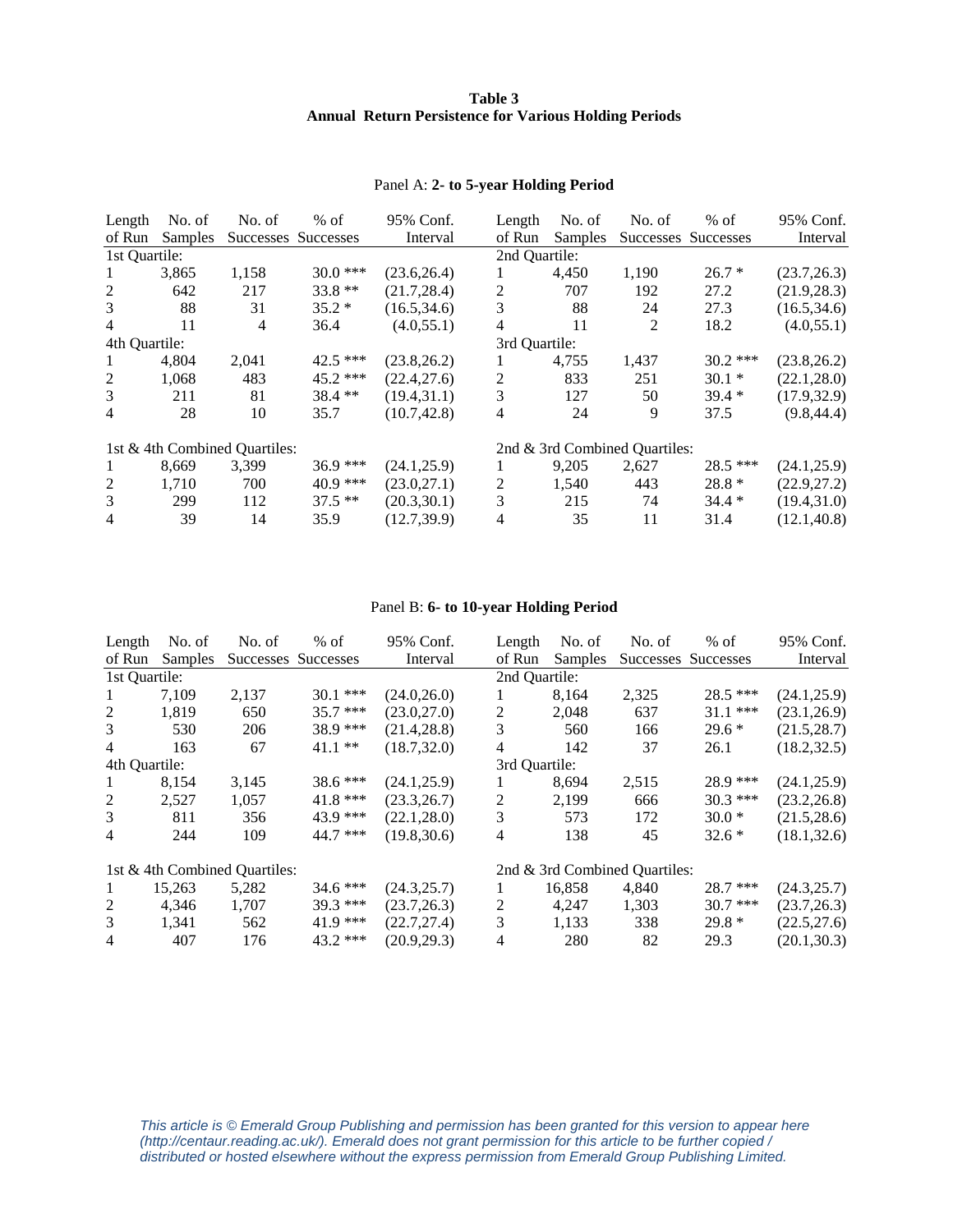#### **Table 3 (continued) Annual Return Persistence for Various Holding Periods**

| Length         | No. of         | No. of                        | $%$ of              | 95% Conf.    | Length         | No. of                        | No. of | $%$ of              | 95% Conf.    |  |  |
|----------------|----------------|-------------------------------|---------------------|--------------|----------------|-------------------------------|--------|---------------------|--------------|--|--|
| of Run         | <b>Samples</b> |                               | Successes Successes | Interval     | of Run         | <b>Samples</b>                |        | Successes Successes | Interval     |  |  |
| 1st Quartile:  |                |                               |                     |              | 2nd Quartile:  |                               |        |                     |              |  |  |
|                | 5,032          | 1,477                         | $29.4$ ***          | (23.8, 26.2) |                | 5,656                         | 1,562  | $27.6$ **           | (23.9, 26.1) |  |  |
| 2              | 1,333          | 461                           | $34.6$ ***          | (22.8, 27.2) | 2              | 1,453                         | 398    | $27.4*$             | (22.8, 27.3) |  |  |
| 3              | 411            | 158                           | $38.4$ ***          | (21.2, 29.1) | 3              | 363                           | 95     | 26.2                | (20.7, 29.6) |  |  |
| 4              | 140            | 46                            | $32.9*$             | (18.6, 32.1) | 4              | 88                            | 23     | 26.1                | (16.5, 34.6) |  |  |
| 4th Quartile:  |                |                               |                     |              |                | 3rd Quartile:                 |        |                     |              |  |  |
|                | 5,885          | 2,117                         | $36.0***$           | (23.9, 26.1) |                | 6,147                         | 1738   | $28.3***$           | (23.9, 26.1) |  |  |
| 2              | 1,846          | 665                           | $36.0$ ***          | (23.2, 26.9) | 2              | 1,619                         | 482    | $29.8**$            | (22.9, 27.1) |  |  |
| 3              | 544            | 183                           | $33.6**$            | (21.8, 28.4) | 3              | 443                           | 142    | $32.1*$             | (21.1, 29.1) |  |  |
| $\overline{4}$ | 138            | 50                            | $36.2*$             | (19.0, 31.5) | $\overline{4}$ | 126                           | 44     | $34.9*$             | (17.8, 33.0) |  |  |
|                |                | 1st & 4th Combined Quartiles: |                     |              |                | 2nd & 3rd Combined Quartiles: |        |                     |              |  |  |
| -1             | 10,917         | 3,594                         | 32.9 ***            | (24.2, 25.8) |                | 11,803                        | 3,300  | $28.0$ ***          | (24.2, 25.8) |  |  |
| 2              | 3,179          | 1,126                         | $35.4$ ***          | (23.6, 26.4) | 2              | 3,072                         | 880    | $28.6**$            | (23.5, 26.5) |  |  |
| 3              | 544            | 341                           | $35.7***$           | (22.5, 27.6) | 3              | 806                           | 237    | $29.4*$             | (22.1, 28.1) |  |  |
| $\overline{4}$ | 138            | 96                            | $34.5*$             | (20.6, 29.7) | 4              | 214                           | 67     | $31.3*$             | (19.4, 31.0) |  |  |

#### Panel C: **11-- to 15-year Holding Period**

#### Panel D: 1**6- to 20-year Holding Period**

| Length        | No. of  | No. of                        | $%$ of              | 95% Conf.    | Length         | No. of                        | No. of | $%$ of              | 95% Conf.    |  |
|---------------|---------|-------------------------------|---------------------|--------------|----------------|-------------------------------|--------|---------------------|--------------|--|
| of Run        | Samples |                               | Successes Successes | Interval     | of Run         | <b>Samples</b>                |        | Successes Successes | Interval     |  |
| 1st Quartile: |         |                               |                     |              | 2nd Quartile:  |                               |        |                     |              |  |
|               | 1,401   | 455                           | $32.5$ ***          | (22.8, 27.3) |                | 1,540                         | 449    | $29.2*$             | (22.9, 27.2) |  |
| 2             | 417     | 150                           | $36.0**$            | (21.0, 29.3) | 2              | 420                           | 126    | $30.0*$             | (21.0, 29.3) |  |
| 3             | 135     | 54                            | $40.0**$            | (18.1, 32.7) | 3              | 118                           | 37     | 31.4                | (17.6, 33.2) |  |
| 4             | 46      | 17                            | 37.0                | (13.6, 38.6) | 4              | 35                            | 12     | 34.3                | (12.1, 40.8) |  |
| 4th Quartile: |         |                               |                     |              |                | 3rd Ouartile:                 |        |                     |              |  |
|               | 1,598   | 603                           | $37.7***$           | (22.9, 27.2) |                | 1,679                         | 474    | $28.2*$             | (23.0, 27.1) |  |
| 2             | 552     | 221                           | $40.0$ ***          | (21.5, 28.7) | 2              | 447                           | 122    | 27.3                | (21.1, 29.1) |  |
| 3             | 196     | 74                            | $37.8**$            | (19.2, 31.3) | 3              | 117                           | 25     | 21.4                | (17.6, 33.3) |  |
| 4             | 65      | 22                            | 33.8                | (15.2, 36.3) | 4              | 24                            | 4      | 16.7                | (9.8, 44.4)  |  |
|               |         | 1st & 4th Combined Quartiles: |                     |              |                | 2nd & 3rd Combined Quartiles: |        |                     |              |  |
| 1             | 2.999   | 1.058                         | $35.3***$           | (23.5, 26.6) |                | 3,219                         | 923    | $28.7**$            | (23.5, 26.5) |  |
| 2             | 969     | 371                           | 38.3 ***            | (22.3, 27.8) | $\overline{c}$ | 867                           | 248    | $28.6*$             | (22.2, 27.9) |  |
| 3             | 331     | 128                           | $38.7$ ***          | (20.5, 29.8) | 3              | 235                           | 62     | 26.4                | (19.7, 30.7) |  |
| 4             | 111     | 39                            | $35.1*$             | (17.4, 33.5) | 4              | 59                            | 16     | 27.1                | (14.8, 36.9) |  |

\* Null hypothesis rejected at the 5% level of significance

\* \* Null hypothesis rejected at the 0.01% level of significance<br>\* \* \* Null hypothesis rejected at the 0.00001% level of significan

Null hypothesis rejected at the 0.00001% level of significance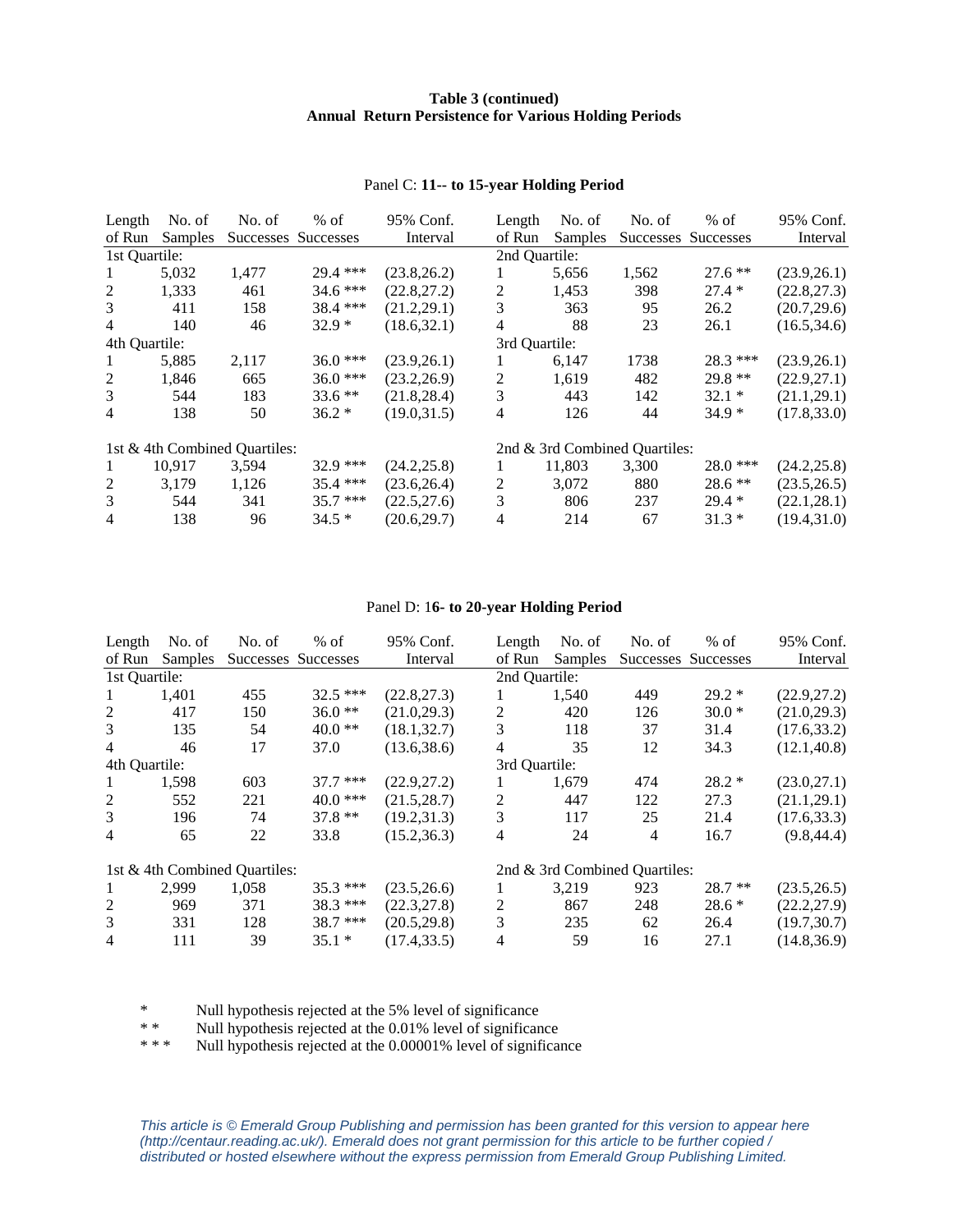#### **Table 4 Annual Return Persistence in Up and Down Markets**

| Length         | No. of  | No. of                        | $%$ of     | 95% Conf.    | Length         | No. of         | No. of                        | $%$ of              | 95% Conf.    |
|----------------|---------|-------------------------------|------------|--------------|----------------|----------------|-------------------------------|---------------------|--------------|
| of Run         | Samples | Successes Successes           |            | Interval     | of Run         | <b>Samples</b> |                               | Successes Successes | Interval     |
| 1st Quartile:  |         |                               |            |              | 2nd Quartile:  |                |                               |                     |              |
| 1              | 20,701  | 7,108                         | $34.3***$  | (24.4, 25.6) | 1              | 20,911         | 5,690                         | $27.2$ ***          | (23.9, 26.1) |
| 2              | 4,911   | 1,760                         | $35.8***$  | (24.0, 26.0) | 2              | 3,910          | 1,140                         | $29.2$ ***          | (23.7, 26.4) |
| 3              | 1.181   | 462                           | $39.1$ *** | (23.0, 27.1) | 3              | 721            | 190                           | 27.2                | (21.9, 28.2) |
| 4              | 296     | 121                           | $40.9***$  | (21.2, 29.1) | 4              | 105            | 24                            | 22.9                | (17.2, 33.8) |
| 4th Quartile:  |         |                               |            |              | 3rd Quartile:  |                |                               |                     |              |
| 1              | 19,592  | 7.168                         | $36.6***$  | (24.4, 25.6) | 1              | 20,754         | 5,656                         | $27.3***$           | (24.4, 25.6) |
| 2              | 4,457   | 1,613                         | $36.2$ *** | (24.0, 26.0) | 2              | 3,804          | 1,082                         | 28.4 **             | (23.6, 26.4) |
| 3              | 963     | 337                           | $35.0***$  | (22.9, 27.1) | 3              | 689            | 181                           | 26.3                | (21.8, 28.3) |
| $\overline{4}$ | 175     | 61                            | $34.9*$    | (20.5, 29.8) | $\overline{4}$ | 96             | 23                            | 24.0                | (16.9, 34.2) |
|                |         | 1st & 4th Combined Quartiles: |            |              |                |                | 2nd & 3rd Combined Quartiles: |                     |              |
| 1              | 40.293  | 14.276                        | $35.4$ *** | (24.2, 25.8) |                | 41.665         | 11,346                        | $27.2$ ***          | (24.6, 25.4) |
| 2              | 9,368   | 3,373                         | $36.0$ *** | (23.6, 26.4) | 2              | 7,714          | 2,222                         | 28.8 ***            | (24.0, 26.0) |
| 3              | 2,144   | 799                           | $37.3***$  | (22.5, 27.6) | 3              | 1,410          | 377                           | 26.7                | (22.8, 27.3) |
| 4              | 471     | 182                           | 38.6 ***   | (20.6, 29.7) | 4              | 201            | 47                            | 23.4                | (19.3, 31.2) |

#### Panel A: **All Properties in Up Markets 1986 to 1989 and 1996 to 2002**

#### Panel B: **All Properties in Down Markets 1981 to 1985 and 1990 to 1995**

| Length         | No. of  | No. of                        | $%$ of     | 95% Conf.    | Length        | No. of         | No. of                        | $%$ of     | 95% Conf.    |
|----------------|---------|-------------------------------|------------|--------------|---------------|----------------|-------------------------------|------------|--------------|
| of Run         | Samples | Successes Successes           |            | Interval     | of Run        | <b>Samples</b> | Successes Successes           |            | Interval     |
| 1st Quartile:  |         |                               |            |              | 2nd Quartile: |                |                               |            |              |
| 1              | 26,170  | 9.010                         | $34.4$ *** | (24.5, 25.5) |               | 26,477         | 7.929                         | $29.9***$  | (24.5, 25.5) |
| 2              | 6,580   | 2,827                         | 43.0 ***   | (24.0, 26.1) | 2             | 5,977          | 2,004                         | $35.5***$  | (23.9, 26.1) |
| 3              | 2,003   | 952                           | $47.5$ *** | (23.1, 26.9) | 3             | 1,415          | 528                           | $37.3***$  | (22.8, 27.3) |
| 4              | 615     | 320                           | $52.0***$  | (21.7, 28.5) | 4             | 321            | 130                           | $40.5***$  | (20.4, 29.9) |
| 4th Ouartile:  |         |                               |            |              | 3rd Quartile: |                |                               |            |              |
| 1              | 25,669  | 9,651                         | $37.6***$  | (24.5, 25.5) |               | 26,484         | 26,484                        | $28.6***$  | (24.5, 25.5) |
| 2              | 6,913   | 3,080                         | $44.6***$  | (24.0, 26.0) | 2             | 5,650          | 7,566                         | $30.8***$  | (23.9, 26.1) |
| 3              | 2,131   | 964                           | $45.2$ *** | (23.2, 26.9) | 3             | 1,257          | 1,738                         | $32.2$ *** | (22.6, 27.4) |
| 4              | 579     | 263                           | 45.4 ***   | (21.6, 28.6) | 4             | 258            | 95                            | $36.8*$    | (19.9, 30.5) |
|                |         | 1st & 4th Combined Quartiles: |            |              |               |                | 2nd & 3rd Combined Quartiles: |            |              |
| 1              | 51,839  | 18.661                        | $36.0***$  | (24.6, 25.4) |               | 52,961         | 15,495                        | $29.3***$  | (24.6, 25.4) |
| 2              | 13,493  | 5,907                         | 43.8 ***   | (24.3, 25.7) | 2             | 11,627         | 3,742                         | $32.2$ *** | (24.2, 25.8) |
| 3              | 4,134   | 1,916                         | $46.3***$  | (23.7, 26.3) | 3             | 2,672          | 933                           | $34.9***$  | (23.4, 26.7) |
| $\overline{4}$ | 579     | 583                           | 48.8 ***   | (22.6, 27.5) | 4             | 579            | 225                           | 38.9 ***   | (21.6, 28.6) |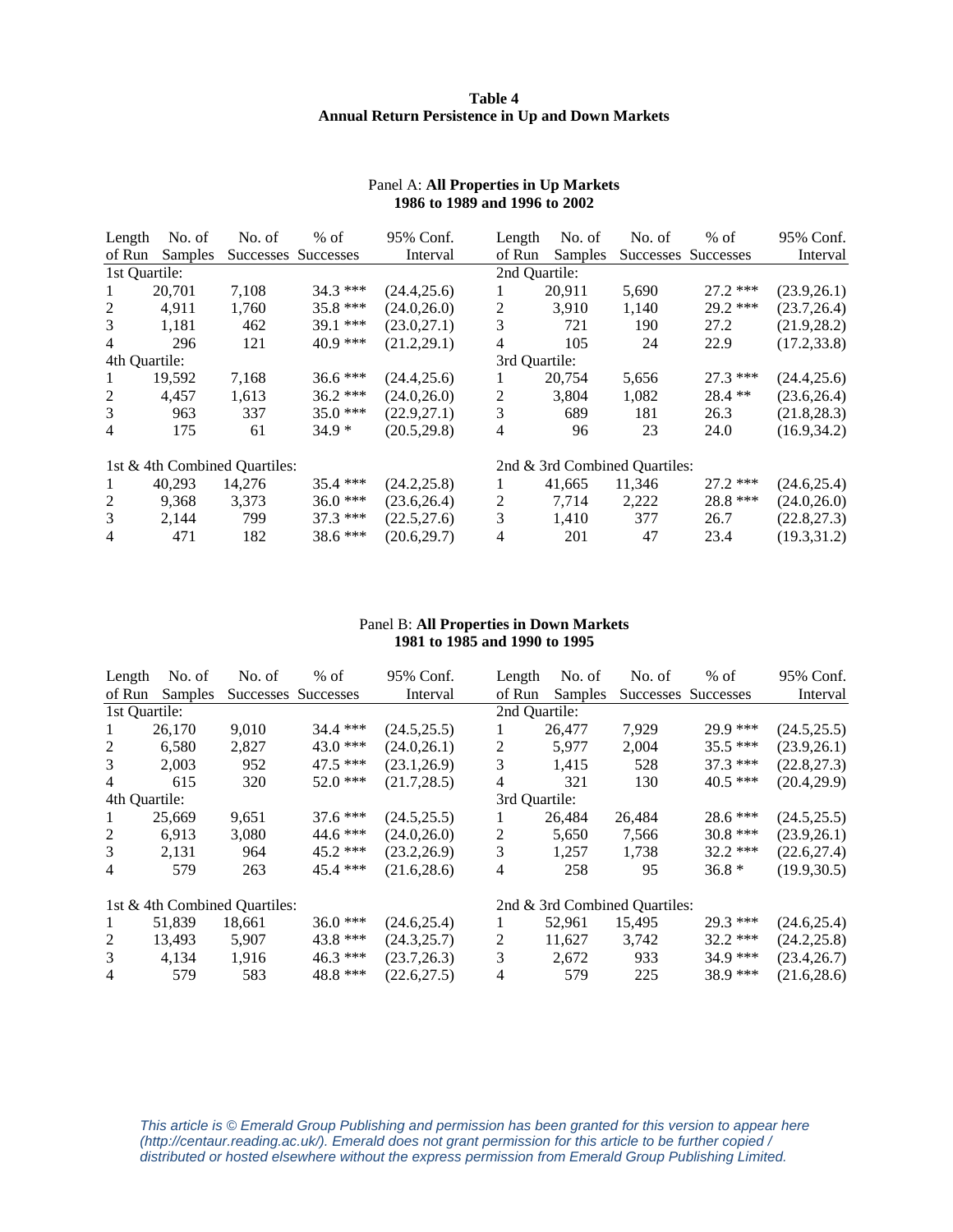#### **Table 4 (continued) Annual Return Persistence in Up and Down Markets**

| Length        | No. of         | No. of                        | $%$ of              | 95% Conf.    | Length         | No. of         | No. of                        | $%$ of              | 95% Conf.    |  |  |
|---------------|----------------|-------------------------------|---------------------|--------------|----------------|----------------|-------------------------------|---------------------|--------------|--|--|
| of Run        | <b>Samples</b> |                               | Successes Successes | Interval     | of Run         | <b>Samples</b> |                               | Successes Successes | Interval     |  |  |
| 1st Quartile: |                |                               |                     |              | 2nd Quartile:  |                |                               |                     |              |  |  |
|               | 6,510          | 2,494                         | 38.3 ***            | (24.0, 26.1) |                | 6,026          | 1,679                         | $27.9**$            | (23.9, 26.1) |  |  |
| 2             | 1,761          | 662                           | $37.6***$           | (23.0, 27.1) | 2              | 1,152          | 321                           | $27.9*$             | (22.5, 27.5) |  |  |
| 3             | 442            | 175                           | $39.6***$           | (21.1, 29.1) | 3              | 199            | 52                            | 26.1                | (19.2, 31.3) |  |  |
| 4             | 117            | 44                            | 37.6                | (17.6, 33.3) | $\overline{4}$ | 26             | 6                             | 23.1                | (10.3, 43.6) |  |  |
| 4th Quartile: |                |                               |                     |              |                | 3rd Quartile:  |                               |                     |              |  |  |
|               | 5,095          | 1,812                         | $35.6***$           | (23.8, 26.2) |                | 5,559          | 1,382                         | 24.9                | (23.9, 26.1) |  |  |
| 2             | 1,065          | 316                           | $29.7*$             | (22.4, 27.6) | 2              | 904            | 239                           | 26.4                | (22.2, 27.9) |  |  |
| 3             | 190            | 44                            | 23.2                | (19.1, 31.4) | 3              | 148            | 37                            | 30.4                | (18.4, 32.3) |  |  |
| 4             | 23             | 10                            | 43.5                | (9.5, 44.9)  | $\overline{4}$ | 18             | 4                             | 22.2                | (7.8, 47.8)  |  |  |
|               |                | 1st & 4th Combined Quartiles: |                     |              |                |                | 2nd & 3rd Combined Quartiles: |                     |              |  |  |
| 1             | 11,605         | 4.306                         | $37.1***$           | (24.2, 25.8) |                | 11,585         | 3,061                         | $26.4*$             | (24.2, 25.8) |  |  |
| 2             | 2,826          | 978                           | $34.6$ ***          | (23.4, 26.6) | 2              | 2,056          | 560                           | $27.2*$             | (23.2, 26.9) |  |  |
| 3             | 632            | 219                           | $34.7$ ***          | (21.7, 28.5) | 3              | 347            | 89                            | 28.0                | (20.6, 29.7) |  |  |
| 4             | 140            | 54                            | $38.6*$             | (18.2, 32.5) | 4              | 44             | 10                            | 22.7                | (13.3, 38.9) |  |  |

#### Panel C: **Office Properties in Up Markets 1986 to 1989 and 1996 to 2002**

#### Panel D: **Office Properties in Down Markets 1981 to 1985 and 1990 to 1995**

| Length        | No. of  | No. of                        | $%$ of              | 95% Conf.    | Length        | No. of         | No. of                        | $%$ of              | 95% Conf.    |  |  |
|---------------|---------|-------------------------------|---------------------|--------------|---------------|----------------|-------------------------------|---------------------|--------------|--|--|
| of Run        | Samples |                               | Successes Successes | Interval     | of Run        | <b>Samples</b> |                               | Successes Successes | Interval     |  |  |
| 1st Quartile: |         |                               |                     |              | 2nd Quartile: |                |                               |                     |              |  |  |
| 1             | 6,397   | 1,813                         | $28.3***$           | (23.9, 26.1) |               | 7.172          | 1,964                         | $27.4$ **           | (24.0, 26.0) |  |  |
| 2             | 1,222   | 465                           | 38.1 ***            | (22.6, 27.5) | 2             | 1,477          | 488                           | $33.0***$           | (22.8, 27.2) |  |  |
| 3             | 302     | 141                           | 46.7 ***            | (20.3, 30.0) | 3             | 339            | 135                           | 39.8 ***            | (20.5, 29.8) |  |  |
| 4             | 84      | 47                            | 56.0 ***            | (16.3, 34.9) | 4             | 87             | 30                            | 34.5                | (16.9, 34.7) |  |  |
| 4th Quartile: |         |                               |                     |              |               | 3rd Quartile:  |                               |                     |              |  |  |
| 1             | 10,051  | 4,530                         | $45.1$ ***          | (24.2, 25.9) |               | 8,350          | 2,504                         | $30.0$ ***          | (24.1, 25.9) |  |  |
| 2             | 3,311   | 1,604                         | 48.4 ***            | (23.5, 26.5) | 2             | 1,936          | 631                           | $32.6***$           | (23.1, 27.0) |  |  |
| 3             | 1,114   | 227                           | $46.9***$           | (22.5, 27.6) | 3             | 466            | 151                           | $32.4*$             | (21.2, 29.0) |  |  |
| 4             | 312     | 152                           | 48.7 ***            | (20.4, 30.0) | 4             | 97             | 29                            | 29.9                | (16.9, 34.1) |  |  |
|               |         | 1st & 4th Combined Quartiles: |                     |              |               |                | 2nd & 3rd Combined Quartiles: |                     |              |  |  |
| 1             | 16.448  | 6.343                         | $38.6***$           | (24.3, 25.7) |               | 15,522         | 4.468                         | $28.8$ ***          | (24.3, 25.7) |  |  |
| 2             | 4,533   | 2,069                         | $45.6***$           | (23.8, 26.3) | 2             | 3,413          | 1,119                         | $32.8$ ***          | (23.6, 26.5) |  |  |
| 3             | 1,416   | 368                           | 46.8 ***            | (22.8, 27.3) | 3             | 805            | 286                           | $35.5***$           | (22.1, 28.1) |  |  |
| 4             | 396     | 199                           | $50.3***$           | (20.9, 29.4) | 4             | 184            | 59                            | $32.1*$             | (19.0, 31.5) |  |  |

\* Null hypothesis rejected at the 5% level of significance<br>\* \* Null hypothesis rejected at the 0.01% level of significance

\* \* Null hypothesis rejected at the 0.01% level of significance<br>\* \* \* Null hypothesis rejected at the 0.00001% level of significan

Null hypothesis rejected at the 0.00001% level of significance